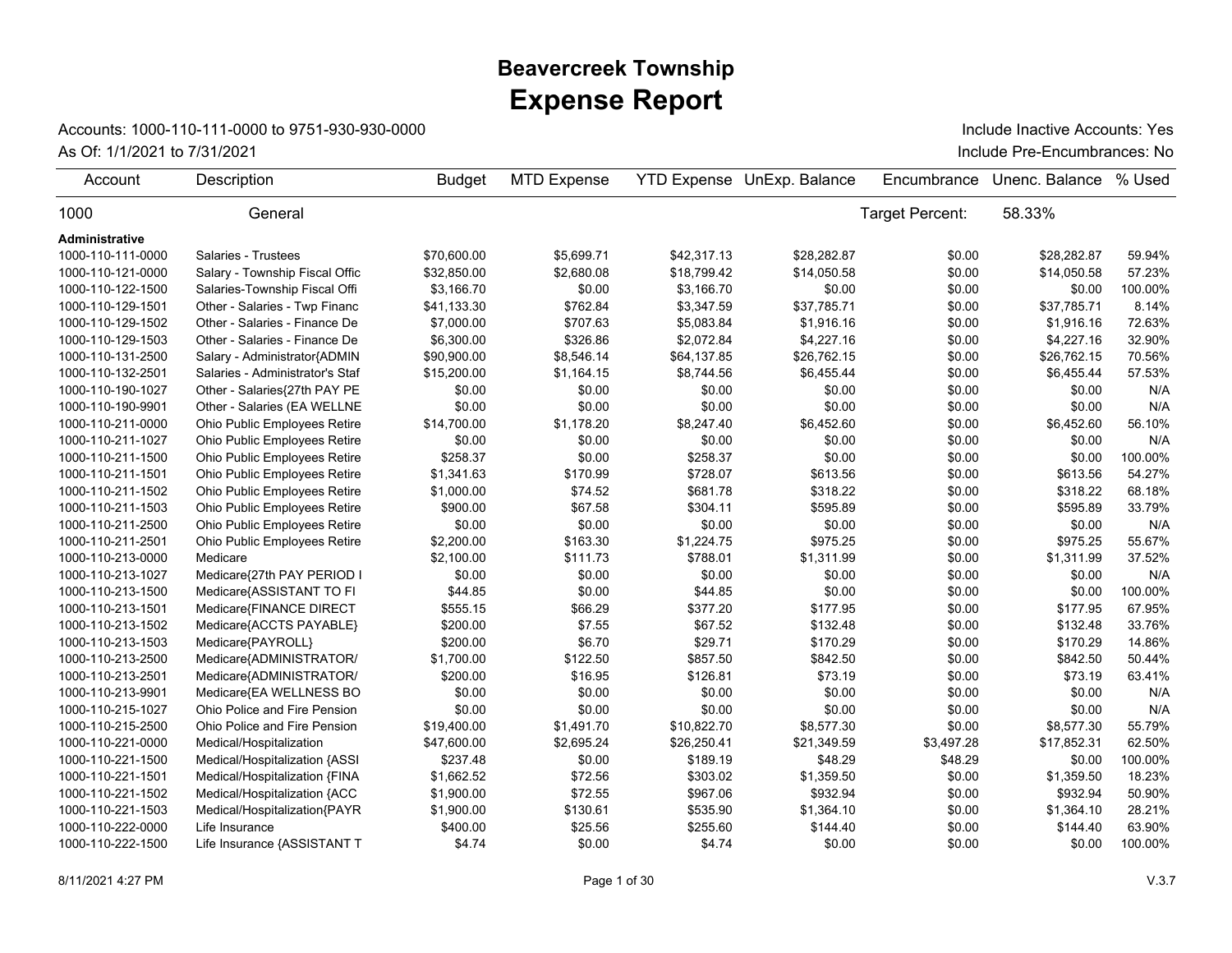| <b>Expense Report</b> |                                                            |               |                    |             |              |              |                |         |  |  |
|-----------------------|------------------------------------------------------------|---------------|--------------------|-------------|--------------|--------------|----------------|---------|--|--|
|                       | As Of: 1/1/2021 to 7/31/2021<br>YTD Expense UnExp. Balance |               |                    |             |              |              |                |         |  |  |
| Account               | Description                                                | <b>Budget</b> | <b>MTD Expense</b> |             |              | Encumbrance  | Unenc. Balance | % Used  |  |  |
| 1000-110-222-1501     | Life Insurance {FINANCE DIR                                | \$10.26       | \$0.98             | \$3.92      | \$6.34       | \$0.00       | \$6.34         | 38.21%  |  |  |
| 1000-110-222-1502     | Life Insurance {ACCTS PAYA                                 | \$15.00       | \$0.98             | \$14.14     | \$0.86       | \$0.00       | \$0.86         | 94.27%  |  |  |
| 1000-110-222-1503     | Life Insurance{PAYROLL}                                    | \$15.00       | \$0.98             | \$3.92      | \$11.08      | \$0.00       | \$11.08        | 26.13%  |  |  |
| 1000-110-222-2500     | Life Insurance{ADMINISTRAT                                 | \$100.00      | \$7.00             | \$98.00     | \$2.00       | \$0.00       | \$2.00         | 98.00%  |  |  |
| 1000-110-222-2501     | Life Insurance (ADMINISTRA                                 | \$50.00       | \$3.50             | \$17.50     | \$32.50      | \$0.00       | \$32.50        | 35.00%  |  |  |
| 1000-110-223-0000     | Dental Insurance                                           | \$2,800.00    | \$0.00             | \$948.32    | \$1,851.68   | \$0.00       | \$1,851.68     | 33.87%  |  |  |
| 1000-110-223-1500     | Dental Insurance {ASSISTAN                                 | \$11.04       | \$0.00             | \$8.62      | \$2.42       | \$2.42       | \$0.00         | 100.00% |  |  |
| 1000-110-223-1501     | Dental Insurance {FINANCE                                  | \$101.96      | \$0.00             | \$2.70      | \$99.26      | \$0.00       | \$99.26        | 2.65%   |  |  |
| 1000-110-223-1502     | Dental Insurance {ACCTS PA                                 | \$113.00      | \$0.00             | \$47.66     | \$65.34      | \$0.00       | \$65.34        | 42.18%  |  |  |
| 1000-110-223-1503     | Dental Insurance{PAYROLL}                                  | \$113.00      | \$0.00             | \$24.24     | \$88.76      | \$0.00       | \$88.76        | 21.45%  |  |  |
| 1000-110-223-2500     | Dental Insurance                                           | \$0.00        | \$0.00             | \$0.00      | \$0.00       | \$0.00       | \$0.00         | N/A     |  |  |
| 1000-110-230-0000     | <b>Workers' Compensation</b>                               | \$8,000.00    | \$0.00             | \$2,087.74  | \$5,912.26   | \$0.00       | \$5,912.26     | 26.10%  |  |  |
| 1000-110-230-1503     | Workers' Compensation{FINA                                 | \$1,000.00    | \$0.00             | \$835.10    | \$164.90     | \$0.00       | \$164.90       | 83.51%  |  |  |
| 1000-110-240-1500     | Unemployment Compensatio                                   | \$13,000.00   | \$0.00             | \$688.32    | \$12,311.68  | \$0.00       | \$12,311.68    | 5.29%   |  |  |
| 1000-110-240-1501     | Unemployment Compensatio                                   | \$0.00        | \$0.00             | \$0.00      | \$0.00       | \$0.00       | \$0.00         | N/A     |  |  |
| 1000-110-240-1502     | Unemployment Compensatio                                   | \$0.00        | \$0.00             | \$0.00      | \$0.00       | \$0.00       | \$0.00         | N/A     |  |  |
| 1000-110-240-1503     | Unemployment Compensatio                                   | \$0.00        | \$0.00             | \$0.00      | \$0.00       | \$0.00       | \$0.00         | N/A     |  |  |
| 1000-110-251-2500     | Uniform, Tool and Equipment                                | \$20,000.00   | \$0.00             | \$384.61    | \$19,615.39  | \$0.00       | \$19,615.39    | 1.92%   |  |  |
| 1000-110-290-1016     | Other - Employee Fringe Ben                                | \$53,000.00   | \$4,475.80         | \$30,134.28 | \$22,865.72  | \$1,257.00   | \$21,608.72    | 59.23%  |  |  |
| 1000-110-311-0000     | Accounting and Legal Fees                                  | \$58,000.00   | \$2,079.00         | \$33,557.00 | \$24,443.00  | \$12,172.00  | \$12,271.00    | 78.84%  |  |  |
| 1000-110-311-1503     | Accounting and Legal Fees {F                               | \$5,000.00    | \$0.00             | \$0.00      | \$5,000.00   | \$0.00       | \$5,000.00     | 0.00%   |  |  |
| 1000-110-312-0000     | <b>Auditing Services</b>                                   | \$14,000.00   | \$0.00             | \$0.00      | \$14,000.00  | \$0.00       | \$14,000.00    | 0.00%   |  |  |
| 1000-110-313-0000     | <b>Uniform Accounting Network</b>                          | \$4,200.00    | \$0.00             | \$1,074.00  | \$3,126.00   | \$0.00       | \$3,126.00     | 25.57%  |  |  |
| 1000-110-314-0000     | <b>Tax Collection Fees</b>                                 | \$35,870.00   | \$0.00             | \$5,020.81  | \$30,849.19  | \$0.00       | \$30,849.19    | 14.00%  |  |  |
| 1000-110-315-0000     | <b>Election Expenses</b>                                   | \$9,000.00    | \$0.00             | \$0.00      | \$9,000.00   | \$0.00       | \$9,000.00     | 0.00%   |  |  |
| 1000-110-316-0000     | <b>Engineering Services</b>                                | \$200,912.50  | \$0.00             | \$84,581.02 | \$116,331.48 | \$116,331.48 | \$0.00         | 100.00% |  |  |
| 1000-110-319-2500     | Other - Professional and Tech                              | \$4,000.00    | \$0.00             | \$0.00      | \$4,000.00   | \$0.00       | \$4,000.00     | 0.00%   |  |  |
| 1000-110-321-0000     | Rents and Leases                                           | \$316.79      | \$16.78            | \$117.48    | \$199.31     | \$103.31     | \$96.00        | 69.70%  |  |  |
| 1000-110-321-1503     | Rents and Leases {FINANCE                                  | \$1,534.61    | \$25.17            | \$185.66    | \$1,348.95   | \$148.95     | \$1,200.00     | 21.80%  |  |  |
| 1000-110-322-0000     | Garbage and Trash Removal                                  | \$4,165.57    | \$298.16           | \$2,925.24  | \$1,240.33   | \$1,240.33   | \$0.00         | 100.00% |  |  |
| 1000-110-323-1009     | Repairs and Maintenance{RE                                 | \$3,000.00    | \$313.34           | \$2,199.40  | \$800.60     | \$300.60     | \$500.00       | 83.33%  |  |  |
| 1000-110-330-0000     | <b>Travel and Meeting Expense</b>                          | \$2,477.00    | \$0.00             | \$39.94     | \$2,437.06   | \$0.00       | \$2,437.06     | 1.61%   |  |  |
| 1000-110-330-1503     | Travel and Meeting Expense {                               | \$5,150.95    | \$2,109.40         | \$2,812.71  | \$2,338.24   | \$973.24     | \$1,365.00     | 73.50%  |  |  |
| 1000-110-330-2500     | Travel and Meeting Expense{                                | \$5,000.00    | \$0.00             | \$0.00      | \$5,000.00   | \$0.00       | \$5,000.00     | 0.00%   |  |  |
| 1000-110-341-0000     | Telephone                                                  | \$5,016.95    | \$0.00             | \$0.00      | \$5,016.95   | \$16.95      | \$5,000.00     | 0.34%   |  |  |
| 1000-110-341-2500     | Telephone{ADMINISTRATOR                                    | \$2,020.00    | \$0.00             | \$0.00      | \$2,020.00   | \$0.00       | \$2,020.00     | 0.00%   |  |  |
| 1000-110-342-0000     | Postage                                                    | \$1,000.00    | \$0.00             | \$1,000.00  | \$0.00       | \$0.00       | \$0.00         | 100.00% |  |  |
| 1000-110-343-0000     | Postage Machine Rental                                     | \$500.00      | \$0.00             | \$0.00      | \$500.00     | \$0.00       | \$500.00       | 0.00%   |  |  |
| 1000-110-344-0000     | Printing                                                   | \$3,000.00    | \$174.33           | \$2,056.36  | \$943.64     | \$871.60     | \$72.04        | 97.60%  |  |  |
| 1000-110-345-1005     | Advertising{TOWNSHIP LEG                                   | \$10,000.00   | \$599.04           | \$6,084.80  | \$3,915.20   | \$3,915.20   | \$0.00         | 100.00% |  |  |
| 1000-110-345-1503     | Advertising {FINANCE DEPA                                  | \$860.00      | \$0.00             | \$0.00      | \$860.00     | \$0.00       | \$860.00       | 0.00%   |  |  |
| 1000-110-351-0000     | Electricity                                                | \$5,325.55    | \$353.96           | \$2,615.59  | \$2,709.96   | \$139.51     | \$2,570.45     | 51.73%  |  |  |
| 1000-110-351-1006     | Electricity{LIGHTING TUNNE                                 | \$0.00        | \$0.00             | \$0.00      | \$0.00       | \$0.00       | \$0.00         | N/A     |  |  |
| 1000-110-360-0000     | <b>Contracted Services</b>                                 | \$85,000.00   | \$6,676.25         | \$40,591.76 | \$44,408.24  | \$17,718.30  | \$26,689.94    | 68.60%  |  |  |
| 1000-110-360-1503     | Contracted Services {FINANC                                | \$14,500.00   | \$1,131.88         | \$10,627.47 | \$3,872.53   | \$3,455.37   | \$417.16       | 97.12%  |  |  |
| 1000-110-370-1007     | Payment to Another Political                               | \$1,200.00    | \$0.00             | \$0.00      | \$1,200.00   | \$0.00       | \$1,200.00     | 0.00%   |  |  |
|                       |                                                            |               |                    |             |              |              |                |         |  |  |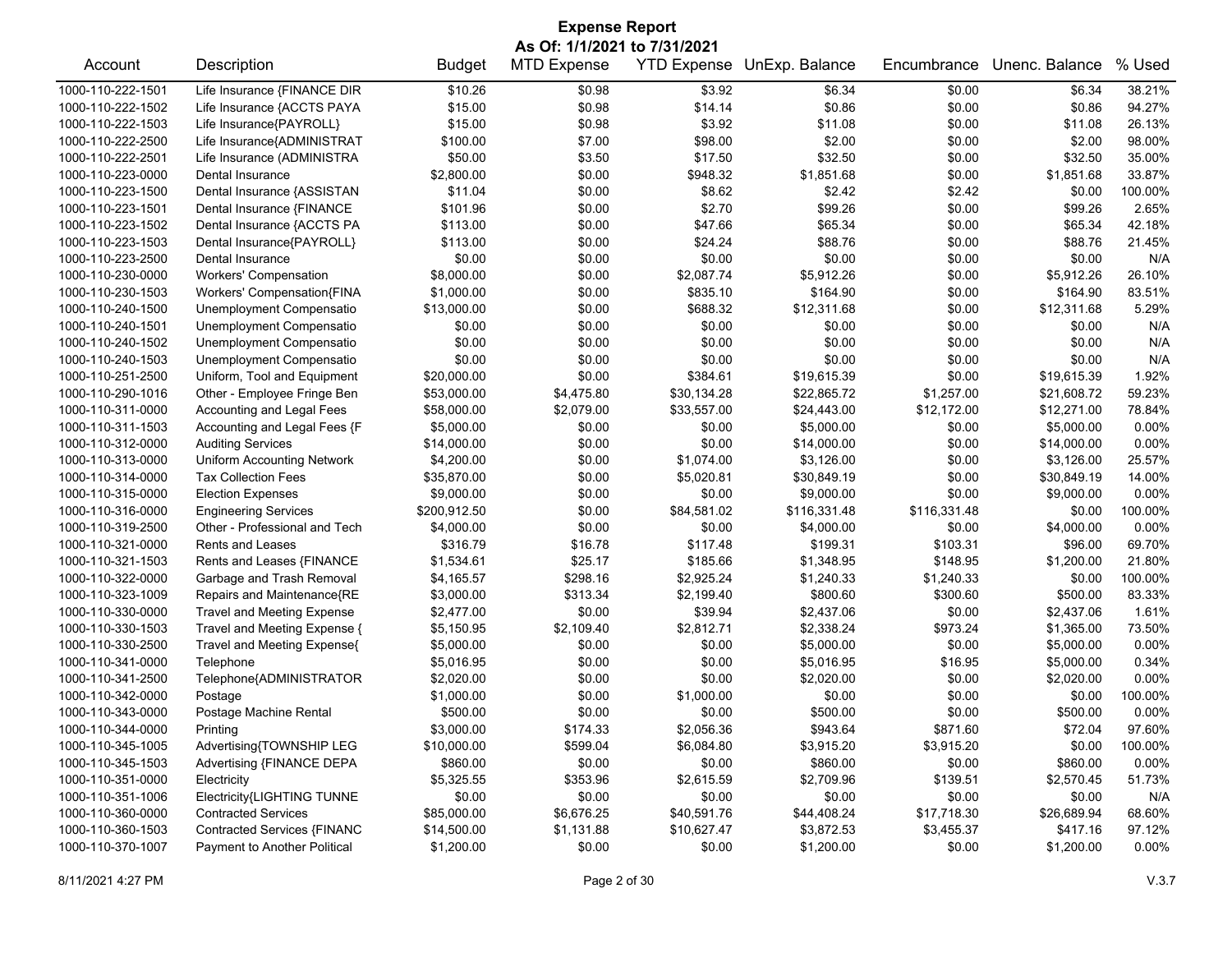| <b>Expense Report</b>                   |                                    |                |                              |              |                            |              |                |         |  |
|-----------------------------------------|------------------------------------|----------------|------------------------------|--------------|----------------------------|--------------|----------------|---------|--|
|                                         |                                    |                | As Of: 1/1/2021 to 7/31/2021 |              |                            |              |                |         |  |
| Account                                 | Description                        | <b>Budget</b>  | <b>MTD Expense</b>           |              | YTD Expense UnExp. Balance | Encumbrance  | Unenc. Balance | % Used  |  |
| 1000-110-370-1008                       | Payment to Another Political       | \$12,000.00    | \$2,881.00                   | \$8,643.00   | \$3,357.00                 | \$2,881.00   | \$476.00       | 96.03%  |  |
| 1000-110-370-1009                       | Payment to Another Political       | \$3,000.00     | \$0.00                       | \$0.00       | \$3,000.00                 | \$0.00       | \$3,000.00     | 0.00%   |  |
| 1000-110-389-0000                       | Other - Insurance and Bondin       | \$31,136.97    | \$0.00                       | \$31,136.97  | \$0.00                     | \$0.00       | \$0.00         | 100.00% |  |
| 1000-110-410-0000                       | <b>Office Supplies</b>             | \$2,374.00     | \$20.00                      | \$1,921.48   | \$452.52                   | \$385.70     | \$66.82        | 97.19%  |  |
| 1000-110-410-1503                       | Office Supplies {FINANCE DE        | \$4,400.00     | \$147.97                     | \$2,863.35   | \$1,536.65                 | \$525.44     | \$1,011.21     | 77.02%  |  |
| 1000-110-420-1010                       | <b>Operating Supplies{JANITORI</b> | \$144.00       | \$0.00                       | \$0.00       | \$144.00                   | \$3.74       | \$140.26       | 2.60%   |  |
| 1000-110-420-6002                       | Operating Supplies{FUEL}           | \$1,600.00     | \$67.39                      | \$357.33     | \$1,242.67                 | \$1,174.30   | \$68.37        | 95.73%  |  |
| 1000-110-519-0000                       | Other - Dues and Fees              | \$6,899.00     | \$0.00                       | \$4,123.82   | \$2,775.18                 | \$0.00       | \$2,775.18     | 59.77%  |  |
| 1000-110-519-1503                       | Other - Dues and Fees {FINA        | \$1,101.00     | \$397.00                     | \$701.00     | \$400.00                   | \$100.00     | \$300.00       | 72.75%  |  |
| 1000-110-520-0000                       | <b>Compensation and Damages</b>    | \$3,400.00     | \$0.00                       | \$0.00       | \$3,400.00                 | \$0.00       | \$3,400.00     | 0.00%   |  |
| 1000-110-599-0000                       | Other - Other Expenses             | \$10,000.00    | \$0.00                       | \$72.76      | \$9,927.24                 | \$0.00       | \$9,927.24     | 0.73%   |  |
| 1000-110-740-1503                       | Machinery, Equipment and Fu        | \$2,412.50     | \$0.00                       | \$1,363.78   | \$1,048.72                 | \$0.00       | \$1,048.72     | 56.53%  |  |
| 1000-110-740-2500                       | Machinery, Equipment and Fu        | \$1,000.00     | \$225.00                     | \$225.00     | \$775.00                   | \$120.00     | \$655.00       | 34.50%  |  |
| 1000-110-750-0000                       | <b>Motor Vehicles</b>              | \$23,362.02    | \$1,685.05                   | \$16,323.66  | \$7,038.36                 | \$7,038.36   | \$0.00         | 100.00% |  |
|                                         | <b>Administrative Totals:</b>      | \$1,047,863.41 | \$50,051.90                  | \$499,255.09 | \$548,608.32               | \$174,420.37 | \$374,187.95   | 64.29%  |  |
| <b>Townhalls</b>                        |                                    |                |                              |              |                            |              |                |         |  |
| 1000-120-190-0000                       | <b>Other-Salaries</b>              | \$0.00         | \$0.00                       | \$0.00       | \$0.00                     | \$0.00       | \$0.00         | N/A     |  |
| 1000-120-211-0000                       | Ohio Public Employees Retire       | \$0.00         | \$0.00                       | \$0.00       | \$0.00                     | \$0.00       | \$0.00         | N/A     |  |
| 1000-120-213-0000                       | Medicare                           | \$0.00         | \$0.00                       | \$0.00       | \$0.00                     | \$0.00       | \$0.00         | N/A     |  |
| 1000-120-221-0000                       | Medical/Hospitalization            | \$0.00         | \$0.00                       | \$0.00       | \$0.00                     | \$0.00       | \$0.00         | N/A     |  |
| 1000-120-222-0000                       | Life Insurance                     | \$0.00         | \$0.00                       | \$0.00       | \$0.00                     | \$0.00       | \$0.00         | N/A     |  |
| 1000-120-223-0000                       | Dental Insurance                   | \$0.00         | \$0.00                       | \$0.00       | \$0.00                     | \$0.00       | \$0.00         | N/A     |  |
| 1000-120-323-0000                       | Repairs and Maintenance            | \$300.00       | \$0.00                       | \$0.00       | \$300.00                   | \$0.00       | \$300.00       | 0.00%   |  |
| 1000-120-352-0000                       | Water and Sewage                   | \$676.41       | \$39.69                      | \$274.86     | \$401.55                   | \$401.55     | \$0.00         | 100.00% |  |
| 1000-120-359-0000                       | Other - Utilities                  | \$5,941.39     | \$51.04                      | \$3,961.26   | \$1,980.13                 | \$1,980.13   | \$0.00         | 100.00% |  |
| 1000-120-420-0000                       | <b>Operating Supplies</b>          | \$900.00       | \$0.00                       | \$584.08     | \$315.92                   | \$55.32      | \$260.60       | 71.04%  |  |
| 1000-120-599-1015                       | Other - Other Expenses{TOW         | \$5,324.00     | \$841.00                     | \$3,642.00   | \$1,682.00                 | \$1,682.00   | \$0.00         | 100.00% |  |
| 1000-120-740-0000                       | Machinery, Equipment and Fu        | \$86,056.24    | \$15,371.00                  | \$69,488.62  | \$16,567.62                | \$2,408.77   | \$14,158.85    | 83.55%  |  |
|                                         | <b>Townhalls Totals:</b>           | \$99,198.04    | \$16,302.73                  | \$77,950.82  | \$21,247.22                | \$6,527.77   | \$14,719.45    | 85.16%  |  |
| <b>Community Development &amp; Risk</b> |                                    |                |                              |              |                            |              |                |         |  |
| 1000-130-190-6000                       | Other - Salaries{CD&R}             | \$211,820.00   | \$16,163.11                  | \$118,592.23 | \$93,227.77                | \$0.00       | \$93,227.77    | 55.99%  |  |
| 1000-130-211-6000                       | Ohio Public Employees Retire       | \$29,655.00    | \$2,236.52                   | \$16,413.13  | \$13,241.87                | \$0.00       | \$13,241.87    | 55.35%  |  |
| 1000-130-213-6000                       | Medicare{CD&R}                     | \$4,236.00     | \$225.43                     | \$1,627.17   | \$2,608.83                 | \$0.00       | \$2,608.83     | 38.41%  |  |
| 1000-130-221-6000                       | Medical/Hospitalization{CD&R       | \$44,000.00    | \$1,977.86                   | \$21,055.33  | \$22,944.67                | \$0.00       | \$22,944.67    | 47.85%  |  |
| 1000-130-222-6000                       | Life Insurance{CD&R}               | \$310.00       | \$21.00                      | \$203.00     | \$107.00                   | \$0.00       | \$107.00       | 65.48%  |  |
| 1000-130-223-6000                       | Dental Insurance{CD&R}             | \$1,600.00     | \$0.00                       | \$676.02     | \$923.98                   | \$0.00       | \$923.98       | 42.25%  |  |
| 1000-130-251-6000                       | Uniform, Tool and Equipment        | \$0.00         | \$0.00                       | \$0.00       | \$0.00                     | \$0.00       | \$0.00         | N/A     |  |
| 1000-130-311-6000                       | Accounting and Legal Fees{Z        | \$15,000.00    | \$532.00                     | \$6,358.00   | \$8,642.00                 | \$5,630.00   | \$3,012.00     | 79.92%  |  |
| 1000-130-318-6000                       | Training Services{CD&R}            | \$2,000.00     | \$0.00                       | \$0.00       | \$2,000.00                 | \$65.00      | \$1,935.00     | 3.25%   |  |
| 1000-130-323-6000                       | Repairs and Maintenance{CD         | \$100.00       | \$0.00                       | \$0.00       | \$100.00                   | \$0.00       | \$100.00       | 0.00%   |  |
| 1000-130-330-6000                       | Travel and Meeting Expense{        | \$500.00       | \$0.00                       | \$0.00       | \$500.00                   | \$0.00       | \$500.00       | 0.00%   |  |
| 1000-130-341-6000                       | Telephone {CD&R}                   | \$0.00         | \$0.00                       | \$0.00       | \$0.00                     | \$0.00       | \$0.00         | N/A     |  |
| 1000-130-342-6000                       | Postage{CD&R}                      | \$500.00       | \$0.00                       | \$0.00       | \$500.00                   | \$490.40     | \$9.60         | 98.08%  |  |
| 1000-130-344-6000                       | Printing{CD&R}                     | \$300.00       | \$0.00                       | \$0.00       | \$300.00                   | \$0.00       | \$300.00       | 0.00%   |  |
| 1000-130-345-6000                       | Advertising{CD&R}                  | \$3,895.20     | \$0.00                       | \$395.20     | \$3,500.00                 | \$0.00       | \$3,500.00     | 10.15%  |  |
| 1000-130-360-6000                       | Contracted Services{CD&R}          | \$10,000.00    | \$2,775.00                   | \$9,820.75   | \$179.25                   | \$0.00       | \$179.25       | 98.21%  |  |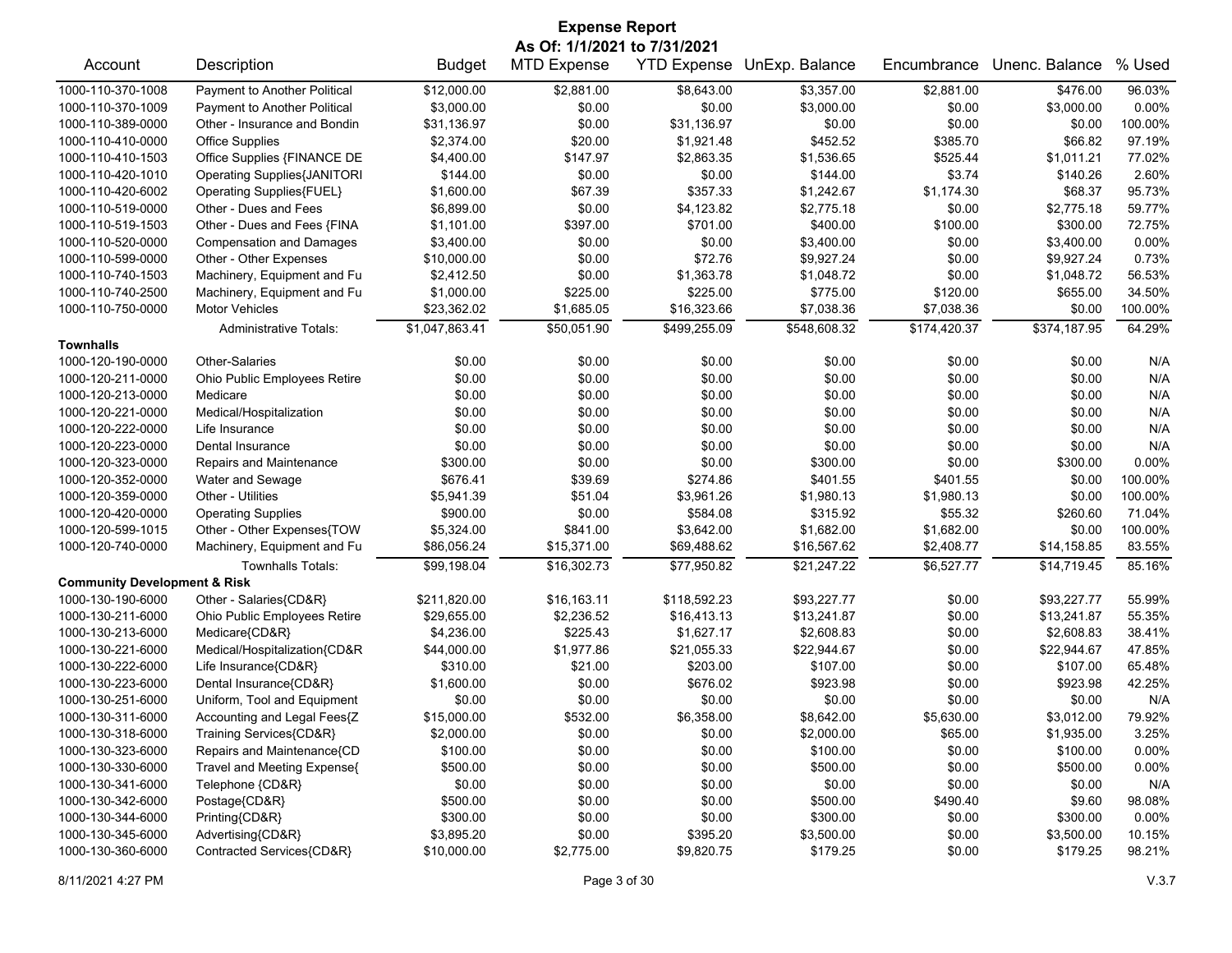| <b>Expense Report</b>       |                                      |               |                    |              |                            |             |                |         |  |
|-----------------------------|--------------------------------------|---------------|--------------------|--------------|----------------------------|-------------|----------------|---------|--|
|                             | As Of: 1/1/2021 to 7/31/2021         |               |                    |              |                            |             |                |         |  |
| Account                     | Description                          | <b>Budget</b> | <b>MTD Expense</b> |              | YTD Expense UnExp. Balance | Encumbrance | Unenc. Balance | % Used  |  |
| 1000-130-389-6000           | Other - Insurance and Bondin         | \$340.00      | \$0.00             | \$0.00       | \$340.00                   | \$0.00      | \$340.00       | 0.00%   |  |
| 1000-130-410-6000           | Office Supplies{CD&R}                | \$750.00      | \$0.00             | \$279.99     | \$470.01                   | \$32.97     | \$437.04       | 41.73%  |  |
| 1000-130-420-6000           | Operating Supplies{CD&R}             | \$150.00      | \$0.00             | \$0.00       | \$150.00                   | \$0.00      | \$150.00       | 0.00%   |  |
| 1000-130-420-6002           | Operating Supplies{FUEL CD           | \$500.00      | \$0.00             | \$0.00       | \$500.00                   | \$0.00      | \$500.00       | 0.00%   |  |
| 1000-130-430-3000           | Small Tools and Minor Equip          | \$1,000.00    | \$29.97            | \$396.36     | \$603.64                   | \$383.59    | \$220.05       | 78.00%  |  |
| 1000-130-430-6000           | Small Tools and Minor Equip          | \$380.78      | \$0.00             | \$141.07     | \$239.71                   | \$0.00      | \$239.71       | 37.05%  |  |
| 1000-130-519-6000           | Other - Dues and Fees{CD&R           | \$150.00      | \$56.00            | \$71.00      | \$79.00                    | \$56.00     | \$23.00        | 84.67%  |  |
| 1000-130-599-6000           | Other - Other Expenses{CD&           | \$1,000.00    | \$0.00             | \$0.00       | \$1,000.00                 | \$0.00      | \$1,000.00     | 0.00%   |  |
| 1000-130-740-6000           | Machinery, Equipment and Fu          | \$2,000.00    | \$0.00             | \$531.00     | \$1,469.00                 | \$0.00      | \$1,469.00     | 26.55%  |  |
|                             | Community Development & Risk Totals: | \$330,186.98  | \$24,016.89        | \$176,560.25 | \$153,626.73               | \$6,657.96  | \$146,968.77   | 55.49%  |  |
| <b>Human Resources</b>      |                                      |               |                    |              |                            |             |                |         |  |
| 1000-190-190-2000           | Other - Salaries{HUMAN RES           | \$11,700.00   | \$140.74           | \$3,006.05   | \$8,693.95                 | \$0.00      | \$8,693.95     | 25.69%  |  |
| 1000-190-211-2000           | Ohio Public Employees Retire         | \$1,700.00    | \$17.64            | \$403.05     | \$1,296.95                 | \$0.00      | \$1,296.95     | 23.71%  |  |
| 1000-190-213-2000           | Medicare{HUMAN RESOURC               | \$300.00      | \$1.73             | \$38.91      | \$261.09                   | \$0.00      | \$261.09       | 12.97%  |  |
| 1000-190-221-2000           | Medical/Hospitalization{HUM          | \$1,900.00    | \$130.61           | \$898.02     | \$1,001.98                 | \$0.00      | \$1,001.98     | 47.26%  |  |
| 1000-190-222-2000           | Life Insurance{HUMAN RESO            | \$15.00       | \$0.98             | \$8.40       | \$6.60                     | \$0.00      | \$6.60         | 56.00%  |  |
| 1000-190-223-2000           | Dental Insurance{HUMAN RE            | \$113.00      | \$0.00             | \$39.90      | \$73.10                    | \$0.00      | \$73.10        | 35.31%  |  |
| 1000-190-318-2000           | Training Services{HUMAN RE           | \$1,173.00    | \$0.00             | \$500.00     | \$673.00                   | \$0.00      | \$673.00       | 42.63%  |  |
| 1000-190-319-2000           | Other - Professional and Tech        | \$259.00      | \$0.00             | \$0.00       | \$259.00                   | \$0.00      | \$259.00       | 0.00%   |  |
| 1000-190-330-2000           | Travel and Meeting Expense{          | \$1,500.00    | \$0.00             | \$0.00       | \$1,500.00                 | \$0.00      | \$1,500.00     | 0.00%   |  |
| 1000-190-360-2000           | Contracted Services{HUMAN            | \$7,500.00    | \$0.00             | \$131.30     | \$7,368.70                 | \$0.00      | \$7,368.70     | 1.75%   |  |
| 1000-190-410-2000           | Office Supplies{HUMAN RES            | \$300.00      | \$0.00             | \$122.52     | \$177.48                   | \$0.00      | \$177.48       | 40.84%  |  |
| 1000-190-510-2000           | Dues and Fees{HUMAN RES              | \$615.67      | \$0.00             | \$315.67     | \$300.00                   | \$0.00      | \$300.00       | 51.27%  |  |
| 1000-190-740-2000           | Machinery, Equipment and Fu          | \$1,000.00    | \$0.00             | \$294.03     | \$705.97                   | \$147.00    | \$558.97       | 44.10%  |  |
|                             | Human Resources Totals:              | \$28,075.67   | \$291.70           | \$5,757.85   | \$22,317.82                | \$147.00    | \$22,170.82    | 21.03%  |  |
| <b>Highways</b>             |                                      |               |                    |              |                            |             |                |         |  |
| 1000-330-190-4000           | Other - Salaries{GENERAL R           | \$0.00        | \$0.00             | \$0.00       | \$0.00                     | \$0.00      | \$0.00         | N/A     |  |
| 1000-330-211-4000           | Ohio Public Employees Retire         | \$0.00        | \$0.00             | \$0.00       | \$0.00                     | \$0.00      | \$0.00         | N/A     |  |
| 1000-330-213-4000           | Medicare{GENERAL ROAD}               | \$0.00        | \$0.00             | \$0.00       | \$0.00                     | \$0.00      | \$0.00         | N/A     |  |
| 1000-330-221-4000           | Medical/Hospitalization{GENE         | \$0.00        | \$0.00             | \$0.00       | \$0.00                     | \$0.00      | \$0.00         | N/A     |  |
| 1000-330-222-4000           | Life Insurance{GENERAL RO            | \$0.00        | \$0.00             | \$0.00       | \$0.00                     | \$0.00      | \$0.00         | N/A     |  |
| 1000-330-223-4000           | Dental Insurance{GENERAL             | \$0.00        | \$0.00             | \$0.00       | \$0.00                     | \$0.00      | \$0.00         | N/A     |  |
| 1000-330-360-4999           | <b>Internal Billing</b>              | \$25,000.00   | \$3,340.23         | \$9,826.68   | \$15,173.32                | \$15,173.32 | \$0.00         | 100.00% |  |
|                             | <b>Highways Totals:</b>              | \$25,000.00   | \$3,340.23         | \$9,826.68   | \$15,173.32                | \$15,173.32 | \$0.00         | 100.00% |  |
| <b>Health Districts</b>     |                                      |               |                    |              |                            |             |                |         |  |
| 1000-420-370-0000           | Payment to Another Political         | \$25,500.00   | \$0.00             | \$12,916.62  | \$12,583.38                | \$0.00      | \$12,583.38    | 50.65%  |  |
|                             | <b>Health Districts Totals:</b>      | \$25,500.00   | \$0.00             | \$12,916.62  | \$12,583.38                | \$0.00      | \$12,583.38    | 50.65%  |  |
| <b>Parks and Recreation</b> |                                      |               |                    |              |                            |             |                |         |  |
| 1000-610-190-0000           | Other - Salaries                     | \$0.00        | \$0.00             | \$0.00       | \$0.00                     | \$0.00      | \$0.00         | N/A     |  |
| 1000-610-190-8010           | Other - Salaries {PARKS: FU          | \$0.00        | \$0.00             | \$0.00       | \$0.00                     | \$0.00      | \$0.00         | N/A     |  |
| 1000-610-190-8011           | Other - Salaries {PARKS: PA          | \$0.00        | \$0.00             | \$0.00       | \$0.00                     | \$0.00      | \$0.00         | N/A     |  |
| 1000-610-211-0000           | Ohio Public Employees Retire         | \$0.00        | \$0.00             | \$0.00       | \$0.00                     | \$0.00      | \$0.00         | N/A     |  |
| 1000-610-211-8010           | Ohio Public Employees Retire         | \$0.00        | \$0.00             | \$0.00       | \$0.00                     | \$0.00      | \$0.00         | N/A     |  |
| 1000-610-211-8011           | Ohio Public Employees Retire         | \$0.00        | \$0.00             | \$0.00       | \$0.00                     | \$0.00      | \$0.00         | N/A     |  |
| 1000-610-213-0000           | Medicare                             | \$0.00        | \$0.00             | \$0.00       | \$0.00                     | \$0.00      | \$0.00         | N/A     |  |
| 1000-610-213-8010           | Medicare{PARKS: FULL-TIM             | \$0.00        | \$0.00             | \$0.00       | \$0.00                     | \$0.00      | \$0.00         | N/A     |  |
|                             |                                      |               |                    |              |                            |             |                |         |  |

8/11/2021 4:27 PM Page 4 of 30 V.3.7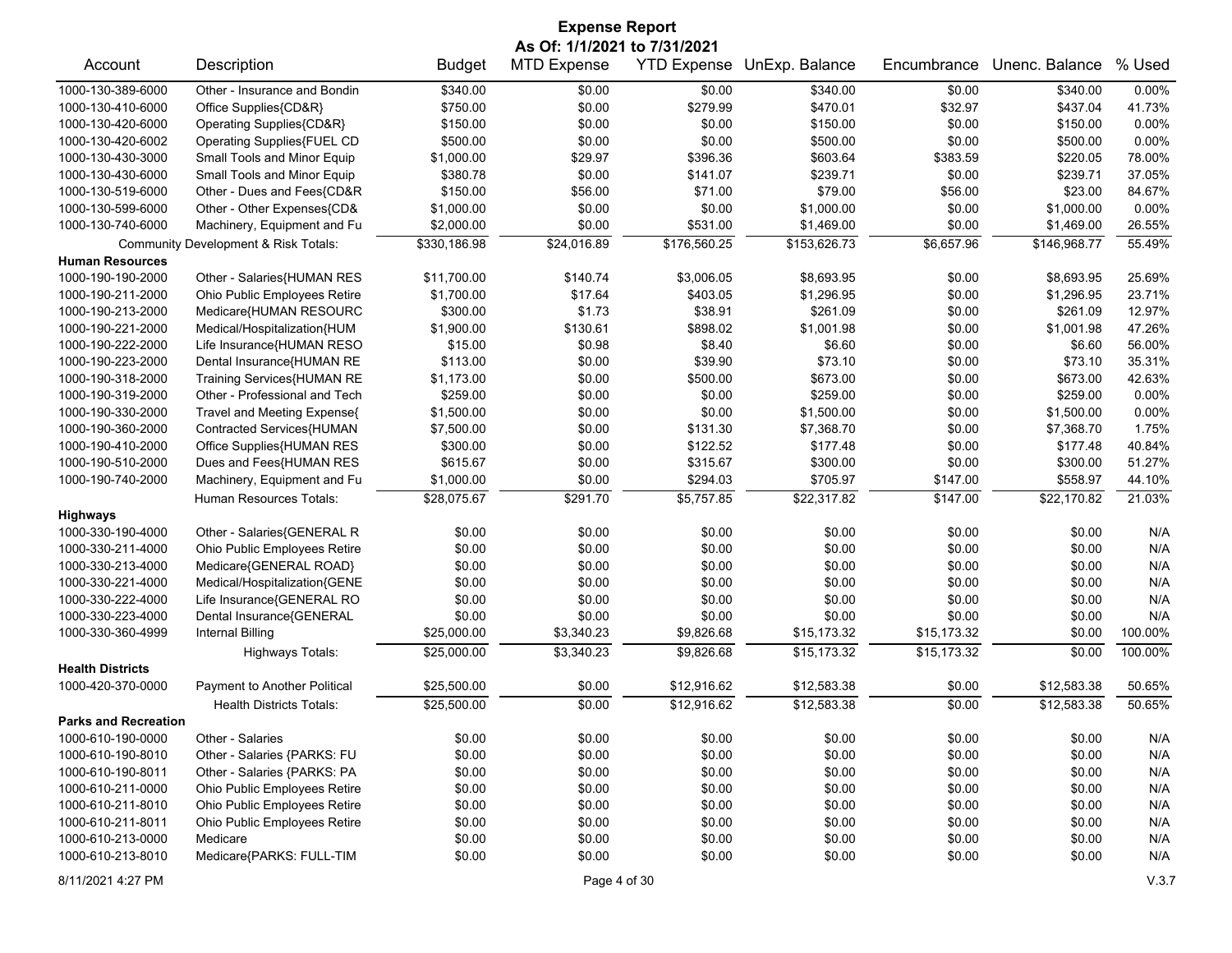| <b>Expense Report</b>         |                                    |               |                              |             |                            |             |                |         |  |
|-------------------------------|------------------------------------|---------------|------------------------------|-------------|----------------------------|-------------|----------------|---------|--|
|                               |                                    |               | As Of: 1/1/2021 to 7/31/2021 |             |                            |             |                |         |  |
| Account                       | Description                        | <b>Budget</b> | <b>MTD Expense</b>           |             | YTD Expense UnExp. Balance | Encumbrance | Unenc. Balance | % Used  |  |
| 1000-610-213-8011             | Medicare{PARKS: PART-TIM           | \$0.00        | \$0.00                       | \$0.00      | \$0.00                     | \$0.00      | \$0.00         | N/A     |  |
| 1000-610-323-0000             | Repairs and Maintenance            | \$0.00        | \$0.00                       | \$0.00      | \$0.00                     | \$0.00      | \$0.00         | N/A     |  |
| 1000-610-323-8000             | Repairs and Maintenance {PA        | \$1,831.25    | \$216.87                     | \$1,332.36  | \$498.89                   | \$498.89    | \$0.00         | 100.00% |  |
| 1000-610-351-0000             | Electricity                        | \$0.00        | \$0.00                       | \$0.00      | \$0.00                     | \$0.00      | \$0.00         | N/A     |  |
| 1000-610-351-8000             | Electricity {PARKS}                | \$2,569.19    | \$51.68                      | \$398.19    | \$2,171.00                 | \$1,771.00  | \$400.00       | 84.43%  |  |
| 1000-610-352-0000             | Water and Sewage                   | \$0.00        | \$0.00                       | \$0.00      | \$0.00                     | \$0.00      | \$0.00         | N/A     |  |
| 1000-610-352-8000             | Water and Sewage (PARKS)           | \$500.00      | \$0.00                       | \$0.00      | \$500.00                   | \$0.00      | \$500.00       | 0.00%   |  |
| 1000-610-360-4999             | <b>Internal Billing</b>            | \$12,000.00   | \$733.49                     | \$2,608.56  | \$9,391.44                 | \$9,391.44  | \$0.00         | 100.00% |  |
| 1000-610-370-8000             | Payment to Another Political       | \$0.00        | \$0.00                       | \$0.00      | \$0.00                     | \$0.00      | \$0.00         | N/A     |  |
| 1000-610-370-8001             | Payment to Another Political       | \$0.00        | \$0.00                       | \$0.00      | \$0.00                     | \$0.00      | \$0.00         | N/A     |  |
| 1000-610-420-0000             | <b>Operating Supplies</b>          | \$0.00        | \$0.00                       | \$0.00      | \$0.00                     | \$0.00      | \$0.00         | N/A     |  |
| 1000-610-420-8000             | <b>Operating Supplies {PARKS}</b>  | \$1,000.00    | \$0.00                       | \$133.61    | \$866.39                   | \$866.39    | \$0.00         | 100.00% |  |
| 1000-610-730-0000             | Improvement of Sites               | \$0.00        | \$0.00                       | \$0.00      | \$0.00                     | \$0.00      | \$0.00         | N/A     |  |
| 1000-610-730-3000             | Improvement of Sites               | \$0.00        | \$0.00                       | \$0.00      | \$0.00                     | \$0.00      | \$0.00         | N/A     |  |
| 1000-610-730-8000             | Improvement of Sites {PARK         | \$89,800.00   | \$0.00                       | \$80,300.00 | \$9,500.00                 | \$9,500.00  | \$0.00         | 100.00% |  |
|                               | Parks and Recreation Totals:       | \$107,700.44  | \$1,002.04                   | \$84,772.72 | \$22,927.72                | \$22,027.72 | \$900.00       | 99.16%  |  |
| Library                       |                                    |               |                              |             |                            |             |                |         |  |
| 1000-690-190-1600             | Other - Salaries{LIBRARY}          | \$0.00        | \$0.00                       | \$0.00      | \$0.00                     | \$0.00      | \$0.00         | N/A     |  |
| 1000-690-190-1610             | Other - Salaries{LIBRARY: F        | \$0.00        | \$0.00                       | \$0.00      | \$0.00                     | \$0.00      | \$0.00         | N/A     |  |
| 1000-690-190-1611             | Other - Salaries{LIBRARY: P        | \$0.00        | \$0.00                       | \$0.00      | \$0.00                     | \$0.00      | \$0.00         | N/A     |  |
| 1000-690-211-1600             | Ohio Public Employees Retire       | \$0.00        | \$0.00                       | \$0.00      | \$0.00                     | \$0.00      | \$0.00         | N/A     |  |
| 1000-690-211-1610             | Ohio Public Employees Retire       | \$0.00        | \$0.00                       | \$0.00      | \$0.00                     | \$0.00      | \$0.00         | N/A     |  |
| 1000-690-211-1611             | Ohio Public Employees Retire       | \$0.00        | \$0.00                       | \$0.00      | \$0.00                     | \$0.00      | \$0.00         | N/A     |  |
| 1000-690-213-1600             | Medicare{LIBRARY}                  | \$0.00        | \$0.00                       | \$0.00      | \$0.00                     | \$0.00      | \$0.00         | N/A     |  |
| 1000-690-213-1610             | Medicare{LIBRARY: FULL-TI          | \$0.00        | \$0.00                       | \$0.00      | \$0.00                     | \$0.00      | \$0.00         | N/A     |  |
| 1000-690-213-1611             | Medicare{LIBRARY: PART-TI          | \$0.00        | \$0.00                       | \$0.00      | \$0.00                     | \$0.00      | \$0.00         | N/A     |  |
| 1000-690-323-1600             | Repairs and Maintenance{LIB        | \$8,506.25    | \$1,645.32                   | \$6,497.58  | \$2,008.67                 | \$2,008.67  | \$0.00         | 100.00% |  |
| 1000-690-360-1600             | <b>Contracted Services (LIBRAR</b> | \$1,500.00    | \$0.00                       | \$0.00      | \$1,500.00                 | \$0.00      | \$1,500.00     | 0.00%   |  |
| 1000-690-360-4999             | <b>Internal Billing</b>            | \$8,500.00    | \$480.60                     | \$3,724.99  | \$4,775.01                 | \$4,775.01  | \$0.00         | 100.00% |  |
| 1000-690-420-1600             | <b>Operating Supplies{LIBRARY</b>  | \$500.00      | \$0.00                       | \$153.95    | \$346.05                   | \$346.05    | \$0.00         | 100.00% |  |
| 1000-690-730-1600             | Improvement of Sites{LIBRAR        | \$10,000.00   | \$9,594.00                   | \$9,594.00  | \$406.00                   | \$0.00      | \$406.00       | 95.94%  |  |
|                               | Library Totals:                    | \$29,006.25   | \$11,719.92                  | \$19,970.52 | \$9,035.73                 | \$7,129.73  | \$1,906.00     | 93.43%  |  |
| <b>Information Technology</b> |                                    |               |                              |             |                            |             |                |         |  |
| 1000-710-190-3000             | Other - Salaries{INFORMATI         | \$0.00        | \$0.00                       | \$0.00      | \$0.00                     | \$0.00      | \$0.00         | N/A     |  |
| 1000-710-211-3000             | Ohio Public Employees Retire       | \$0.00        | \$0.00                       | \$0.00      | \$0.00                     | \$0.00      | \$0.00         | N/A     |  |
| 1000-710-213-3000             | Medicare{INFORMATION TE            | \$0.00        | \$0.00                       | \$0.00      | \$0.00                     | \$0.00      | \$0.00         | N/A     |  |
| 1000-710-221-3000             | Medical/Hospitalization{INFO       | \$0.00        | \$0.00                       | \$0.00      | \$0.00                     | \$0.00      | \$0.00         | N/A     |  |
| 1000-710-222-3000             | Life Insurance{INFORMATIO          | \$0.00        | \$0.00                       | \$0.00      | \$0.00                     | \$0.00      | \$0.00         | N/A     |  |
| 1000-710-223-3000             | Dental Insurance{INFORMATI         | \$0.00        | \$0.00                       | \$0.00      | \$0.00                     | \$0.00      | \$0.00         | N/A     |  |
| 1000-710-240-3000             | Unemployment Compensatio           | \$600.00      | \$0.00                       | \$0.00      | \$600.00                   | \$0.00      | \$600.00       | 0.00%   |  |
| 1000-710-318-3000             | Training Services{INFORMAT         | \$3,500.00    | \$0.00                       | \$0.00      | \$3,500.00                 | \$0.00      | \$3,500.00     | 0.00%   |  |
| 1000-710-323-3000             | Repairs and Maintenance{INF        | \$6,000.00    | \$24.54                      | \$24.54     | \$5,975.46                 | \$0.00      | \$5,975.46     | 0.41%   |  |
| 1000-710-360-3000             | Contracted Services{INFORM         | \$165,909.60  | \$5,448.60                   | \$96,545.08 | \$69,364.52                | \$69,349.52 | \$15.00        | 99.99%  |  |
| 1000-710-420-3000             | <b>Operating Supplies{INFORM</b>   | \$4,000.00    | \$364.61                     | \$364.61    | \$3,635.39                 | \$0.00      | \$3,635.39     | 9.12%   |  |
| 1000-710-430-3000             | Small Tools and Minor Equip        | \$10,000.00   | \$0.00                       | \$3,501.88  | \$6,498.12                 | \$0.00      | \$6,498.12     | 35.02%  |  |
| 1000-710-740-3000             | Machinery, Equipment and Fu        |               |                              |             |                            |             |                |         |  |
|                               |                                    | \$31,784.68   | \$0.00                       | \$21,433.02 | \$10,351.66                | \$5,154.47  | \$5,197.19     | 83.65%  |  |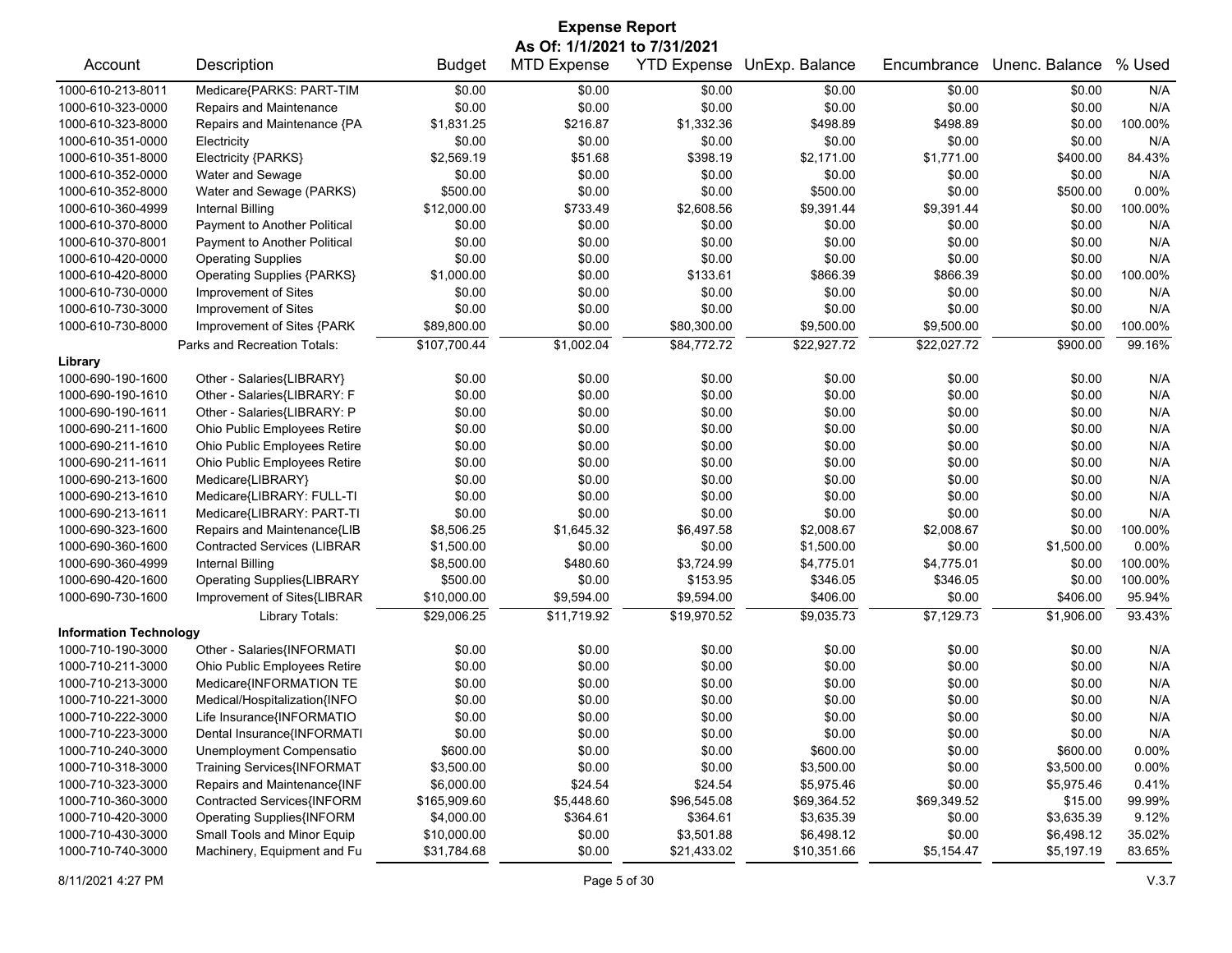| <b>Expense Report</b>                     |                                    |                |                              |                |                            |                 |                |         |  |  |
|-------------------------------------------|------------------------------------|----------------|------------------------------|----------------|----------------------------|-----------------|----------------|---------|--|--|
|                                           |                                    |                | As Of: 1/1/2021 to 7/31/2021 |                |                            |                 |                |         |  |  |
| Account                                   | Description                        | <b>Budget</b>  | <b>MTD Expense</b>           |                | YTD Expense UnExp. Balance | Encumbrance     | Unenc. Balance | % Used  |  |  |
|                                           | Information Technology Totals:     | \$221,794.28   | \$5,837.75                   | \$121,869.13   | \$99,925.15                | \$74,503.99     | \$25,421.16    | 88.54%  |  |  |
| <b>Capital Outlay</b>                     |                                    |                |                              |                |                            |                 |                |         |  |  |
| 1000-760-720-0000                         | <b>Buildings</b>                   | \$7,600.00     | \$0.00                       | \$0.00         | \$7,600.00                 | \$0.00          | \$7,600.00     | 0.00%   |  |  |
| 1000-760-730-0000                         | Improvement of Sites               | \$226,735.29   | \$0.00                       | \$1,724.45     | \$225,010.84               | \$46,428.00     | \$178,582.84   | 21.24%  |  |  |
| 1000-760-790-1001                         | Other - Capital Outlay{SENIO       | \$0.00         | \$0.00                       | \$0.00         | \$0.00                     | \$0.00          | \$0.00         | N/A     |  |  |
| 1000-760-790-1851                         | Other - Capital Outlay{PROJE       | \$0.00         | \$0.00                       | \$0.00         | \$0.00                     | \$0.00          | \$0.00         | N/A     |  |  |
| 1000-760-790-1852                         | <b>Traffic Lights</b>              | \$0.00         | \$0.00                       | \$0.00         | \$0.00                     | \$0.00          | \$0.00         | N/A     |  |  |
|                                           | Capital Outlay Totals:             | \$234,335.29   | \$0.00                       | \$1,724.45     | \$232,610.84               | \$46,428.00     | \$186,182.84   | 20.55%  |  |  |
| <b>Transfers</b>                          |                                    |                |                              |                |                            |                 |                |         |  |  |
| 1000-910-910-0000                         | Transfers - Out                    | \$0.00         | \$0.00                       | \$0.00         | \$0.00                     | \$0.00          | \$0.00         | N/A     |  |  |
|                                           | <b>Transfers Totals:</b>           | \$0.00         | \$0.00                       | \$0.00         | \$0.00                     | \$0.00          | \$0.00         | N/A     |  |  |
| <b>Advances</b>                           |                                    |                |                              |                |                            |                 |                |         |  |  |
| 1000-920-920-0000                         | Advances - Out                     | \$400,000.00   | \$0.00                       | \$400,000.00   | \$0.00                     | \$0.00          | \$0.00         | 100.00% |  |  |
|                                           | <b>Advances Totals:</b>            | \$400,000.00   | \$0.00                       | \$400,000.00   | \$0.00                     | \$0.00          | \$0.00         | 100.00% |  |  |
| <b>Contingencies</b><br>1000-930-930-0000 | Contingencies                      | \$545,876.54   | \$0.00                       | \$0.00         | \$545,876.54               | \$0.00          | \$545,876.54   | 0.00%   |  |  |
|                                           | <b>Contingencies Totals:</b>       | \$545,876.54   | \$0.00                       | \$0.00         | \$545,876.54               | \$0.00          | \$545,876.54   | 0.00%   |  |  |
| <b>Other Financing Uses</b>               |                                    |                |                              |                |                            |                 |                |         |  |  |
| 1000-990-990-0000                         | <b>Budget Stabilization</b>        | \$68,037.00    | \$0.00                       | \$0.00         | \$68,037.00                | \$0.00          | \$68,037.00    | 0.00%   |  |  |
|                                           | Other Financing Uses Totals:       | \$68,037.00    | \$0.00                       | \$0.00         | \$68,037.00                | \$0.00          | \$68,037.00    | 0.00%   |  |  |
| 1000 Total:                               |                                    | \$3,162,573.90 | \$112,563.16                 | \$1,410,604.13 | \$1,751,969.77             | \$353,015.86    | \$1,398,953.91 | 55.77%  |  |  |
| 2011                                      | <b>Motor Vehicle License</b>       |                |                              |                |                            | Target Percent: | 58.33%         |         |  |  |
|                                           |                                    |                |                              |                |                            |                 |                |         |  |  |
| <b>Highways</b>                           |                                    |                |                              |                |                            |                 |                |         |  |  |
| 2011-330-360-4800                         | Contracted Services{PAVING         | \$15,000.00    | \$15,000.00                  | \$15,000.00    | \$0.00                     | \$0.00          | \$0.00         | 100.00% |  |  |
| 2011-330-420-4400                         | <b>Operating Supplies (EQUIPM</b>  | \$0.00         | \$0.00                       | \$0.00         | \$0.00                     | \$0.00          | \$0.00         | N/A     |  |  |
| 2011-330-420-4600                         | Operating Supplies (ROAD M         | \$0.00         | \$0.00                       | \$0.00         | \$0.00                     | \$0.00          | \$0.00         | N/A     |  |  |
|                                           | <b>Highways Totals:</b>            | \$15,000.00    | \$15,000.00                  | \$15,000.00    | \$0.00                     | \$0.00          | \$0.00         | 100.00% |  |  |
| <b>Contingencies</b><br>2011-930-930-0000 |                                    | \$26,103.78    | \$0.00                       | \$0.00         | \$26,103.78                | \$0.00          | \$26,103.78    | 0.00%   |  |  |
|                                           | Contingencies                      |                |                              |                |                            |                 |                | 0.00%   |  |  |
| <b>Other Financing Uses</b>               | <b>Contingencies Totals:</b>       | \$26,103.78    | \$0.00                       | \$0.00         | \$26,103.78                | \$0.00          | \$26,103.78    |         |  |  |
| 2011-990-990-0000                         | Other - Other Financing Uses       | \$888.00       | \$0.00                       | \$0.00         | \$888.00                   | \$0.00          | \$888.00       | 0.00%   |  |  |
|                                           | Other Financing Uses Totals:       | \$888.00       | \$0.00                       | \$0.00         | \$888.00                   | \$0.00          | \$888.00       | 0.00%   |  |  |
| 2011 Total:                               |                                    | \$41,991.78    | \$15,000.00                  | \$15,000.00    | \$26,991.78                | \$0.00          | \$26,991.78    | 35.72%  |  |  |
|                                           |                                    |                |                              |                |                            |                 |                |         |  |  |
| 2021                                      | Gasoline                           |                |                              |                |                            | Target Percent: | 58.33%         |         |  |  |
| <b>Highways</b>                           |                                    |                |                              |                |                            |                 |                |         |  |  |
| 2021-330-360-4800                         | Contracted Services{PAVING         | \$50,000.00    | \$50,000.00                  | \$50,000.00    | \$0.00                     | \$0.00          | \$0.00         | 100.00% |  |  |
| 2021-330-360-4802                         | <b>Contracted Services (STRIPI</b> | \$0.00         | \$0.00                       | \$0.00         | \$0.00                     | \$0.00          | \$0.00         | N/A     |  |  |
| 2021-330-420-4400                         | <b>Operating Supplies (EQUIPM</b>  | \$0.00         | \$0.00                       | \$0.00         | \$0.00                     | \$0.00          | \$0.00         | N/A     |  |  |
| 2021-330-420-4402                         | Operating Supplies (ROAD F         | \$0.00         | \$0.00                       | \$0.00         | \$0.00                     | \$0.00          | \$0.00         | N/A     |  |  |
| 2021-330-420-4600                         | Operating Supplies{ROAD M          | \$74,741.60    | \$0.00                       | \$56,024.19    | \$18,717.41                | \$0.00          | \$18,717.41    | 74.96%  |  |  |
|                                           | <b>Highways Totals:</b>            | \$124,741.60   | \$50,000.00                  | \$106,024.19   | \$18,717.41                | \$0.00          | \$18,717.41    | 85.00%  |  |  |
|                                           |                                    |                |                              |                |                            |                 |                |         |  |  |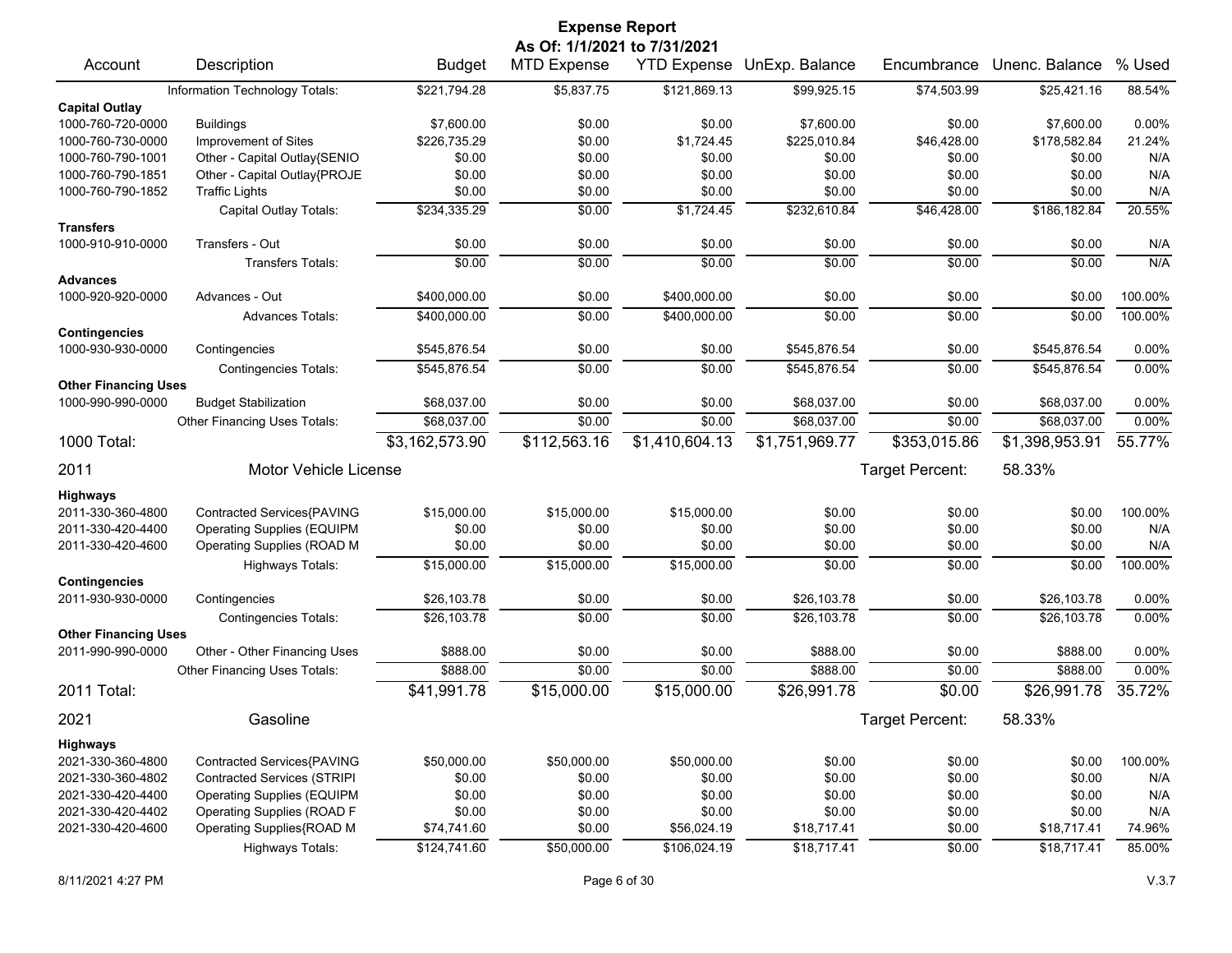| <b>Expense Report</b>       |                              |               |                              |              |                            |                 |                |         |  |
|-----------------------------|------------------------------|---------------|------------------------------|--------------|----------------------------|-----------------|----------------|---------|--|
|                             |                              |               | As Of: 1/1/2021 to 7/31/2021 |              |                            |                 |                |         |  |
| Account                     | Description                  | <b>Budget</b> | <b>MTD Expense</b>           |              | YTD Expense UnExp. Balance | Encumbrance     | Unenc. Balance | % Used  |  |
| <b>Contingencies</b>        |                              |               |                              |              |                            |                 |                |         |  |
| 2021-930-930-0000           | Contingencies                | \$194,325.57  | \$0.00                       | \$0.00       | \$194,325.57               | \$0.00          | \$194,325.57   | 0.00%   |  |
|                             | Contingencies Totals:        | \$194,325.57  | \$0.00                       | \$0.00       | \$194,325.57               | \$0.00          | \$194,325.57   | 0.00%   |  |
| <b>Other Financing Uses</b> |                              |               |                              |              |                            |                 |                |         |  |
| 2021-990-990-0000           | Other - Other Financing Uses | \$8,275.00    | \$0.00                       | \$0.00       | \$8,275.00                 | \$0.00          | \$8,275.00     | 0.00%   |  |
|                             | Other Financing Uses Totals: | \$8,275.00    | \$0.00                       | \$0.00       | \$8,275.00                 | \$0.00          | \$8,275.00     | 0.00%   |  |
| 2021 Total:                 |                              | \$327,342.17  | \$50,000.00                  | \$106,024.19 | \$221,317.98               | \$0.00          | \$221,317.98   | 32.39%  |  |
| 2031                        | Road and Bridge              |               |                              |              |                            | Target Percent: | 58.33%         |         |  |
| Fire                        |                              |               |                              |              |                            |                 |                |         |  |
| 2031-220-420-4600           | Operating Supplies (Road Ma  | \$0.00        | \$0.00                       | \$0.00       | \$0.00                     | \$0.00          | \$0.00         | N/A     |  |
|                             | Fire Totals:                 | \$0.00        | \$0.00                       | \$0.00       | \$0.00                     | \$0.00          | \$0.00         | N/A     |  |
| <b>Highways</b>             |                              |               |                              |              |                            |                 |                |         |  |
| 2031-330-190-4100           | Other - Salaries{EMPLOYLEE   | \$0.00        | \$0.00                       | \$0.00       | \$0.00                     | \$0.00          | \$0.00         | N/A     |  |
| 2031-330-190-4110           | Other - Salaries{ROAD: FULL  | \$641,021.00  | \$46,913.96                  | \$359,615.81 | \$281,405.19               | \$0.00          | \$281,405.19   | 56.10%  |  |
| 2031-330-190-4111           | Other - Salaries{ROAD: PAR   | \$35,330.00   | \$981.55                     | \$8,523.98   | \$26,806.02                | \$0.00          | \$26,806.02    | 24.13%  |  |
| 2031-330-190-4999           | Other - Salaries{ROAD: COS   | \$24,000.00   | \$1,889.40                   | \$16,390.04  | \$7,609.96                 | \$0.00          | \$7,609.96     | 68.29%  |  |
| 2031-330-211-4100           | Ohio Public Employees Retire | \$0.00        | \$0.00                       | \$0.00       | \$0.00                     | \$0.00          | \$0.00         | N/A     |  |
| 2031-330-211-4110           |                              | \$87,533.00   | \$6,396.61                   | \$48,859.92  | \$38,673.08                | \$0.00          | \$38,673.08    | 55.82%  |  |
|                             | Ohio Public Employees Retire |               |                              | \$1,194.63   |                            |                 |                |         |  |
| 2031-330-211-4111           | Ohio Public Employees Retire | \$5,156.00    | \$137.42                     |              | \$3,961.37                 | \$0.00          | \$3,961.37     | 23.17%  |  |
| 2031-330-211-4999           | Ohio Public Employees Retire | \$3,248.00    | \$260.98                     | \$2,150.64   | \$1,097.36                 | \$0.00          | \$1,097.36     | 66.21%  |  |
| 2031-330-213-4100           | Medicare{EMPLOYLEE COS       | \$0.00        | \$0.00                       | \$0.00       | \$0.00                     | \$0.00          | \$0.00         | N/A     |  |
| 2031-330-213-4110           | Medicare{ROAD: FULL-TIME     | \$9,066.00    | \$639.57                     | \$4,871.09   | \$4,194.91                 | \$0.00          | \$4,194.91     | 53.73%  |  |
| 2031-330-213-4111           | Medicare{ROAD: PART-TIME     | \$534.00      | \$14.24                      | \$123.79     | \$410.21                   | \$0.00          | \$410.21       | 23.18%  |  |
| 2031-330-213-4999           | Medicare{ROAD: COST ALL      | \$315.00      | \$25.98                      | \$224.33     | \$90.67                    | \$0.00          | \$90.67        | 71.22%  |  |
| 2031-330-221-4100           | Medical/Hospitalization{EMPL | \$0.00        | \$0.00                       | \$0.00       | \$0.00                     | \$0.00          | \$0.00         | N/A     |  |
| 2031-330-221-4110           | Medical/Hospitalization{ROA  | \$148,986.00  | \$11,091.97                  | \$88,567.46  | \$60,418.54                | \$0.00          | \$60,418.54    | 59.45%  |  |
| 2031-330-221-4999           | Medical/Hospitalization{ROA  | \$3,550.00    | \$261.23                     | \$2,443.80   | \$1,106.20                 | \$0.00          | \$1,106.20     | 68.84%  |  |
| 2031-330-222-4100           | Life Insurance{EMPLOYEE C    | \$0.00        | \$0.00                       | \$0.00       | \$0.00                     | \$0.00          | \$0.00         | N/A     |  |
| 2031-330-222-4110           | Life Insurance{ROAD: FULL-   | \$840.00      | \$70.00                      | \$675.90     | \$164.10                   | \$0.00          | \$164.10       | 80.46%  |  |
| 2031-330-222-4999           | Life Insurance{ROAD: COST    | \$56.00       | \$2.52                       | \$38.38      | \$17.62                    | \$0.00          | \$17.62        | 68.54%  |  |
| 2031-330-223-4100           | Dental Insurance{EMPLOYEE    | \$0.00        | \$0.00                       | \$0.00       | \$0.00                     | \$0.00          | \$0.00         | N/A     |  |
| 2031-330-223-4110           | Dental Insurance{ROAD: FUL   | \$5,559.00    | \$0.00                       | \$2,985.05   | \$2,573.95                 | \$0.00          | \$2,573.95     | 53.70%  |  |
| 2031-330-223-4999           | Dental Insurance{ROAD: CO    | \$300.00      | \$0.00                       | \$109.69     | \$190.31                   | \$0.00          | \$190.31       | 36.56%  |  |
| 2031-330-230-4200           | Workers' Compensation{ADM    | \$10,000.00   | \$0.00                       | \$3,131.62   | \$6,868.38                 | \$0.00          | \$6,868.38     | 31.32%  |  |
| 2031-330-240-4111           | Unemployment Compensatio     | \$0.00        | \$0.00                       | \$0.00       | \$0.00                     | \$0.00          | \$0.00         | N/A     |  |
| 2031-330-240-4999           | Unemployment Compensatio     | \$1,900.00    | \$0.00                       | \$442.49     | \$1,457.51                 | \$0.00          | \$1,457.51     | 23.29%  |  |
| 2031-330-251-4100           | Uniform, Tool and Equipment  | \$10,968.61   | \$41.40                      | \$7,356.67   | \$3,611.94                 | \$3,488.62      | \$123.32       | 98.88%  |  |
| 2031-330-311-4200           | Accounting and Legal Fees{A  | \$1,000.00    | \$0.00                       | \$190.00     | \$810.00                   | \$810.00        | \$0.00         | 100.00% |  |
| 2031-330-314-4200           | Tax Collection Fees{ADMINIS  | \$12,486.00   | \$0.00                       | \$6,253.15   | \$6,232.85                 | \$0.00          | \$6,232.85     | 50.08%  |  |
| 2031-330-315-4200           | Election Expenses{ADMINIST   | \$1,000.00    | \$0.00                       | \$0.00       | \$1,000.00                 | \$0.00          | \$1,000.00     | 0.00%   |  |
| 2031-330-318-4300           | Training Services{TRAINING}  | \$2,000.00    | \$0.00                       | \$152.60     | \$1,847.40                 | \$1,847.40      | \$0.00         | 100.00% |  |
| 2031-330-321-4600           | Rents and Leases{ROAD MA     | \$6,000.00    | \$25.17                      | \$646.06     | \$5,353.94                 | \$5,353.94      | \$0.00         | 100.00% |  |
| 2031-330-323-4400           | Repairs and Maintenance{EQ   | \$15,000.00   | \$0.00                       | \$6,346.06   | \$8,653.94                 | \$5,653.94      | \$3,000.00     | 80.00%  |  |
| 2031-330-323-4500           | Repairs and Maintenance{BUI  | \$16,252.74   | \$985.00                     | \$12,984.12  | \$3,268.62                 | \$1,097.94      | \$2,170.68     | 86.64%  |  |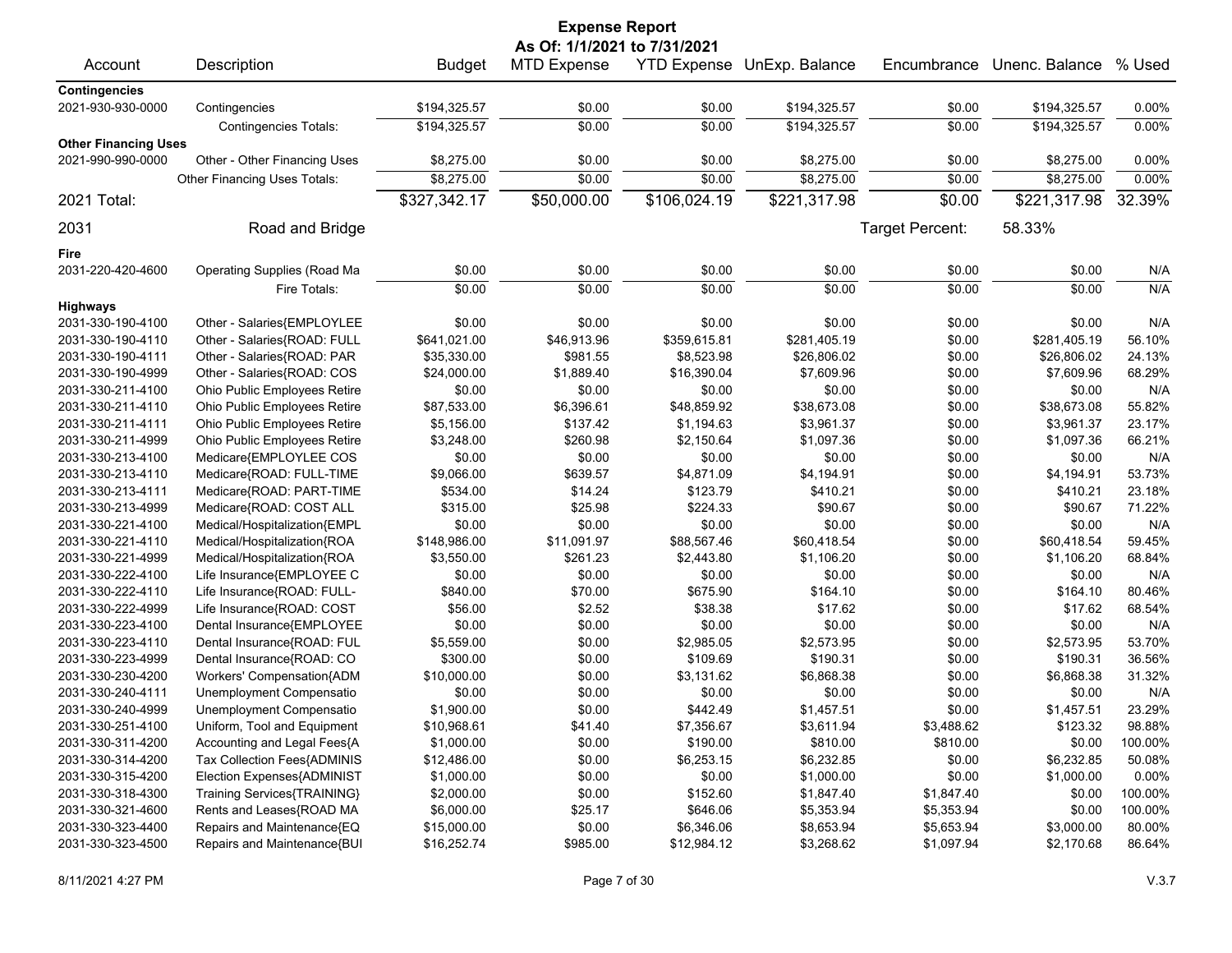|                             | <b>Expense Report</b>             |                |                              |              |                            |                 |                |          |  |  |
|-----------------------------|-----------------------------------|----------------|------------------------------|--------------|----------------------------|-----------------|----------------|----------|--|--|
|                             |                                   |                | As Of: 1/1/2021 to 7/31/2021 |              |                            |                 |                |          |  |  |
| Account                     | Description                       | <b>Budget</b>  | <b>MTD Expense</b>           |              | YTD Expense UnExp. Balance | Encumbrance     | Unenc. Balance | % Used   |  |  |
| 2031-330-323-4600           | Repairs and Maintenance{RO        | \$4,100.00     | \$0.00                       | \$0.00       | \$4,100.00                 | \$4,100.00      | \$0.00         | 100.00%  |  |  |
| 2031-330-341-4500           | Telephone{BUILDINGS}              | \$5,000.00     | \$98.00                      | \$784.00     | \$4,216.00                 | \$414.00        | \$3,802.00     | 23.96%   |  |  |
| 2031-330-349-4400           | Other-Communications, Printi      | \$5,244.50     | \$0.00                       | \$429.30     | \$4,815.20                 | \$390.30        | \$4,424.90     | 15.63%   |  |  |
| 2031-330-349-4700           | Other-Communications, Printi      | \$1,500.00     | \$83.04                      | \$433.83     | \$1,066.17                 | \$86.17         | \$980.00       | 34.67%   |  |  |
| 2031-330-351-1006           | Electricity{LIGHTING TUNNE        | \$1,390.19     | \$97.08                      | \$635.58     | \$754.61                   | \$754.41        | \$0.20         | 99.99%   |  |  |
| 2031-330-351-4500           | Electricity{BUILDINGS}            | \$5,374.88     | \$329.71                     | \$2,450.18   | \$2,924.70                 | \$2,477.16      | \$447.54       | 91.67%   |  |  |
| 2031-330-352-4500           | Water and Sewage{BUILDIN          | \$4,765.10     | \$259.08                     | \$1,896.06   | \$2,869.04                 | \$1,435.11      | \$1,433.93     | 69.91%   |  |  |
| 2031-330-353-4500           | Natural Gas{BUILDINGS}            | \$8,500.00     | \$60.40                      | \$5,030.77   | \$3,469.23                 | \$3,402.16      | \$67.07        | 99.21%   |  |  |
| 2031-330-360-0000           | <b>Contracted Services</b>        | \$4,440.97     | \$0.00                       | \$2,693.65   | \$1,747.32                 | \$0.00          | \$1,747.32     | 60.65%   |  |  |
| 2031-330-360-4800           | Contracted Services{PAVING        | \$125,000.00   | \$79,242.98                  | \$79,242.98  | \$45,757.02                | \$0.00          | \$45,757.02    | 63.39%   |  |  |
| 2031-330-360-4802           | Contracted Services{STRIPIN       | \$9,000.00     | \$0.00                       | \$0.00       | \$9,000.00                 | \$9,000.00      | \$0.00         | 100.00%  |  |  |
| 2031-330-360-4999           | Contracted Services{ROAD:         | \$61,461.13    | \$3,133.54                   | \$54,665.20  | \$6,795.93                 | \$6,795.92      | \$0.01         | 100.00%  |  |  |
| 2031-330-389-4200           | Other - Insurance and Bondin      | \$15,165.49    | \$0.00                       | \$15,165.49  | \$0.00                     | \$0.00          | \$0.00         | 100.00%  |  |  |
| 2031-330-390-4200           | Other - Purchased Services{A      | \$2,000.00     | \$103.50                     | \$563.05     | \$1,436.95                 | \$1,436.95      | \$0.00         | 100.00%  |  |  |
| 2031-330-410-4200           | Office Supplies{ADMINISTRA        | \$1,430.49     | \$320.12                     | \$1,149.72   | \$280.77                   | \$280.77        | \$0.00         | 100.00%  |  |  |
| 2031-330-420-4400           | Operating Supplies{EQUIPM         | \$30,115.66    | \$1,193.50                   | \$9,738.61   | \$20,377.05                | \$17,483.09     | \$2,893.96     | 90.39%   |  |  |
| 2031-330-420-4402           | Operating Supplies{ROAD FU        | \$30,000.00    | \$1,667.94                   | \$13,067.52  | \$16,932.48                | \$13,212.16     | \$3,720.32     | 87.60%   |  |  |
| 2031-330-420-4500           | <b>Operating Supplies{BUILDIN</b> | \$5,009.49     | \$502.51                     | \$1,696.25   | \$3,313.24                 | \$2,813.24      | \$500.00       | 90.02%   |  |  |
| 2031-330-420-4600           | Operating Supplies{ROAD M         | \$57,026.09    | \$3,173.76                   | \$28,151.74  | \$28,874.35                | \$6,511.60      | \$22,362.75    | 60.79%   |  |  |
| 2031-330-420-4999           | <b>Township Supplies</b>          | \$26,378.60    | \$4,099.42                   | \$15,402.29  | \$10,976.31                | \$10,496.32     | \$479.99       | 98.18%   |  |  |
| 2031-330-430-0000           | Small Tools and Minor Equip       | \$10,000.00    | \$0.00                       | \$5,684.68   | \$4,315.32                 | \$4,315.32      | \$0.00         | 100.00%  |  |  |
| 2031-330-430-4700           | Small Tools and Minor Equip       | \$3,500.00     | \$0.00                       | \$0.00       | \$3,500.00                 | \$3,500.00      | \$0.00         | 100.00%  |  |  |
| 2031-330-519-0000           | Other - Dues and Fees             | \$825.00       | \$0.00                       | \$220.00     | \$605.00                   | \$605.00        | \$0.00         | 100.00%  |  |  |
| 2031-330-599-0000           | Other - Other Expenses            | \$750.00       | \$0.00                       | \$46.25      | \$703.75                   | \$703.75        | \$0.00         | 100.00%  |  |  |
| 2031-330-730-0000           | Improvement of Sites              | \$0.00         | \$0.00                       | \$0.00       | \$0.00                     | \$0.00          | \$0.00         | N/A      |  |  |
| 2031-330-740-0000           | Machinery, Equipment and Fu       | \$98,000.00    | \$0.00                       | \$26,000.00  | \$72,000.00                | \$70,900.00     | \$1,100.00     | 98.88%   |  |  |
| 2031-330-750-0000           | <b>Motor Vehicles</b>             | \$25,875.87    | \$875.87                     | \$11,131.09  | \$14,744.78                | \$14,744.78     | \$0.00         | 100.00%  |  |  |
|                             | <b>Highways Totals:</b>           | \$1,583,954.81 | \$164,977.45                 | \$850,555.52 | \$733,399.29               | \$194,110.05    | \$539,289.24   | 65.95%   |  |  |
| <b>Capital Outlay</b>       |                                   |                |                              |              |                            |                 |                |          |  |  |
| 2031-760-720-0000           | <b>Buildings</b>                  | \$7,100.00     | \$0.00                       | \$0.00       | \$7,100.00                 | \$0.00          | \$7,100.00     | 0.00%    |  |  |
| 2031-760-790-4800           | Other - Capital Outlay{PAVIN      | \$0.00         | \$0.00                       | \$0.00       | \$0.00                     | \$0.00          | \$0.00         | N/A      |  |  |
| 2031-760-790-4803           | Other - Capital Outlay (RIGHT     | \$0.00         | \$0.00                       | \$0.00       | \$0.00                     | \$0.00          | \$0.00         | N/A      |  |  |
|                             | Capital Outlay Totals:            | \$7,100.00     | \$0.00                       | \$0.00       | \$7,100.00                 | \$0.00          | \$7,100.00     | 0.00%    |  |  |
| <b>Transfers</b>            |                                   |                |                              |              |                            |                 |                |          |  |  |
| 2031-910-910-0000           | Transfers - Out                   | \$0.00         | \$0.00                       | \$0.00       | \$0.00                     | \$0.00          | \$0.00         | N/A      |  |  |
|                             | <b>Transfers Totals:</b>          | \$0.00         | \$0.00                       | \$0.00       | \$0.00                     | \$0.00          | \$0.00         | N/A      |  |  |
| <b>Contingencies</b>        |                                   |                |                              |              |                            |                 |                |          |  |  |
| 2031-930-930-0000           | Contingencies                     | \$1,090,643.52 | \$0.00                       | \$0.00       | \$1,090,643.52             | \$0.00          | \$1,090,643.52 | 0.00%    |  |  |
|                             | <b>Contingencies Totals:</b>      | \$1,090,643.52 | \$0.00                       | \$0.00       | \$1,090,643.52             | \$0.00          | \$1,090,643.52 | 0.00%    |  |  |
| <b>Other Financing Uses</b> |                                   |                |                              |              |                            |                 |                |          |  |  |
| 2031-990-990-0000           | Other - Other Financing Uses      | \$60,213.00    | \$0.00                       | \$0.00       | \$60,213.00                | \$0.00          | \$60,213.00    | 0.00%    |  |  |
|                             | Other Financing Uses Totals:      | \$60,213.00    | \$0.00                       | \$0.00       | \$60,213.00                | \$0.00          | \$60,213.00    | $0.00\%$ |  |  |
| 2031 Total:                 |                                   | \$2,741,911.33 | \$164,977.45                 | \$850,555.52 | \$1,891,355.81             | \$194,110.05    | \$1,697,245.76 | 38.10%   |  |  |
| 2041                        | Cemetery                          |                |                              |              |                            | Target Percent: | 58.33%         |          |  |  |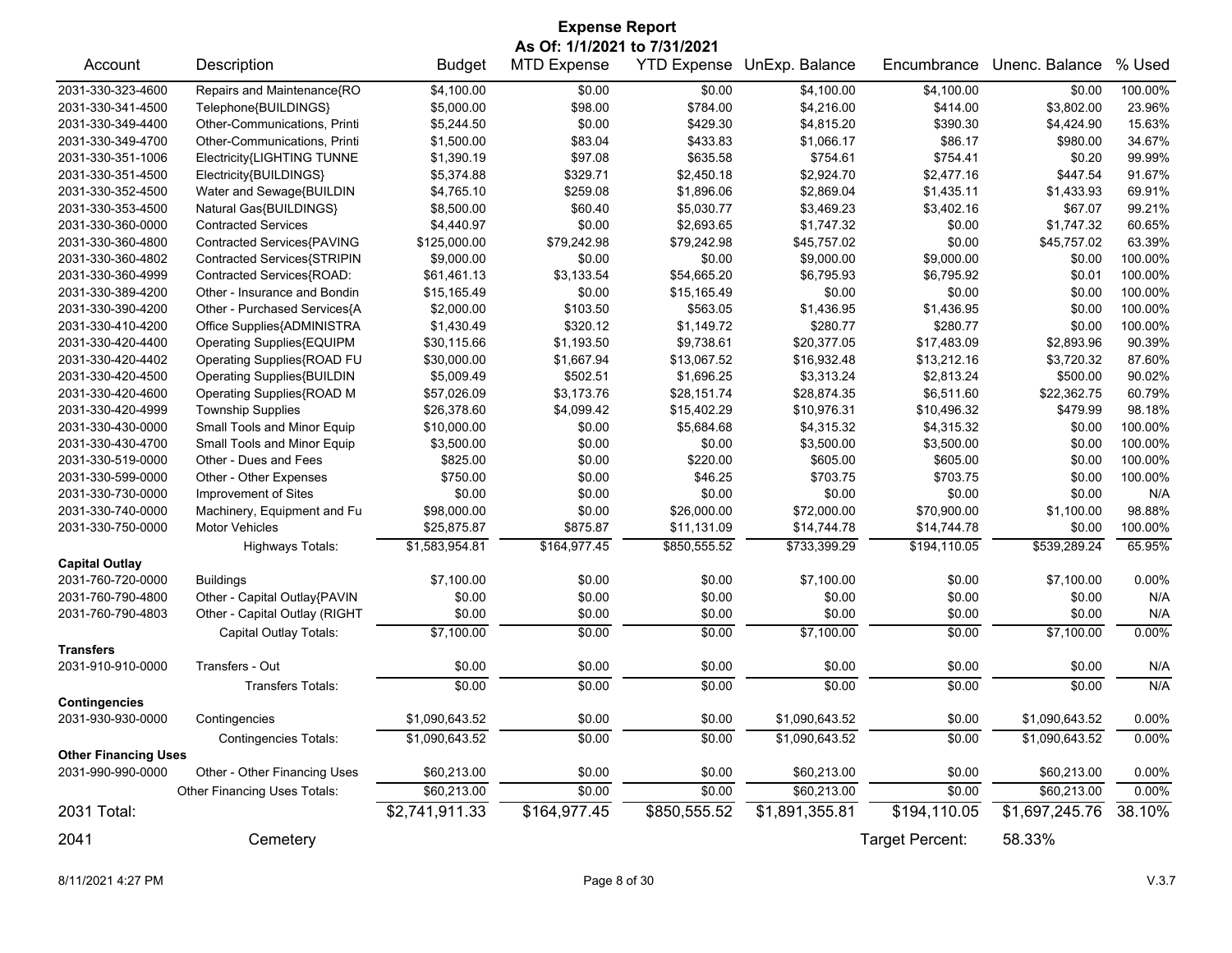| <b>Expense Report</b>                     |                              |               |                              |             |                            |                 |                |         |
|-------------------------------------------|------------------------------|---------------|------------------------------|-------------|----------------------------|-----------------|----------------|---------|
|                                           |                              |               | As Of: 1/1/2021 to 7/31/2021 |             |                            |                 |                |         |
| Account                                   | Description                  | <b>Budget</b> | <b>MTD Expense</b>           |             | YTD Expense UnExp. Balance | Encumbrance     | Unenc. Balance | % Used  |
| <b>Cemeteries</b>                         |                              |               |                              |             |                            |                 |                |         |
| 2041-410-190-0000                         | Other - Salaries             | \$0.00        | \$0.00                       | \$0.00      | \$0.00                     | \$0.00          | \$0.00         | N/A     |
| 2041-410-190-9010                         | Other - Salaries{CEMETERY:   | \$0.00        | \$0.00                       | \$0.00      | \$0.00                     | \$0.00          | \$0.00         | N/A     |
| 2041-410-190-9011                         | Other - Salaries{CEMETERY:   | \$0.00        | \$0.00                       | \$0.00      | \$0.00                     | \$0.00          | \$0.00         | N/A     |
| 2041-410-211-0000                         | Ohio Public Employees Retire | \$0.00        | \$0.00                       | \$0.00      | \$0.00                     | \$0.00          | \$0.00         | N/A     |
| 2041-410-211-9010                         | Ohio Public Employees Retire | \$0.00        | \$0.00                       | \$0.00      | \$0.00                     | \$0.00          | \$0.00         | N/A     |
| 2041-410-211-9011                         | Ohio Public Employees Retire | \$0.00        | \$0.00                       | \$0.00      | \$0.00                     | \$0.00          | \$0.00         | N/A     |
| 2041-410-213-0000                         | Medicare                     | \$0.00        | \$0.00                       | \$0.00      | \$0.00                     | \$0.00          | \$0.00         | N/A     |
| 2041-410-213-9010                         | Medicare{CEMETERY: FULL-     | \$0.00        | \$0.00                       | \$0.00      | \$0.00                     | \$0.00          | \$0.00         | N/A     |
| 2041-410-213-9011                         | Medicare{CEMETERY: PART      | \$0.00        | \$0.00                       | \$0.00      | \$0.00                     | \$0.00          | \$0.00         | N/A     |
| 2041-410-230-0000                         | <b>Workers' Compensation</b> | \$400.00      | \$0.00                       | \$0.00      | \$400.00                   | \$0.00          | \$400.00       | 0.00%   |
| 2041-410-311-0000                         | Accounting and Legal Fees    | \$100.00      | \$0.00                       | \$0.00      | \$100.00                   | \$100.00        | \$0.00         | 100.00% |
| 2041-410-321-0000                         | Rents and Leases             | \$200.00      | \$0.00                       | \$0.00      | \$200.00                   | \$200.00        | \$0.00         | 100.00% |
| 2041-410-323-0000                         | Repairs and Maintenance      | \$1,250.00    | \$0.00                       | \$336.68    | \$913.32                   | \$913.32        | \$0.00         | 100.00% |
| 2041-410-323-4400                         | Repairs and Maintenance{EQ   | \$100.00      | \$0.00                       | \$22.50     | \$77.50                    | \$77.50         | \$0.00         | 100.00% |
| 2041-410-351-0000                         | Electricity                  | \$407.55      | \$4.88                       | \$38.68     | \$368.87                   | \$208.87        | \$160.00       | 60.74%  |
| 2041-410-360-0000                         | <b>Contracted Services</b>   | \$800.00      | \$0.00                       | \$0.00      | \$800.00                   | \$0.00          | \$800.00       | 0.00%   |
| 2041-410-360-4999                         | Internal Billing             | \$30,525.00   | \$935.92                     | \$15,944.92 | \$14,580.08                | \$14,055.08     | \$525.00       | 98.28%  |
| 2041-410-380-0000                         | Insurance and Bonding        | \$250.00      | \$0.00                       | \$212.11    | \$37.89                    | \$0.00          | \$37.89        | 84.84%  |
| 2041-410-420-0000                         | <b>Operating Supplies</b>    | \$2,300.00    | \$162.60                     | \$1,411.94  | \$888.06                   | \$888.06        | \$0.00         | 100.00% |
| 2041-410-420-4400                         | Operating Supplies{EQUIPM    | \$1,000.00    | \$0.00                       | \$467.57    | \$532.43                   | \$532.43        | \$0.00         | 100.00% |
| 2041-410-430-0000                         | Small Tools and Minor Equip  | \$1,500.00    | \$0.00                       | \$0.00      | \$1,500.00                 | \$1,500.00      | \$0.00         | 100.00% |
| 2041-410-510-0000                         | Dues and Fees                | \$850.00      | \$0.00                       | \$500.00    | \$350.00                   | \$55.00         | \$295.00       | 65.29%  |
| 2041-410-710-0000                         | Land                         | \$700.00      | \$0.00                       | \$0.00      | \$700.00                   | \$700.00        | \$0.00         | 100.00% |
| 2041-410-730-0000                         | Improvement of Sites         | \$1,600.00    | \$0.00                       | \$0.00      | \$1,600.00                 | \$1,600.00      | \$0.00         | 100.00% |
|                                           | Cemeteries Totals:           | \$41,982.55   | \$1,103.40                   | \$18,934.40 | \$23,048.15                | \$20,830.26     | \$2,217.89     | 94.72%  |
| <b>Capital Outlay</b>                     |                              |               |                              |             |                            |                 |                |         |
| 2041-760-740-0000                         | Machinery, Equipment and Fu  | \$10,000.00   | \$9,263.13                   | \$9,263.13  | \$736.87                   | \$0.00          | \$736.87       | 92.63%  |
|                                           |                              |               |                              |             |                            |                 |                |         |
|                                           | Capital Outlay Totals:       | \$10,000.00   | \$9,263.13                   | \$9,263.13  | \$736.87                   | \$0.00          | \$736.87       | 92.63%  |
| <b>Contingencies</b><br>2041-930-930-0000 | Contingencies                | \$62,344.64   | \$0.00                       | \$0.00      | \$62,344.64                | \$0.00          | \$62,344.64    | 0.00%   |
|                                           | <b>Contingencies Totals:</b> | \$62,344.64   | \$0.00                       | \$0.00      | \$62,344.64                | \$0.00          | \$62,344.64    | 0.00%   |
| <b>Other Financing Uses</b>               |                              |               |                              |             |                            |                 |                |         |
| 2041-990-990-0000                         | Other - Other Financing Uses | \$2,618.00    | \$0.00                       | \$0.00      | \$2,618.00                 | \$0.00          | \$2,618.00     | 0.00%   |
|                                           | Other Financing Uses Totals: | \$2,618.00    | \$0.00                       | \$0.00      | \$2,618.00                 | \$0.00          | \$2,618.00     | 0.00%   |
| 2041 Total:                               |                              | \$116,945.19  | \$10,366.53                  | \$28,197.53 | \$88,747.66                | \$20,830.26     | \$67,917.40    | 41.92%  |
| 2191                                      | Police                       |               |                              |             |                            | Target Percent: | 58.33%         |         |
|                                           |                              |               |                              |             |                            |                 |                |         |
| <b>Police</b>                             |                              |               |                              |             |                            |                 |                |         |
| 2191-210-190-4091                         | Other - Salaries{POLICE APP  | \$0.00        | \$0.00                       | \$0.00      | \$0.00                     | \$0.00          | \$0.00         | N/A     |
| 2191-210-211-4091                         | Ohio Public Employees Retire | \$0.00        | \$0.00                       | \$0.00      | \$0.00                     | \$0.00          | \$0.00         | N/A     |
| 2191-210-213-4091                         | Medicare{POLICE APPARAT      | \$0.00        | \$0.00                       | \$0.00      | \$0.00                     | \$0.00          | \$0.00         | N/A     |
| 2191-210-230-4091                         | Workers' Compensation{POLI   | \$100.00      | \$0.00                       | \$0.00      | \$100.00                   | \$0.00          | \$100.00       | 0.00%   |
| 2191-210-314-0000                         | <b>Tax Collection Fees</b>   | \$7,000.00    | \$0.00                       | \$3,282.03  | \$3,717.97                 | \$0.00          | \$3,717.97     | 46.89%  |
| 2191-210-315-0000                         | <b>Election Expenses</b>     | \$0.00        | \$0.00                       | \$0.00      | \$0.00                     | \$0.00          | \$0.00         | N/A     |
|                                           |                              |               |                              |             |                            |                 |                |         |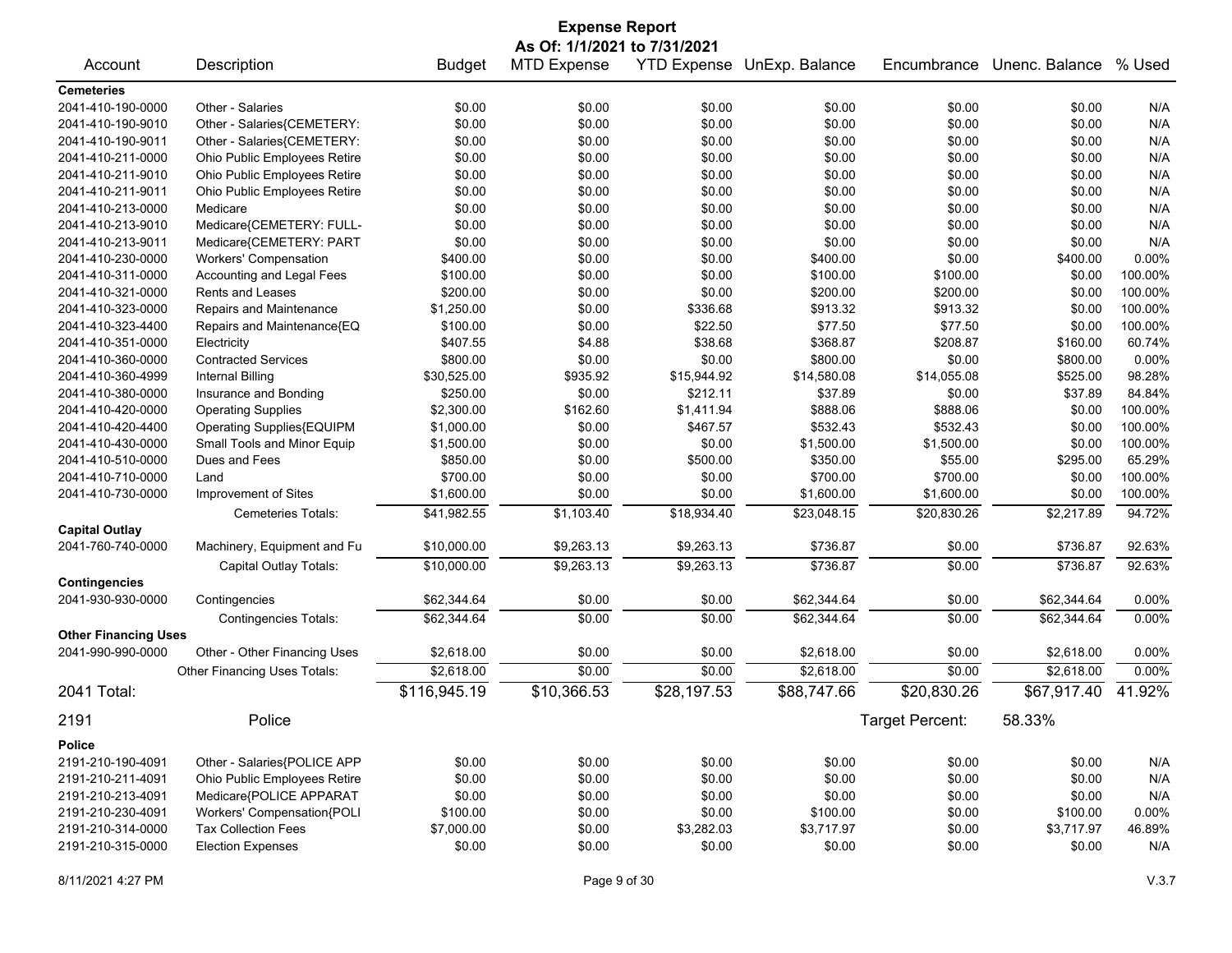| <b>Expense Report</b>       |                                  |                |                              |                |                            |                 |                |          |  |
|-----------------------------|----------------------------------|----------------|------------------------------|----------------|----------------------------|-----------------|----------------|----------|--|
|                             |                                  |                | As Of: 1/1/2021 to 7/31/2021 |                |                            |                 |                |          |  |
| Account                     | Description                      | <b>Budget</b>  | <b>MTD Expense</b>           |                | YTD Expense UnExp. Balance | Encumbrance     | Unenc. Balance | % Used   |  |
| 2191-210-318-0000           | <b>Training Services</b>         | \$250.00       | \$0.00                       | \$0.00         | \$250.00                   | \$0.00          | \$250.00       | 0.00%    |  |
| 2191-210-323-0000           | Repairs and Maintenance          | \$0.00         | \$0.00                       | \$0.00         | \$0.00                     | \$0.00          | \$0.00         | N/A      |  |
| 2191-210-323-4400           | Repairs and Maintenance{EQ       | \$3,600.00     | \$0.00                       | \$2,059.89     | \$1,540.11                 | \$1,109.11      | \$431.00       | 88.03%   |  |
| 2191-210-323-4500           | Repairs and Maintenance{BUI      | \$3,931.25     | \$0.00                       | \$287.50       | \$3,643.75                 | \$3,143.75      | \$500.00       | 87.28%   |  |
| 2191-210-341-0000           | Telephone                        | \$5,000.00     | \$0.00                       | \$0.00         | \$5,000.00                 | \$0.00          | \$5,000.00     | 0.00%    |  |
| 2191-210-360-0000           | <b>Contracted Services</b>       | \$646,811.00   | \$45,785.02                  | \$326,682.74   | \$320,128.26               | \$311,851.68    | \$8,276.58     | 98.72%   |  |
| 2191-210-360-4051           | Contracted Services[POLICE:      | \$10,000.00    | \$0.00                       | \$646.85       | \$9,353.15                 | \$9,353.15      | \$0.00         | 100.00%  |  |
| 2191-210-360-4052           | <b>Contracted Services-Other</b> | \$1,520.42     | \$0.00                       | \$344.98       | \$1,175.44                 | \$1,175.44      | \$0.00         | 100.00%  |  |
| 2191-210-360-4999           | <b>Internal Billing</b>          | \$5,000.00     | \$763.11                     | \$3,513.20     | \$1,486.80                 | \$1,486.80      | \$0.00         | 100.00%  |  |
| 2191-210-389-0000           | Other - Insurance and Bondin     | \$4,000.00     | \$0.00                       | \$3,181.57     | \$818.43                   | \$0.00          | \$818.43       | 79.54%   |  |
| 2191-210-410-0000           | <b>Office Supplies</b>           | \$2,029.37     | \$7.37                       | \$27.26        | \$2,002.11                 | \$2,000.00      | \$2.11         | 99.90%   |  |
| 2191-210-420-4400           | Operating Supplies{EQUIPM        | \$2,992.63     | \$13.98                      | \$344.79       | \$2,647.84                 | \$1,704.01      | \$943.83       | 68.46%   |  |
| 2191-210-420-6002           | Operating Supplies{FUEL}         | \$25,000.00    | \$1,110.95                   | \$7,244.72     | \$17,755.28                | \$13,647.78     | \$4,107.50     | 83.57%   |  |
| 2191-210-519-0000           | Other - Dues and Fees            | \$10,700.00    | \$0.00                       | \$5,700.95     | \$4,999.05                 | \$4,999.05      | \$0.00         | 100.00%  |  |
| 2191-210-599-0000           | Other - Other Expenses           | \$0.00         | \$0.00                       | \$0.00         | \$0.00                     | \$0.00          | \$0.00         | N/A      |  |
|                             | Police Totals:                   | \$727,934.67   | \$47,680.43                  | \$353,316.48   | \$374,618.19               | \$350,470.77    | \$24,147.42    | 96.68%   |  |
| <b>Capital Outlay</b>       |                                  |                |                              |                |                            |                 |                |          |  |
| 2191-760-740-0000           | Machinery, Equipment and Fu      | \$12,432.83    | \$0.00                       | \$2,432.83     | \$10,000.00                | \$10,000.00     | \$0.00         | 100.00%  |  |
| 2191-760-750-0000           | <b>Motor Vehicles</b>            | \$0.00         | \$0.00                       | \$0.00         | \$0.00                     | \$0.00          | \$0.00         | N/A      |  |
|                             | Capital Outlay Totals:           | \$12,432.83    | \$0.00                       | \$2,432.83     | \$10,000.00                | \$10,000.00     | \$0.00         | 100.00%  |  |
| <b>Transfers</b>            |                                  |                |                              |                |                            |                 |                |          |  |
| 2191-910-910-0000           | Transfers - Out                  | \$0.00         | \$0.00                       | \$0.00         | \$0.00                     | \$0.00          | \$0.00         | N/A      |  |
|                             | <b>Transfers Totals:</b>         | \$0.00         | \$0.00                       | \$0.00         | \$0.00                     | \$0.00          | \$0.00         | N/A      |  |
| <b>Contingencies</b>        |                                  |                |                              |                |                            |                 |                |          |  |
| 2191-930-930-0000           | Contingencies                    | \$857,750.87   | \$0.00                       | \$0.00         | \$857,750.87               | \$0.00          | \$857,750.87   | 0.00%    |  |
|                             | <b>Contingencies Totals:</b>     | \$857,750.87   | \$0.00                       | \$0.00         | \$857,750.87               | \$0.00          | \$857,750.87   | 0.00%    |  |
| <b>Other Financing Uses</b> |                                  |                |                              |                |                            |                 |                |          |  |
| 2191-990-990-0000           | Other - Other Financing Uses     | \$32,119.00    | \$0.00                       | \$0.00         | \$32,119.00                | \$0.00          | \$32,119.00    | $0.00\%$ |  |
|                             | Other Financing Uses Totals:     | \$32,119.00    | \$0.00                       | \$0.00         | \$32,119.00                | \$0.00          | \$32,119.00    | 0.00%    |  |
| 2191 Total:                 |                                  | \$1,630,237.37 | \$47,680.43                  | \$355,749.31   | \$1,274,488.06             | \$360,470.77    | \$914,017.29   | 43.93%   |  |
| 2192                        | Fire                             |                |                              |                |                            | Target Percent: | 58.33%         |          |  |
| Fire                        |                                  |                |                              |                |                            |                 |                |          |  |
| 2192-220-190-5112           | Other - Salaries{WAGES & B       | \$7,000,000.00 | \$498,179.24                 | \$3,717,209.45 | \$3,282,790.55             | \$0.00          | \$3,282,790.55 | 53.10%   |  |
| 2192-220-190-5221           | Other - Salaries (PUBLIC ED      | \$0.00         | \$0.00                       | \$0.00         | \$0.00                     | \$0.00          | \$0.00         | N/A      |  |
| 2192-220-190-5350           | Other - Salaries (DISPATCH/      | \$0.00         | \$0.00                       | \$0.00         | \$0.00                     | \$0.00          | \$0.00         | N/A      |  |
| 2192-220-190-5401           | Other - Salaries (ADMINISTR      | \$0.00         | \$0.00                       | \$0.00         | \$0.00                     | \$0.00          | \$0.00         | N/A      |  |
| 2192-220-190-5500           | Other - Salaries{FIRE FACILI     | \$0.00         | \$0.00                       | \$0.00         | \$0.00                     | \$0.00          | \$0.00         | N/A      |  |
| 2192-220-190-5560           | Other - Salaries{FIRE ADMINI     | \$0.00         | \$0.00                       | \$0.00         | \$0.00                     | \$0.00          | \$0.00         | N/A      |  |
| 2192-220-190-5600           | Other - Salaries{FIRE APPAR      | \$0.00         | \$0.00                       | \$0.00         | \$0.00                     | \$0.00          | \$0.00         | N/A      |  |
| 2192-220-190-5710           | Other - Salaries (FIRE OPER      | \$0.00         | \$0.00                       | \$0.00         | \$0.00                     | \$0.00          | \$0.00         | N/A      |  |
| 2192-220-190-5717           | Other - Salaries (SAFETY & A     | \$0.00         | \$0.00                       | \$0.00         | \$0.00                     | \$0.00          | \$0.00         | N/A      |  |
| 2192-220-190-5999           | Other - Salaries(FIRE: COST      | \$250,749.50   | \$22,945.96                  | \$162,590.26   | \$88,159.24                | \$0.00          | \$88,159.24    | 64.84%   |  |
| 2192-220-211-5112           | Ohio Public Employees Retire     | \$45,000.00    | \$2,622.86                   | \$23,730.30    | \$21,269.70                | \$0.00          | \$21,269.70    | 52.73%   |  |
| 2192-220-211-5221           | Ohio Public Employees Retire     | \$0.00         | \$0.00                       | \$0.00         | \$0.00                     | \$0.00          | \$0.00         | N/A      |  |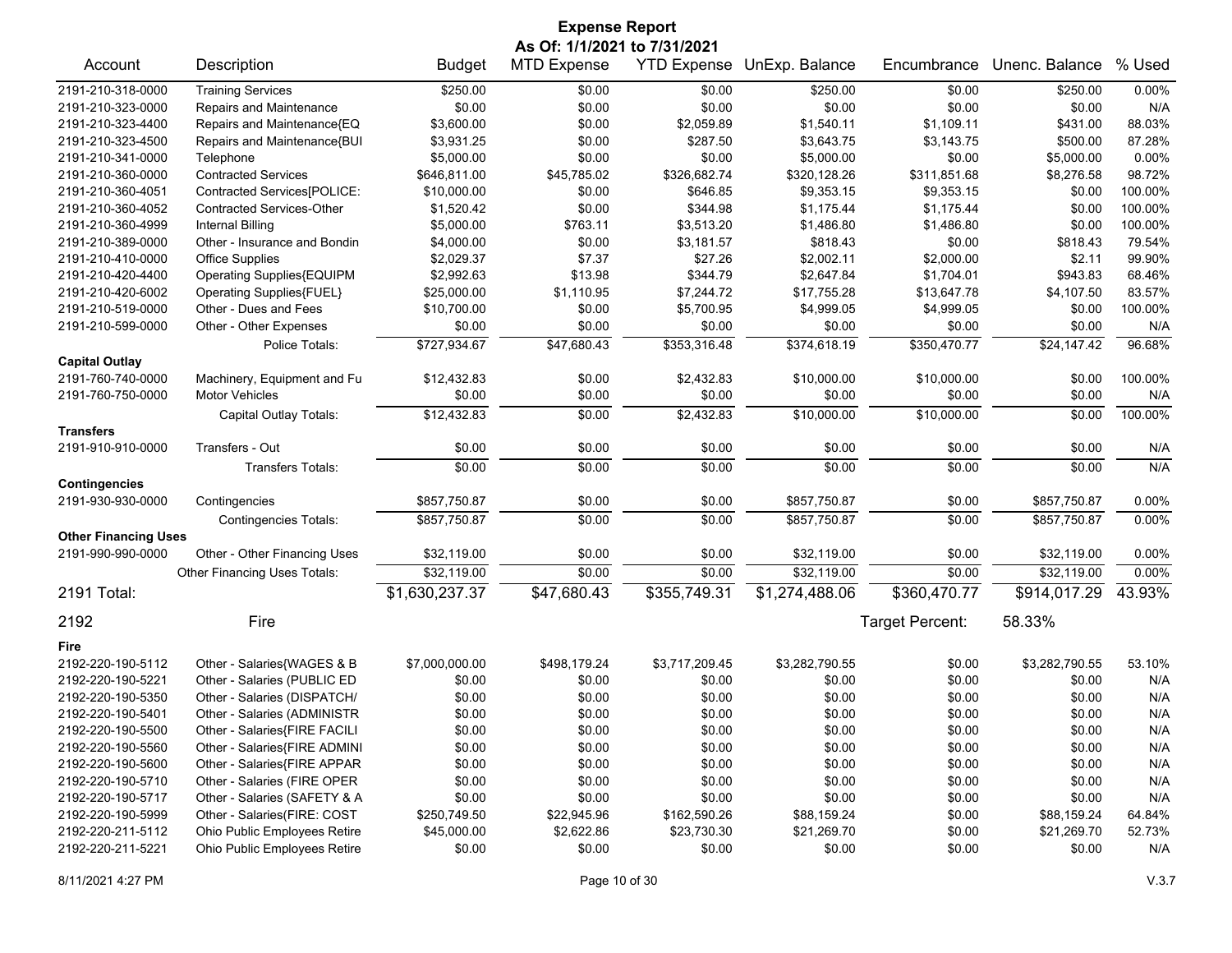| <b>Expense Report</b> |                               |                |                              |                    |                |             |                |        |  |
|-----------------------|-------------------------------|----------------|------------------------------|--------------------|----------------|-------------|----------------|--------|--|
|                       |                               |                | As Of: 1/1/2021 to 7/31/2021 |                    |                |             |                |        |  |
| Account               | Description                   | <b>Budget</b>  | <b>MTD Expense</b>           | <b>YTD Expense</b> | UnExp. Balance | Encumbrance | Unenc. Balance | % Used |  |
| 2192-220-211-5401     | Ohio Public Employees Retire  | \$0.00         | \$0.00                       | \$0.00             | \$0.00         | \$0.00      | \$0.00         | N/A    |  |
| 2192-220-211-5500     | Ohio Public Employees Retire  | \$0.00         | \$0.00                       | \$0.00             | \$0.00         | \$0.00      | \$0.00         | N/A    |  |
| 2192-220-211-5560     | Ohio Public Employees Retire  | \$4,000.00     | \$0.00                       | \$0.00             | \$4,000.00     | \$0.00      | \$4,000.00     | 0.00%  |  |
| 2192-220-211-5600     | Ohio Public Employees Retire  | \$0.00         | \$0.00                       | \$0.00             | \$0.00         | \$0.00      | \$0.00         | N/A    |  |
| 2192-220-211-5999     | Ohio Public Employees Retire  | \$37,000.00    | \$3,171.33                   | \$21,409.69        | \$15,590.31    | \$0.00      | \$15,590.31    | 57.86% |  |
| 2192-220-212-5112     | Social Security{WAGES & BE    | \$0.00         | \$0.00                       | \$0.00             | \$0.00         | \$0.00      | \$0.00         | N/A    |  |
| 2192-220-213-5112     | Medicare{WAGES & BENEFI       | \$95,000.00    | \$6,763.41                   | \$50,218.29        | \$44,781.71    | \$0.00      | \$44,781.71    | 52.86% |  |
| 2192-220-213-5221     | Medicare{PUBLIC EDUCATI       | \$0.00         | \$0.00                       | \$0.00             | \$0.00         | \$0.00      | \$0.00         | N/A    |  |
| 2192-220-213-5401     | Medicare{ADMINISTRATION:      | \$0.00         | \$0.00                       | \$0.00             | \$0.00         | \$0.00      | \$0.00         | N/A    |  |
| 2192-220-213-5500     | Medicare{FIRE FACILITIES}     | \$0.00         | \$0.00                       | \$0.00             | \$0.00         | \$0.00      | \$0.00         | N/A    |  |
| 2192-220-213-5560     | Medicare{FIRE ADMINISTRA      | \$0.00         | \$0.00                       | \$0.00             | \$0.00         | \$0.00      | \$0.00         | N/A    |  |
| 2192-220-213-5600     | Medicare{FIRE APPARATUS}      | \$0.00         | \$0.00                       | \$0.00             | \$0.00         | \$0.00      | \$0.00         | N/A    |  |
| 2192-220-213-5999     | Medicare{FIRE: COST ALLO      | \$4,500.00     | \$315.27                     | \$2,104.62         | \$2,395.38     | \$0.00      | \$2,395.38     | 46.77% |  |
| 2192-220-214-5112     | Volunteer FiremenÆs Depen     | \$0.00         | \$0.00                       | \$0.00             | \$0.00         | \$0.00      | \$0.00         | N/A    |  |
| 2192-220-215-5112     | Ohio Police and Fire Pension  | \$1,600,000.00 | \$111,271.72                 | \$800,335.87       | \$799,664.13   | \$0.00      | \$799,664.13   | 50.02% |  |
| 2192-220-215-5221     | Ohio Police and Fire Pension  | \$0.00         | \$0.00                       | \$0.00             | \$0.00         | \$0.00      | \$0.00         | N/A    |  |
| 2192-220-221-5112     | Medical/Hospitalization{WAG   | \$1,200,000.00 | \$84,341.95                  | \$774,415.14       | \$425,584.86   | \$0.00      | \$425,584.86   | 64.53% |  |
| 2192-220-221-5221     | Medical/Hospitalization (PUB  | \$0.00         | \$0.00                       | \$0.00             | \$0.00         | \$0.00      | \$0.00         | N/A    |  |
| 2192-220-221-5401     | Medical/Hospitalization (ADMI | \$0.00         | \$0.00                       | \$0.00             | \$0.00         | \$0.00      | \$0.00         | N/A    |  |
| 2192-220-221-5600     | Medical/Hospitalization{FIRE  | \$0.00         | \$0.00                       | \$0.00             | \$0.00         | \$0.00      | \$0.00         | N/A    |  |
| 2192-220-221-5999     | Medical/Hospitalization{FIRE: | \$45,000.00    | \$3,176.17                   | \$32,473.12        | \$12,526.88    | \$0.00      | \$12,526.88    | 72.16% |  |
| 2192-220-222-5112     | Life Insurance{WAGES & BE     | \$8,400.00     | \$501.56                     | \$5,120.20         | \$3,279.80     | \$0.00      | \$3,279.80     | 60.95% |  |
| 2192-220-222-5221     | Life Insurance (PUBLIC EDU    | \$0.00         | \$0.00                       | \$0.00             | \$0.00         | \$0.00      | \$0.00         | N/A    |  |
| 2192-220-222-5401     | Life Insurance (ADMINISTRA    | \$0.00         | \$0.00                       | \$0.00             | \$0.00         | \$0.00      | \$0.00         | N/A    |  |
| 2192-220-222-5600     | Life Insurance{FIRE APPARA    | \$0.00         | \$0.00                       | \$0.00             | \$0.00         | \$0.00      | \$0.00         | N/A    |  |
| 2192-220-222-5999     | Life Insurance{FIRE: COST A   | \$428.50       | \$32.06                      | \$292.62           | \$135.88       | \$0.00      | \$135.88       | 68.29% |  |
| 2192-220-223-5112     | Dental Insurance{WAGES &      | \$40,000.00    | \$0.00                       | \$25,026.06        | \$14,973.94    | \$0.00      | \$14,973.94    | 62.57% |  |
| 2192-220-223-5221     | Dental Insurance (PUBLIC E    | \$0.00         | \$0.00                       | \$0.00             | \$0.00         | \$0.00      | \$0.00         | N/A    |  |
| 2192-220-223-5401     | Dental Insurance (ADMINIST    | \$0.00         | \$0.00                       | \$0.00             | \$0.00         | \$0.00      | \$0.00         | N/A    |  |
| 2192-220-223-5600     | Dental Insurance{FIRE APPA    | \$0.00         | \$0.00                       | \$0.00             | \$0.00         | \$0.00      | \$0.00         | N/A    |  |
| 2192-220-223-5999     | Dental Insurance{FIRE: COS    | \$2,000.00     | \$0.00                       | \$1,160.30         | \$839.70       | \$0.00      | \$839.70       | 58.02% |  |
| 2192-220-230-5112     | Workers' Compensation{WAG     | \$133,161.00   | \$0.00                       | \$19,624.77        | \$113,536.23   | \$0.00      | \$113,536.23   | 14.74% |  |
| 2192-220-240-5112     | Unemployment Compensatio      | \$4,000.00     | \$0.00                       | \$3,030.88         | \$969.12       | \$0.00      | \$969.12       | 75.77% |  |
| 2192-220-240-5999     | Unemployment Compensatio      | \$3,800.00     | \$0.00                       | \$3,785.75         | \$14.25        | \$0.00      | \$14.25        | 99.63% |  |
| 2192-220-259-5400     | Other - Employee Reimburse    | \$0.00         | \$0.00                       | \$0.00             | \$0.00         | \$0.00      | \$0.00         | N/A    |  |
| 2192-220-311-5400     | Accounting and Legal Fees     | \$0.00         | \$0.00                       | \$0.00             | \$0.00         | \$0.00      | \$0.00         | N/A    |  |
| 2192-220-314-5400     | <b>Tax Collection Fees</b>    | \$143,774.00   | \$0.00                       | \$71,927.67        | \$71,846.33    | \$0.00      | \$71.846.33    | 50.03% |  |
| 2192-220-316-5500     | <b>Engineering Services</b>   | \$0.00         | \$0.00                       | \$0.00             | \$0.00         | \$0.00      | \$0.00         | N/A    |  |
| 2192-220-318-5121     | Training Services (HEALTH A   | \$0.00         | \$0.00                       | \$0.00             | \$0.00         | \$0.00      | \$0.00         | N/A    |  |
| 2192-220-322-5560     | Garbage and Trash Removal     | \$0.00         | \$0.00                       | \$0.00             | \$0.00         | \$0.00      | \$0.00         | N/A    |  |
| 2192-220-322-5561     | Garbage and Trash Removal     | \$0.00         | \$0.00                       | \$0.00             | \$0.00         | \$0.00      | \$0.00         | N/A    |  |
| 2192-220-322-5562     | Garbage and Trash Removal     | \$0.00         | \$0.00                       | \$0.00             | \$0.00         | \$0.00      | \$0.00         | N/A    |  |
| 2192-220-322-5563     | Garbage and Trash Removal     | \$0.00         | \$0.00                       | \$0.00             | \$0.00         | \$0.00      | \$0.00         | N/A    |  |
| 2192-220-322-5564     | Garbage and Trash Removal     | \$0.00         | \$0.00                       | \$0.00             | \$0.00         | \$0.00      | \$0.00         | N/A    |  |
| 2192-220-323-5000     | Repairs and Maintenance (Op   | \$0.00         | \$0.00                       | \$0.00             | \$0.00         | \$0.00      | \$0.00         | N/A    |  |
| 2192-220-323-5500     | Repairs and Maintenance       | \$0.00         | \$0.00                       | \$0.00             | \$0.00         | \$0.00      | \$0.00         | N/A    |  |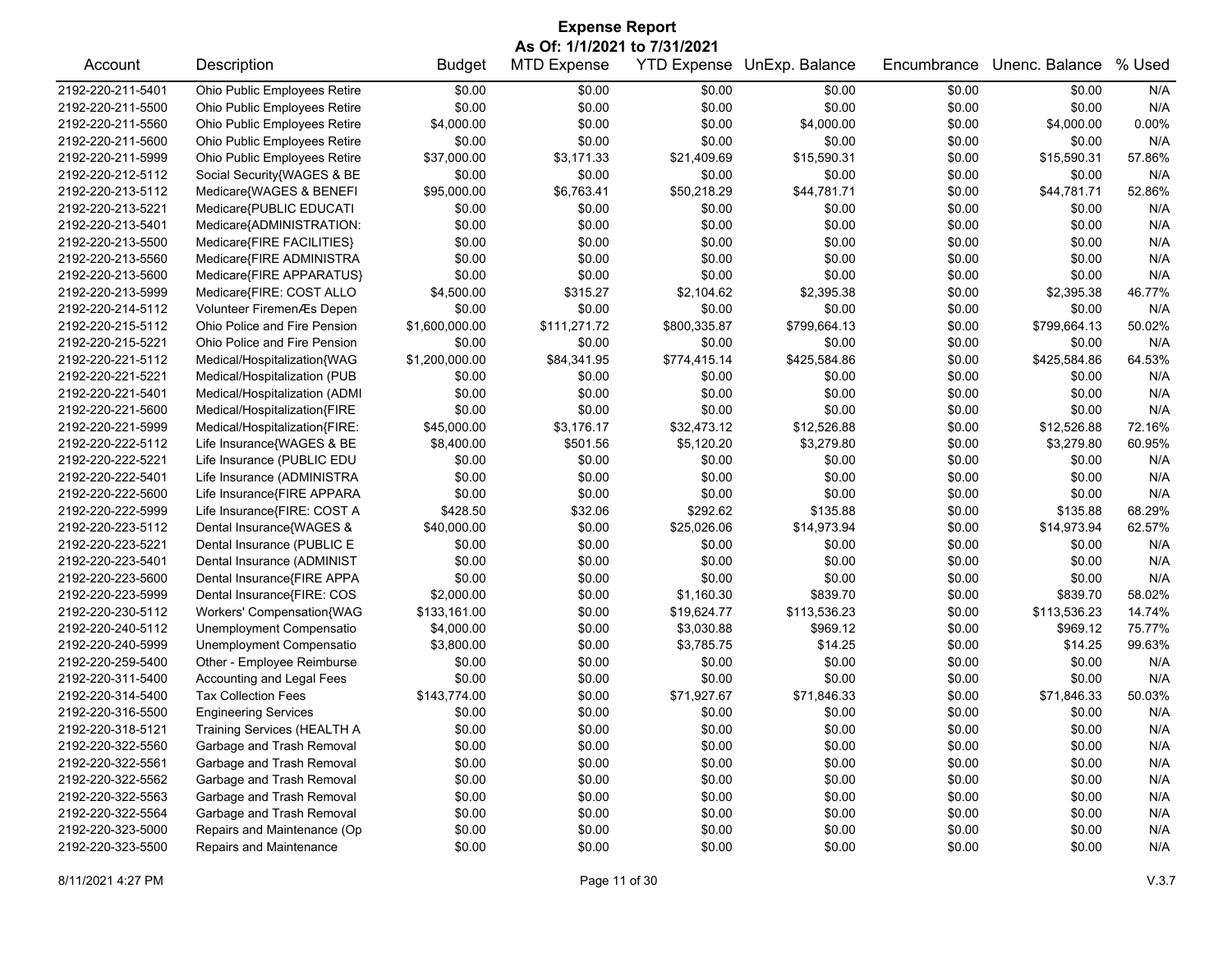| <b>Expense Report</b> |                                     |               |                    |                    |                |              |                |         |  |  |
|-----------------------|-------------------------------------|---------------|--------------------|--------------------|----------------|--------------|----------------|---------|--|--|
|                       | As Of: 1/1/2021 to 7/31/2021        |               |                    |                    |                |              |                |         |  |  |
| Account               | Description                         | <b>Budget</b> | <b>MTD Expense</b> | <b>YTD Expense</b> | UnExp. Balance | Encumbrance  | Unenc. Balance | % Used  |  |  |
| 2192-220-323-5560     | Repairs and Maintenance             | \$0.00        | \$0.00             | \$0.00             | \$0.00         | \$0.00       | \$0.00         | N/A     |  |  |
| 2192-220-323-5561     | Repairs and Maintenance{ST          | \$0.00        | \$0.00             | \$0.00             | \$0.00         | \$0.00       | \$0.00         | N/A     |  |  |
| 2192-220-323-5562     | Repairs and Maintenance (ST         | \$0.00        | \$0.00             | \$0.00             | \$0.00         | \$0.00       | \$0.00         | N/A     |  |  |
| 2192-220-323-5563     | Repairs and Maintenance (ST         | \$0.00        | \$0.00             | \$0.00             | \$0.00         | \$0.00       | \$0.00         | N/A     |  |  |
| 2192-220-323-5564     | Repairs and Maintenance{ST          | \$0.00        | \$0.00             | \$0.00             | \$0.00         | \$0.00       | \$0.00         | N/A     |  |  |
| 2192-220-323-5600     | Repairs and Maintenance             | \$0.00        | \$0.00             | \$0.00             | \$0.00         | \$0.00       | \$0.00         | N/A     |  |  |
| 2192-220-330-5400     | <b>Travel and Meeting Expenses</b>  | \$0.00        | \$0.00             | \$0.00             | \$0.00         | \$0.00       | \$0.00         | N/A     |  |  |
| 2192-220-341-5350     | Telephone                           | \$0.00        | \$0.00             | \$0.00             | \$0.00         | \$0.00       | \$0.00         | N/A     |  |  |
| 2192-220-341-5500     | Telephone                           | \$0.00        | \$0.00             | \$0.00             | \$0.00         | \$0.00       | \$0.00         | N/A     |  |  |
| 2192-220-341-5501     | Telephone (Utilities discontinu     | \$0.00        | \$0.00             | \$0.00             | \$0.00         | \$0.00       | \$0.00         | N/A     |  |  |
| 2192-220-342-5400     | Postage (ADMINISTRATION)            | \$0.00        | \$0.00             | \$0.00             | \$0.00         | \$0.00       | \$0.00         | N/A     |  |  |
| 2192-220-343-5400     | Postage Machine Rental              | \$0.00        | \$0.00             | \$0.00             | \$0.00         | \$0.00       | \$0.00         | N/A     |  |  |
| 2192-220-344-5400     | Printing (ADMINISTRATION)           | \$0.00        | \$0.00             | \$0.00             | \$0.00         | \$0.00       | \$0.00         | N/A     |  |  |
| 2192-220-351-5560     | Electricity                         | \$0.00        | \$0.00             | \$0.00             | \$0.00         | \$0.00       | \$0.00         | N/A     |  |  |
| 2192-220-351-5561     | Electricity                         | \$0.00        | \$0.00             | \$0.00             | \$0.00         | \$0.00       | \$0.00         | N/A     |  |  |
| 2192-220-351-5562     | Electricity                         | \$0.00        | \$0.00             | \$0.00             | \$0.00         | \$0.00       | \$0.00         | N/A     |  |  |
| 2192-220-351-5563     | Electricity                         | \$0.00        | \$0.00             | \$0.00             | \$0.00         | \$0.00       | \$0.00         | N/A     |  |  |
| 2192-220-351-5564     | Electricity                         | \$0.00        | \$0.00             | \$0.00             | \$0.00         | \$0.00       | \$0.00         | N/A     |  |  |
| 2192-220-352-5560     | Sewage                              | \$0.00        | \$0.00             | \$0.00             | \$0.00         | \$0.00       | \$0.00         | N/A     |  |  |
| 2192-220-352-5561     | Sewage                              | \$0.00        | \$0.00             | \$0.00             | \$0.00         | \$0.00       | \$0.00         | N/A     |  |  |
| 2192-220-352-5562     | Sewage                              | \$0.00        | \$0.00             | \$0.00             | \$0.00         | \$0.00       | \$0.00         | N/A     |  |  |
| 2192-220-352-5563     | Sewage                              | \$0.00        | \$0.00             | \$0.00             | \$0.00         | \$0.00       | \$0.00         | N/A     |  |  |
| 2192-220-352-5564     | Sewage                              | \$0.00        | \$0.00             | \$0.00             | \$0.00         | \$0.00       | \$0.00         | N/A     |  |  |
| 2192-220-353-5560     | <b>Natural Gas</b>                  | \$0.00        | \$0.00             | \$0.00             | \$0.00         | \$0.00       | \$0.00         | N/A     |  |  |
| 2192-220-353-5561     | <b>Natural Gas</b>                  | \$0.00        | \$0.00             | \$0.00             | \$0.00         | \$0.00       | \$0.00         | N/A     |  |  |
| 2192-220-353-5562     | <b>Natural Gas</b>                  | \$0.00        | \$0.00             | \$0.00             | \$0.00         | \$0.00       | \$0.00         | N/A     |  |  |
| 2192-220-353-5563     | <b>Natural Gas</b>                  | \$0.00        | \$0.00             | \$0.00             | \$0.00         | \$0.00       | \$0.00         | N/A     |  |  |
| 2192-220-353-5564     | <b>Natural Gas</b>                  | \$0.00        | \$0.00             | \$0.00             | \$0.00         | \$0.00       | \$0.00         | N/A     |  |  |
| 2192-220-360-5121     | Contracted Services (Health a       | \$0.00        | \$0.00             | \$0.00             | \$0.00         | \$0.00       | \$0.00         | N/A     |  |  |
| 2192-220-360-5130     | <b>Contracted Services</b>          | \$0.00        | \$0.00             | \$0.00             | \$0.00         | \$0.00       | \$0.00         | N/A     |  |  |
| 2192-220-360-5310     | <b>Contracted Services</b>          | \$0.00        | \$0.00             | \$0.00             | \$0.00         | \$0.00       | \$0.00         | N/A     |  |  |
| 2192-220-360-5320     | <b>Contracted Services</b>          | \$0.00        | \$0.00             | \$0.00             | \$0.00         | \$0.00       | \$0.00         | N/A     |  |  |
| 2192-220-360-5340     | <b>Contracted Services</b>          | \$0.00        | \$0.00             | \$0.00             | \$0.00         | \$0.00       | \$0.00         | N/A     |  |  |
| 2192-220-360-5350     | Contracted Services{DISPAT          | \$264,660.00  | \$0.00             | \$170,685.00       | \$93,975.00    | \$93,975.00  | \$0.00         | 100.00% |  |  |
| 2192-220-360-5400     | <b>Contracted Services</b>          | \$0.00        | \$0.00             | \$0.00             | \$0.00         | \$0.00       | \$0.00         | N/A     |  |  |
| 2192-220-360-5500     | <b>Contracted Services</b>          | \$0.00        | \$0.00             | \$0.00             | \$0.00         | \$0.00       | \$0.00         | N/A     |  |  |
| 2192-220-360-5561     | <b>Contracted Services</b>          | \$0.00        | \$0.00             | \$0.00             | \$0.00         | \$0.00       | \$0.00         | N/A     |  |  |
| 2192-220-360-5562     | <b>Contracted Services</b>          | \$0.00        | \$0.00             | \$0.00             | \$0.00         | \$0.00       | \$0.00         | N/A     |  |  |
| 2192-220-360-5564     | <b>Contracted Services</b>          | \$0.00        | \$0.00             | \$0.00             | \$0.00         | \$0.00       | \$0.00         | N/A     |  |  |
| 2192-220-360-5720     | <b>Contracted Services</b>          | \$0.00        | \$0.00             | \$0.00             | \$0.00         | \$0.00       | \$0.00         | N/A     |  |  |
| 2192-220-360-5999     | Contracted Services(FIRE: C         | \$728,303.09  | \$26,499.64        | \$427,277.46       | \$301,025.63   | \$301,025.63 | \$0.00         | 100.00% |  |  |
| 2192-220-361-5999     | Software As A Service{FIRE:         | \$36,099.59   | \$0.00             | \$10,230.13        | \$25,869.46    | \$0.00       | \$25,869.46    | 28.34%  |  |  |
| 2192-220-382-5400     | <b>Liability Insurance Premiums</b> | \$0.00        | \$0.00             | \$0.00             | \$0.00         | \$0.00       | \$0.00         | N/A     |  |  |
| 2192-220-410-5400     | Office Supplies (ADMINISTR          | \$0.00        | \$0.00             | \$0.00             | \$0.00         | \$0.00       | \$0.00         | N/A     |  |  |
| 2192-220-420-5000     | <b>Operating Supplies (Operatio</b> | \$0.00        | \$0.00             | \$0.00             | \$0.00         | \$0.00       | \$0.00         | N/A     |  |  |
| 2192-220-420-5400     | <b>Operating Supplies (ADMINIS</b>  | \$0.00        | \$0.00             | \$0.00             | \$0.00         | \$0.00       | \$0.00         | N/A     |  |  |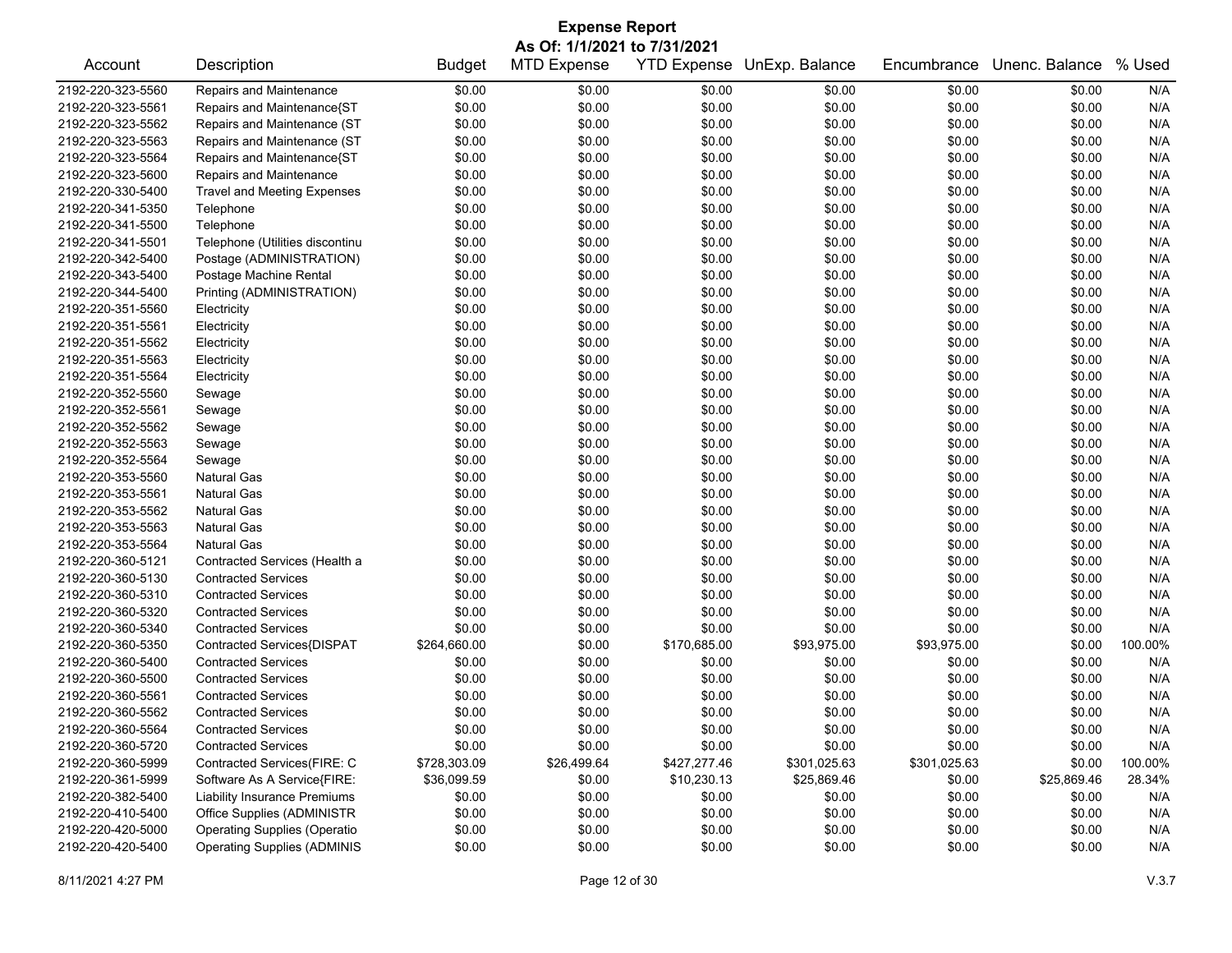| <b>Expense Report</b>        |                                                           |                 |                    |                    |                |                |                |         |  |
|------------------------------|-----------------------------------------------------------|-----------------|--------------------|--------------------|----------------|----------------|----------------|---------|--|
| As Of: 1/1/2021 to 7/31/2021 |                                                           |                 |                    |                    |                |                |                |         |  |
| Account                      | Description                                               | <b>Budget</b>   | <b>MTD Expense</b> | <b>YTD Expense</b> | UnExp. Balance | Encumbrance    | Unenc. Balance | % Used  |  |
| 2192-220-420-5500            | <b>Operating Supplies</b>                                 | \$0.00          | \$0.00             | \$0.00             | \$0.00         | \$0.00         | \$0.00         | N/A     |  |
| 2192-220-420-5600            | <b>Operating Supplies</b>                                 | \$0.00          | \$0.00             | \$0.00             | \$0.00         | \$0.00         | \$0.00         | N/A     |  |
| 2192-220-420-5710            | <b>Operating Supplies (Fire Oper</b>                      | \$0.00          | \$0.00             | \$0.00             | \$0.00         | \$0.00         | \$0.00         | N/A     |  |
| 2192-220-420-5750            | Operating Supplies (Honors &                              | \$12,550.00     | \$0.00             | \$0.00             | \$12,550.00    | \$12,550.00    | \$0.00         | 100.00% |  |
| 2192-220-430-5710            | Small Tools and Minor Equip                               | \$0.00          | \$0.00             | \$0.00             | \$0.00         | \$0.00         | \$0.00         | N/A     |  |
| 2192-220-440-5999            | Software(FIRE: COST ALLO                                  | \$0.00          | \$0.00             | \$0.00             | \$0.00         | \$0.00         | \$0.00         | N/A     |  |
| 2192-220-599-5400            | Other - Other Expenses{ADMI                               | \$0.00          | \$0.00             | \$0.00             | \$0.00         | \$0.00         | \$0.00         | N/A     |  |
| 2192-220-720-5500            | Buildings{FIRE FACILITIES}                                | \$0.00          | \$0.00             | \$0.00             | \$0.00         | \$0.00         | \$0.00         | N/A     |  |
| 2192-220-720-5560            | Buildings{FIRE ADMINISTRA                                 | \$6,586.92      | \$0.00             | \$0.00             | \$6,586.92     | \$6,586.92     | \$0.00         | 100.00% |  |
| 2192-220-720-5561            | Buildings{STATION 61}                                     | \$4,247.39      | \$0.00             | \$0.00             | \$4,247.39     | \$4,247.39     | \$0.00         | 100.00% |  |
| 2192-220-720-5563            | Buildings{STATION 63}                                     | \$0.00          | \$0.00             | \$0.00             | \$0.00         | \$0.00         | \$0.00         | N/A     |  |
| 2192-220-730-5500            | Improvement of Sites{FIRE F                               | \$0.00          | \$0.00             | \$0.00             | \$0.00         | \$0.00         | \$0.00         | N/A     |  |
| 2192-220-730-5560            | Improvement of Sites{FIRE A                               | \$93,621.98     | \$0.00             | \$13,545.08        | \$80,076.90    | \$3,491.55     | \$76,585.35    | 18.20%  |  |
| 2192-220-730-5561            | Improvement of Sites{STATIO                               | \$384,782.99    | \$0.00             | \$24,142.93        | \$360,640.06   | \$2,215.78     | \$358,424.28   | 6.85%   |  |
| 2192-220-730-5562            | Improvement of Sites{STATIO                               | \$104,000.00    | \$0.00             | \$8,641.30         | \$95,358.70    | \$1,629.70     | \$93,729.00    | 9.88%   |  |
| 2192-220-730-5563            | Improvement of Sites{STATIO                               | \$312,655.00    | \$0.00             | \$21,030.46        | \$291,624.54   | \$25,909.37    | \$265,715.17   | 15.01%  |  |
| 2192-220-730-5564            | Improvement of Sites{STATIO                               | \$33,000.00     | \$0.00             | \$1,526.07         | \$31,473.93    | \$473.93       | \$31,000.00    | 6.06%   |  |
| 2192-220-740-5121            | Machinery, Equipment and Fu                               | \$0.00          | \$0.00             | \$0.00             | \$0.00         | \$0.00         | \$0.00         | N/A     |  |
| 2192-220-740-5160            | Machinery, Equipment and Fu                               | \$24,223.80     | \$0.00             | \$4,567.83         | \$19,655.97    | \$4,591.85     | \$15,064.12    | 37.81%  |  |
| 2192-220-740-5200            | Machinery, Equipment and Fu                               | \$5,500.00      | \$0.00             | \$3,627.00         | \$1,873.00     | \$0.00         | \$1,873.00     | 65.95%  |  |
| 2192-220-740-5310            | Machinery, Equipment and Fu                               | \$189,478.85    | \$7,871.82         | \$33,522.10        | \$155,956.75   | \$39,971.73    | \$115,985.02   | 38.79%  |  |
| 2192-220-740-5320            | Machinery, Equipment and Fu                               | \$62,146.88     | \$0.00             | \$4,461.79         | \$57,685.09    | \$9,465.82     | \$48,219.27    | 22.41%  |  |
| 2192-220-740-5340            | Machinery, Equipment and Fu                               | \$35,450.00     | \$0.00             | \$0.00             | \$35,450.00    | \$0.00         | \$35,450.00    | 0.00%   |  |
| 2192-220-740-5350            | Machinery, Equipment and Fu                               | \$0.00          | \$0.00             | \$0.00             | \$0.00         | \$0.00         | \$0.00         | N/A     |  |
| 2192-220-740-5400            | Machinery, Equipment and Fu                               | \$0.00          | \$0.00             | \$0.00             | \$0.00         | \$0.00         | \$0.00         | N/A     |  |
| 2192-220-740-5460            | Machinery, Equipment and Fu                               | \$0.00          | \$0.00             | \$0.00             | \$0.00         | \$0.00         | \$0.00         | N/A     |  |
| 2192-220-740-5561            | Machinery, Equipment and Fu                               | \$0.00          | \$0.00             | \$0.00             | \$0.00         | \$0.00         | \$0.00         | N/A     |  |
| 2192-220-740-5600            | Machinery, Equipment and Fu                               | \$400,000.00    | \$0.00             | \$36,418.35        | \$363,581.65   | \$313,395.50   | \$50,186.15    | 87.45%  |  |
| 2192-220-740-5710            | Machinery, Equipment and Fu                               | \$31,200.00     | \$0.00             | \$6,230.04         | \$24,969.96    | \$642.00       | \$24,327.96    | 22.03%  |  |
| 2192-220-740-5712            | Machinery, Equipment and Fu                               | \$30,000.00     | \$335.00           | \$335.00           | \$29,665.00    | \$5,683.32     | \$23,981.68    | 20.06%  |  |
| 2192-220-740-5714            | Machinery, Equipment and Fu                               | \$503,675.00    | \$0.00             | \$0.00             | \$503,675.00   | \$406,577.25   | \$97,097.75    | 80.72%  |  |
| 2192-220-740-5720            | Machinery, Equipment and Fu                               | \$393,500.00    | \$0.00             | \$612.85           | \$392,887.15   | \$9,136.30     | \$383,750.85   | 2.48%   |  |
| 2192-220-740-5730            | Machinery, Equipment and Fu                               | \$0.00          | \$0.00             | \$0.00             | \$0.00         | \$0.00         | \$0.00         | N/A     |  |
| 2192-220-740-5740            | Machinery, Equipment and Fu                               | \$21,000.00     | \$0.00             | \$1,121.47         | \$19,878.53    | \$0.00         | \$19,878.53    | 5.34%   |  |
| 2192-220-740-5750            | Machinery, Equipment and Fu                               | \$0.00          | \$0.00             | \$0.00             | \$0.00         | \$0.00         | \$0.00         | N/A     |  |
| 2192-220-740-5810            | Machinery, Equipment, and F                               | \$0.00          | \$0.00             | \$0.00             | \$0.00         | \$0.00         | \$0.00         | N/A     |  |
| 2192-220-740-5900            |                                                           | \$0.00          | \$0.00             | \$0.00             | \$0.00         | \$0.00         | \$0.00         | N/A     |  |
| 2192-220-750-5600            | Machinery, Equipment, and F<br>Motor Vehicles (FIRE APPAR | \$0.00          | \$0.00             | \$0.00             | \$0.00         | \$0.00         | \$0.00         | N/A     |  |
|                              |                                                           |                 |                    |                    |                |                |                |         |  |
| 2192-220-750-5900            | Motor Vehicles (Capital)                                  | \$0.00          | \$0.00             | \$0.00             | \$0.00         | \$0.00         | \$0.00         | N/A     |  |
|                              | Fire Totals:                                              | \$14,293,494.49 | \$768,027.99       | \$6,482,429.85     | \$7,811,064.64 | \$1,241,569.04 | \$6,569,495.60 | 54.04%  |  |
| <b>Transfers</b>             |                                                           |                 |                    |                    |                |                |                |         |  |
| 2192-910-910-5000            | Transfers - Out{OPERATION                                 | \$3,560,792.75  | \$0.00             | \$3,560,792.75     | \$0.00         | \$0.00         | \$0.00         | 100.00% |  |
|                              | <b>Transfers Totals:</b>                                  | \$3,560,792.75  | \$0.00             | \$3,560,792.75     | \$0.00         | \$0.00         | \$0.00         | 100.00% |  |
| <b>Advances</b>              |                                                           |                 |                    |                    |                |                |                |         |  |
| 2192-920-920-0000            | Advances - Out                                            | \$446,325.00    | \$0.00             | \$446,325.00       | \$0.00         | \$0.00         | \$0.00         | 100.00% |  |
|                              | Advances Totals:                                          | \$446,325.00    | \$0.00             | \$446,325.00       | \$0.00         | \$0.00         | \$0.00         | 100.00% |  |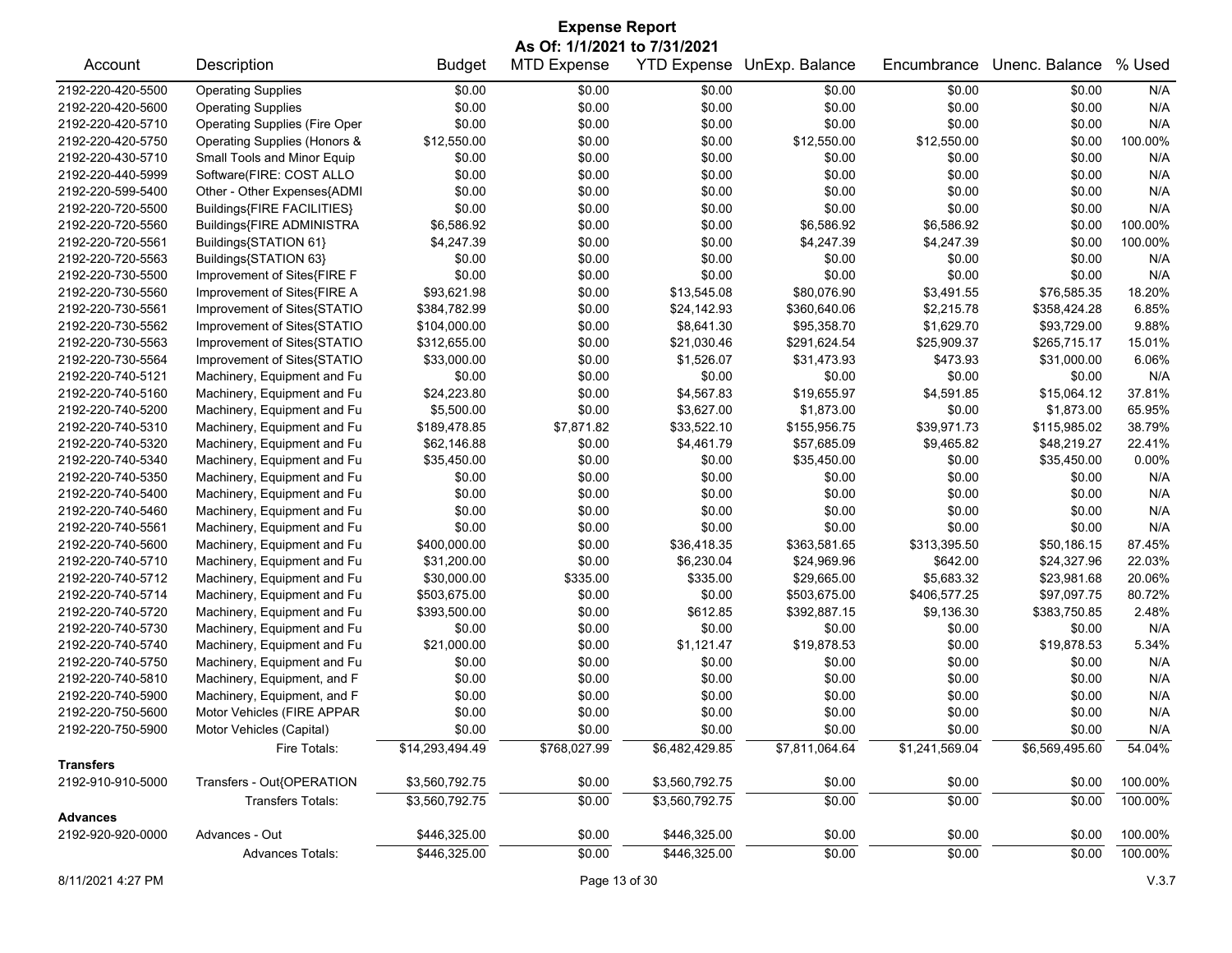|                             |                                     |                 |                    | <b>Expense Report</b> |                            |                 |                |         |  |  |  |
|-----------------------------|-------------------------------------|-----------------|--------------------|-----------------------|----------------------------|-----------------|----------------|---------|--|--|--|
|                             | As Of: 1/1/2021 to 7/31/2021        |                 |                    |                       |                            |                 |                |         |  |  |  |
| Account                     | Description                         | <b>Budget</b>   | <b>MTD Expense</b> |                       | YTD Expense UnExp. Balance | Encumbrance     | Unenc. Balance | % Used  |  |  |  |
| <b>Contingencies</b>        |                                     |                 |                    |                       |                            |                 |                |         |  |  |  |
| 2192-930-930-5999           | Contingencies (FIRE: COST           | \$0.00          | \$0.00             | \$0.00                | \$0.00                     | \$0.00          | \$0.00         | N/A     |  |  |  |
|                             | <b>Contingencies Totals:</b>        | \$0.00          | \$0.00             | \$0.00                | \$0.00                     | \$0.00          | \$0.00         | N/A     |  |  |  |
| <b>Other Financing Uses</b> |                                     |                 |                    |                       |                            |                 |                |         |  |  |  |
| 2192-990-990-5999           | Other - Other Financing Uses        | \$0.00          | \$0.00             | \$0.00                | \$0.00                     | \$0.00          | \$0.00         | N/A     |  |  |  |
|                             | Other Financing Uses Totals:        | \$0.00          | \$0.00             | \$0.00                | \$0.00                     | \$0.00          | \$0.00         | N/A     |  |  |  |
| 2192 Total:                 |                                     | \$18,300,612.24 | \$768,027.99       | \$10,489,547.60       | \$7,811,064.64             | \$1,241,569.04  | \$6,569,495.60 | 64.10%  |  |  |  |
| 2231                        | <b>Permissive Motor Vehicle</b>     |                 |                    |                       |                            | Target Percent: | 58.33%         |         |  |  |  |
| <b>Highways</b>             |                                     |                 |                    |                       |                            |                 |                |         |  |  |  |
| 2231-330-360-4800           | Contracted Services{PAVING          | \$30,000.00     | \$30,000.00        | \$30,000.00           | \$0.00                     | \$0.00          | \$0.00         | 100.00% |  |  |  |
| 2231-330-360-4851           | Contracted Services (PROJE          | \$0.00          | \$0.00             | \$0.00                | \$0.00                     | \$0.00          | \$0.00         | N/A     |  |  |  |
| 2231-330-360-4852           | Contracted Services{PROJEC          | \$78,000.00     | \$45,962.95        | \$70,962.95           | \$7,037.05                 | \$0.00          | \$7,037.05     | 90.98%  |  |  |  |
| 2231-330-420-4400           | <b>Operating Supplies (EQUIPM</b>   | \$0.00          | \$0.00             | \$0.00                | \$0.00                     | \$0.00          | \$0.00         | N/A     |  |  |  |
| 2231-330-420-4600           | Operating Supplies (ROAD M          | \$0.00          | \$0.00             | \$0.00                | \$0.00                     | \$0.00          | \$0.00         | N/A     |  |  |  |
|                             | <b>Highways Totals:</b>             | \$108,000.00    | \$75,962.95        | \$100,962.95          | \$7,037.05                 | \$0.00          | \$7,037.05     | 93.48%  |  |  |  |
| <b>Contingencies</b>        |                                     |                 |                    |                       |                            |                 |                |         |  |  |  |
| 2231-930-930-0000           | Contingencies                       | \$301,902.09    | \$0.00             | \$0.00                | \$301,902.09               | \$0.00          | \$301,902.09   | 0.00%   |  |  |  |
|                             | <b>Contingencies Totals:</b>        | \$301,902.09    | \$0.00             | \$0.00                | \$301,902.09               | \$0.00          | \$301,902.09   | 0.00%   |  |  |  |
| <b>Other Financing Uses</b> |                                     |                 |                    |                       |                            |                 |                |         |  |  |  |
| 2231-990-990-0000           | Other - Other Financing Uses        | \$5,513.00      | \$0.00             | \$0.00                | \$5,513.00                 | \$0.00          | \$5,513.00     | 0.00%   |  |  |  |
|                             | Other Financing Uses Totals:        | \$5,513.00      | \$0.00             | \$0.00                | \$5,513.00                 | \$0.00          | \$5,513.00     | 0.00%   |  |  |  |
|                             |                                     |                 |                    |                       |                            |                 |                |         |  |  |  |
| 2231 Total:                 |                                     | \$415,415.09    | \$75,962.95        | \$100,962.95          | \$314,452.14               | \$0.00          | \$314,452.14   | 24.30%  |  |  |  |
| 2281                        | <b>EMS</b>                          |                 |                    |                       |                            | Target Percent: | 58.33%         |         |  |  |  |
| <b>EMS</b>                  |                                     |                 |                    |                       |                            |                 |                |         |  |  |  |
| 2281-230-259-5221           | Other Employee Reimbursem           | \$0.00          | \$0.00             | \$0.00                | \$0.00                     | \$0.00          | \$0.00         | N/A     |  |  |  |
| 2281-230-259-5350           | Other - Employee Reimburse          | \$0.00          | \$0.00             | \$0.00                | \$0.00                     | \$0.00          | \$0.00         | N/A     |  |  |  |
| 2281-230-259-5400           | Other - Employee Reimburse          | \$273.12        | \$0.00             | \$130.12              | \$143.00                   | \$0.00          | \$143.00       | 47.64%  |  |  |  |
| 2281-230-259-5401           | Other - Employee Reimburse          | \$0.00          | \$0.00             | \$0.00                | \$0.00                     | \$0.00          | \$0.00         | N/A     |  |  |  |
| 2281-230-259-5460           | Other - Employee Reimburse          | \$223.00        | \$0.00             | \$0.00                | \$223.00                   | \$0.00          | \$223.00       | 0.00%   |  |  |  |
| 2281-230-259-5710           | Other - Employee Reimburse          | \$1,000.00      | \$0.00             | \$0.00                | \$1,000.00                 | \$0.00          | \$1,000.00     | 0.00%   |  |  |  |
| 2281-230-259-5714           | Other - Employee Reimburse          | \$830.85        | \$0.00             | \$169.15              | \$661.70                   | \$0.00          | \$661.70       | 20.36%  |  |  |  |
| 2281-230-259-5720           | Other - Employee Reimburse          | \$1,000.00      | \$0.00             | \$0.00                | \$1,000.00                 | \$0.00          | \$1,000.00     | 0.00%   |  |  |  |
| 2281-230-259-5730           | Other - Employee Reimburse          | \$0.00          | \$0.00             | \$0.00                | \$0.00                     | \$0.00          | \$0.00         | N/A     |  |  |  |
| 2281-230-259-5740           | Other - Employee Reimburse          | \$991.40        | \$0.00             | \$206.03              | \$785.37                   | \$0.00          | \$785.37       | 20.78%  |  |  |  |
| 2281-230-311-5400           | Accounting and Legal Fees{A         | \$30,000.00     | \$380.00           | \$4,190.20            | \$25,809.80                | \$16,060.50     | \$9,749.30     | 67.50%  |  |  |  |
| 2281-230-314-5400           | Tax Collection Fees{ADMINIS         | \$0.00          | \$0.00             | \$0.00                | \$0.00                     | \$0.00          | \$0.00         | N/A     |  |  |  |
| 2281-230-316-5500           | <b>Engineering Services (FIRE F</b> | \$0.00          | \$0.00             | \$0.00                | \$0.00                     | \$0.00          | \$0.00         | N/A     |  |  |  |
| 2281-230-316-5561           | <b>Engineering Services (STATI</b>  | \$0.00          | \$0.00             | \$0.00                | \$0.00                     | \$0.00          | \$0.00         | N/A     |  |  |  |
| 2281-230-316-5564           | <b>Engineering Services (STATI</b>  | \$0.00          | \$0.00             | \$0.00                | \$0.00                     | \$0.00          | \$0.00         | N/A     |  |  |  |
| 2281-230-318-5200           | Training Services{PREVENTI          | \$3,250.00      | \$0.00             | \$0.00                | \$3,250.00                 | \$375.00        | \$2,875.00     | 11.54%  |  |  |  |
| 2281-230-318-5220           | Training Services (Public Edu       | \$0.00          | \$0.00             | \$0.00                | \$0.00                     | \$0.00          | \$0.00         | N/A     |  |  |  |
| 2281-230-318-5221           | Training Services (PUBLIC E         | \$0.00          | \$0.00             | \$0.00                | \$0.00                     | \$0.00          | \$0.00         | N/A     |  |  |  |
| 2281-230-318-5320           | <b>Training Services (Communic</b>  | \$0.00          | \$0.00             | \$0.00                | \$0.00                     | \$0.00          | \$0.00         | N/A     |  |  |  |
| 8/11/2021 4:27 PM           |                                     |                 |                    | Page 14 of 30         |                            |                 |                | V.3.7   |  |  |  |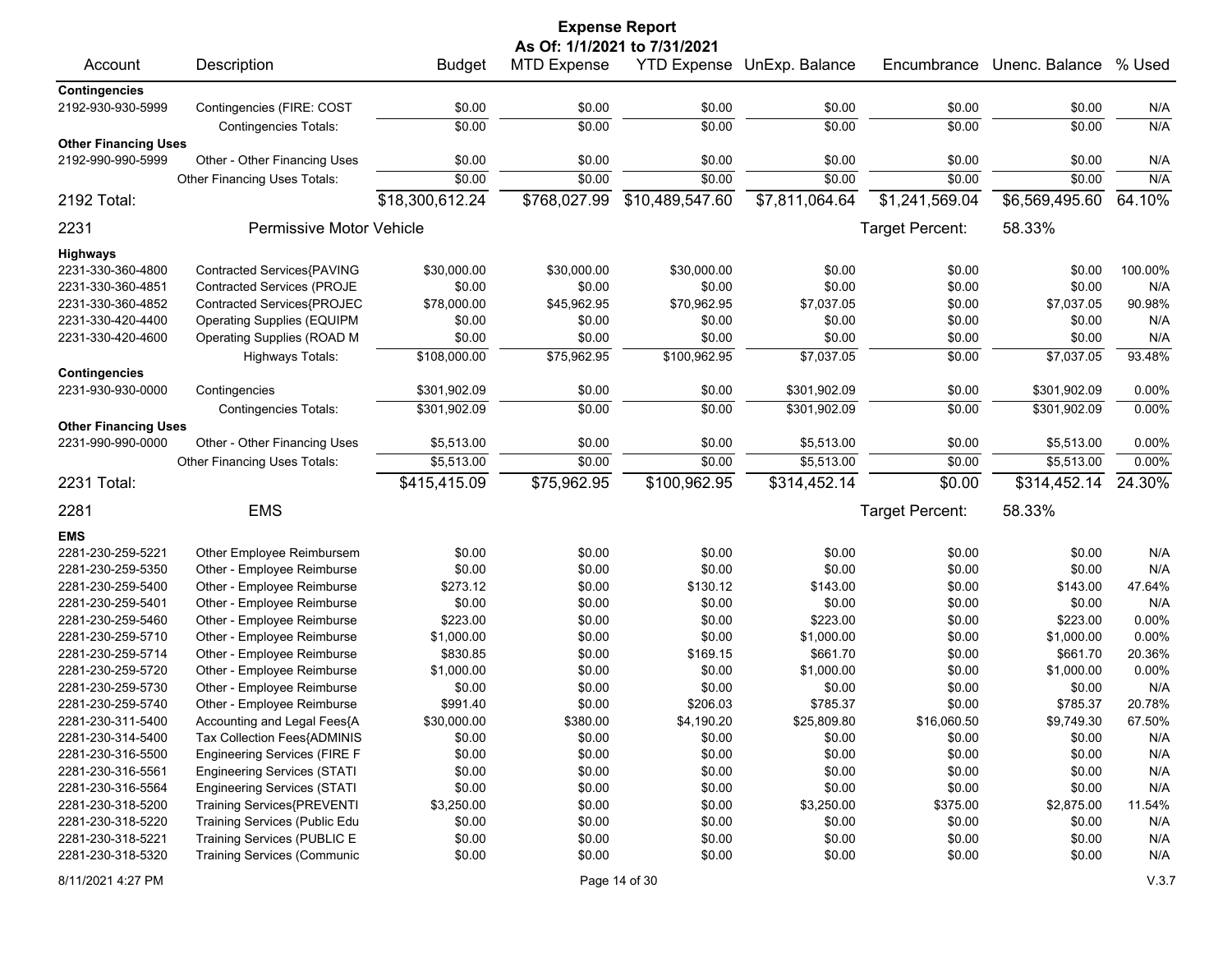| <b>Expense Report</b>        |                                   |               |                    |             |                            |             |                |         |  |
|------------------------------|-----------------------------------|---------------|--------------------|-------------|----------------------------|-------------|----------------|---------|--|
| As Of: 1/1/2021 to 7/31/2021 |                                   |               |                    |             |                            |             |                |         |  |
| Account                      | Description                       | <b>Budget</b> | <b>MTD Expense</b> |             | YTD Expense UnExp. Balance | Encumbrance | Unenc. Balance | % Used  |  |
| 2281-230-318-5350            | Training Services{DISPATCH/       | \$2,700.00    | \$0.00             | \$0.00      | \$2,700.00                 | \$0.00      | \$2,700.00     | 0.00%   |  |
| 2281-230-318-5400            | Training Services{ADMINIST        | \$7,536.00    | \$0.00             | \$3,515.00  | \$4,021.00                 | \$0.00      | \$4,021.00     | 46.64%  |  |
| 2281-230-318-5401            | <b>Training Services{ADMINIST</b> | \$10,580.00   | \$0.00             | \$0.00      | \$10,580.00                | \$0.00      | \$10,580.00    | 0.00%   |  |
| 2281-230-318-5460            | Training Services{AUXILIARY       | \$0.00        | \$0.00             | \$0.00      | \$0.00                     | \$0.00      | \$0.00         | N/A     |  |
| 2281-230-318-5710            | Training Services{FIRE OPE        | \$21,838.00   | \$103.30           | \$8,680.50  | \$13,157.50                | \$5,426.00  | \$7,731.50     | 64.60%  |  |
| 2281-230-318-5712            | Training Services (Fire Gear)     | \$0.00        | \$0.00             | \$0.00      | \$0.00                     | \$0.00      | \$0.00         | N/A     |  |
| 2281-230-318-5714            | <b>Training Services (SCBA)</b>   | \$2,250.00    | \$0.00             | \$0.00      | \$2,250.00                 | \$0.00      | \$2,250.00     | 0.00%   |  |
| 2281-230-318-5717            | Training Services{SAFETY &        | \$0.00        | \$0.00             | \$0.00      | \$0.00                     | \$0.00      | \$0.00         | N/A     |  |
| 2281-230-318-5720            | <b>Training Services{EMS OPER</b> | \$5,592.00    | \$0.00             | \$1,448.00  | \$4,144.00                 | \$3,600.00  | \$544.00       | 90.27%  |  |
| 2281-230-318-5730            | Training Services{HAZ MAT}        | \$0.00        | \$0.00             | \$0.00      | \$0.00                     | \$0.00      | \$0.00         | N/A     |  |
| 2281-230-318-5740            | Training Services{TECHNICA        | \$2,100.00    | \$0.00             | \$0.00      | \$2,100.00                 | \$0.00      | \$2,100.00     | 0.00%   |  |
| 2281-230-318-5750            | <b>Training Services (HONORS</b>  | \$0.00        | \$0.00             | \$0.00      | \$0.00                     | \$0.00      | \$0.00         | N/A     |  |
| 2281-230-318-5810            | <b>Training Services</b>          | \$0.00        | \$0.00             | \$0.00      | \$0.00                     | \$0.00      | \$0.00         | N/A     |  |
| 2281-230-318-5820            | <b>Training Services</b>          | \$0.00        | \$0.00             | \$0.00      | \$0.00                     | \$0.00      | \$0.00         | N/A     |  |
| 2281-230-321-5220            | Rents and Leases{PUBLIC E         | \$0.00        | \$0.00             | \$0.00      | \$0.00                     | \$0.00      | \$0.00         | N/A     |  |
| 2281-230-321-5560            | Rents and Leases{FIRE ADM         | \$220.79      | \$16.78            | \$117.48    | \$103.31                   | \$103.31    | \$0.00         | 100.00% |  |
| 2281-230-321-5561            | Rents and Leases{STATION          | \$1,212.00    | \$100.67           | \$1,195.20  | \$16.80                    | \$16.80     | \$0.00         | 100.00% |  |
| 2281-230-321-5562            | Rents and Leases{STATION          | \$453.13      | \$0.00             | \$244.72    | \$208.41                   | \$208.41    | \$0.00         | 100.00% |  |
| 2281-230-321-5563            | Rents and Leases{STATION          | \$671.98      | \$50.36            | \$412.68    | \$259.30                   | \$259.30    | \$0.00         | 100.00% |  |
| 2281-230-321-5564            | Rents and Leases{STATION          | \$671.98      | \$50.36            | \$362.32    | \$309.66                   | \$309.66    | \$0.00         | 100.00% |  |
| 2281-230-321-5565            | Rents & Leases (STATION 65        | \$0.00        | \$0.00             | \$0.00      | \$0.00                     | \$0.00      | \$0.00         | N/A     |  |
| 2281-230-321-5600            | Rents and Leases (FIRE APP        | \$71,504.27   | \$2,504.27         | \$34,544.89 | \$36,959.38                | \$36,959.38 | \$0.00         | 100.00% |  |
| 2281-230-321-5710            | Rents and Leases{FIRE OPE         | \$0.00        | \$0.00             | \$0.00      | \$0.00                     | \$0.00      | \$0.00         | N/A     |  |
| 2281-230-321-5720            | Rents and Leases{EMS OPE          | \$0.00        | \$0.00             | \$0.00      | \$0.00                     | \$0.00      | \$0.00         | N/A     |  |
| 2281-230-322-5500            | Garbage and Trash Removal         | \$0.00        | \$0.00             | \$0.00      | \$0.00                     | \$0.00      | \$0.00         | N/A     |  |
| 2281-230-322-5560            | Garbage and Trash Removal{        | \$1,100.00    | \$0.00             | \$0.00      | \$1,100.00                 | \$0.00      | \$1,100.00     | 0.00%   |  |
| 2281-230-322-5561            | Garbage and Trash Removal{        | \$1,980.00    | \$0.00             | \$1,153.72  | \$826.28                   | \$826.28    | \$0.00         | 100.00% |  |
| 2281-230-322-5562            | Garbage and Trash Removal{        | \$1,000.00    | \$0.00             | \$445.73    | \$554.27                   | \$334.27    | \$220.00       | 78.00%  |  |
| 2281-230-322-5563            | Garbage and Trash Removal{        | \$1,000.00    | \$0.00             | \$445.73    | \$554.27                   | \$334.27    | \$220.00       | 78.00%  |  |
| 2281-230-322-5564            | Garbage and Trash Removal{        | \$1,000.00    | \$0.00             | \$445.73    | \$554.27                   | \$334.27    | \$220.00       | 78.00%  |  |
| 2281-230-322-5565            | Garbage & Trash Removal (S        | \$0.00        | \$0.00             | \$0.00      | \$0.00                     | \$0.00      | \$0.00         | N/A     |  |
| 2281-230-323-5121            | Repairs and Maintenance{HE        | \$0.00        | \$0.00             | \$0.00      | \$0.00                     | \$0.00      | \$0.00         | N/A     |  |
| 2281-230-323-5160            | Repairs and Maintenance{HO        | \$0.00        | \$0.00             | \$0.00      | \$0.00                     | \$0.00      | \$0.00         | N/A     |  |
| 2281-230-323-5200            | Repairs and Maintenance{PR        | \$450.00      | \$0.00             | \$0.00      | \$450.00                   | \$0.00      | \$450.00       | 0.00%   |  |
| 2281-230-323-5220            | Repairs and Maintenance{PU        | \$0.00        | \$0.00             | \$0.00      | \$0.00                     | \$0.00      | \$0.00         | N/A     |  |
| 2281-230-323-5310            | Repairs and Maintenance{TE        | \$1,300.00    | \$0.00             | \$574.46    | \$725.54                   | \$0.00      | \$725.54       | 44.19%  |  |
| 2281-230-323-5320            | Repairs and Maintenance{CO        | \$3,422.00    | \$0.00             | \$0.00      | \$3,422.00                 | \$622.00    | \$2,800.00     | 18.18%  |  |
| 2281-230-323-5340            | Repairs and Maintenance{INT       | \$0.00        | \$0.00             | \$0.00      | \$0.00                     | \$0.00      | \$0.00         | N/A     |  |
| 2281-230-323-5350            | Repairs and Maintenance{DIS       | \$0.00        | \$0.00             | \$0.00      | \$0.00                     | \$0.00      | \$0.00         | N/A     |  |
| 2281-230-323-5400            | Repairs and Maintenance{AD        | \$0.00        | \$0.00             | \$0.00      | \$0.00                     | \$0.00      | \$0.00         | N/A     |  |
| 2281-230-323-5460            | Repairs and Maintenance{AU        | \$0.00        | \$0.00             | \$0.00      | \$0.00                     | \$0.00      | \$0.00         | N/A     |  |
| 2281-230-323-5500            | Repairs and Maintenance (FI       | \$0.00        | \$0.00             | \$0.00      | \$0.00                     | \$0.00      | \$0.00         | N/A     |  |
| 2281-230-323-5560            | Repairs and Maintenance{FIR       | \$6,350.24    | \$188.81           | \$1,710.53  | \$4,639.71                 | \$4,639.71  | \$0.00         | 100.00% |  |
| 2281-230-323-5561            | Repairs and Maintenance{ST        | \$26,380.00   | \$1,781.49         | \$10,041.44 | \$16,338.56                | \$16,338.56 | \$0.00         | 100.00% |  |
| 2281-230-323-5562            | Repairs and Maintenance{ST        | \$9,861.25    | \$781.74           | \$6,136.22  | \$3,725.03                 | \$2,616.53  | \$1,108.50     | 88.76%  |  |
| 2281-230-323-5563            | Repairs and Maintenance{ST        | \$14,375.00   | \$2,999.75         | \$9,032.32  | \$5,342.68                 | \$5,342.68  | \$0.00         | 100.00% |  |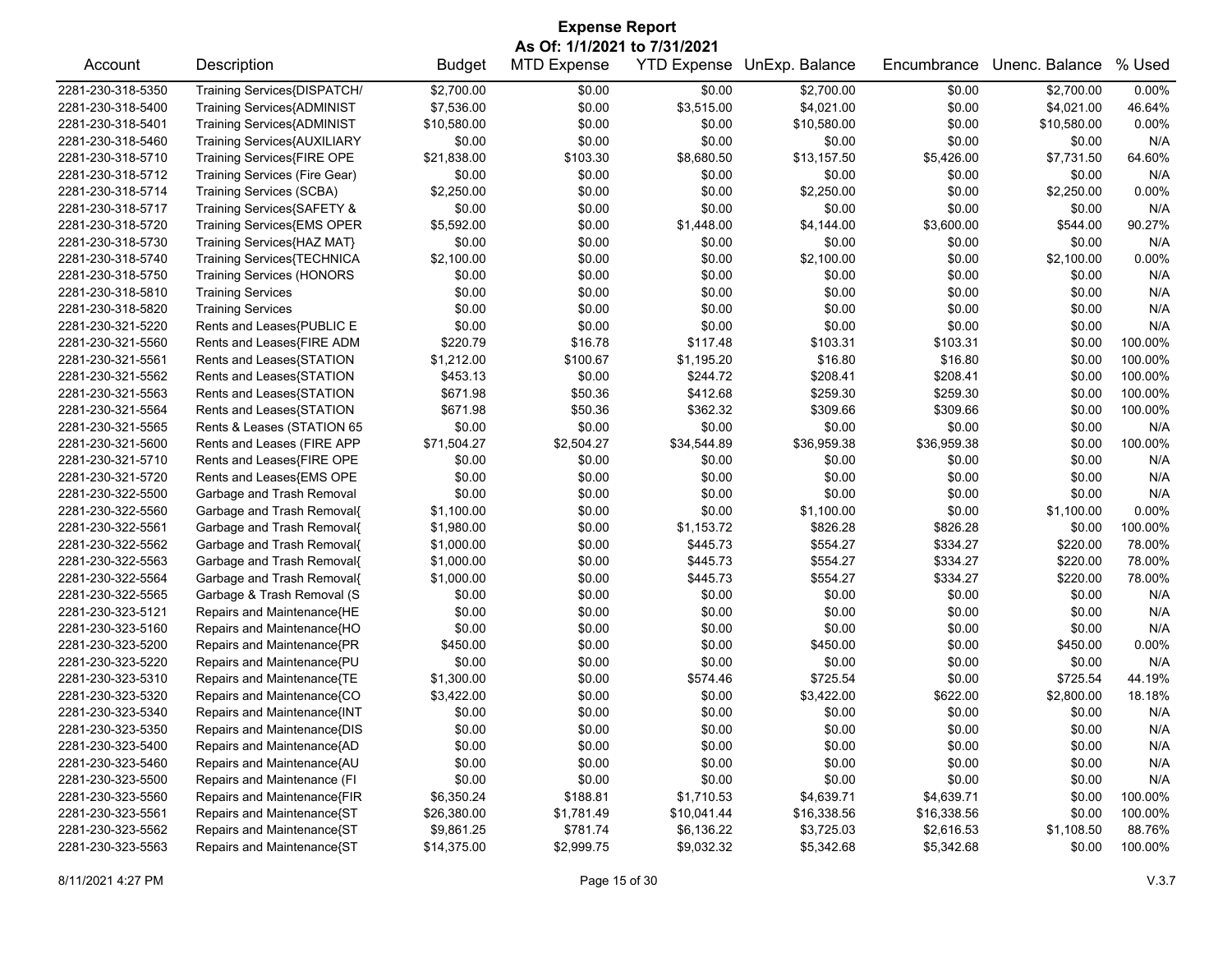| <b>Expense Report</b>        |                                    |               |                    |                    |                |             |                |         |  |
|------------------------------|------------------------------------|---------------|--------------------|--------------------|----------------|-------------|----------------|---------|--|
| As Of: 1/1/2021 to 7/31/2021 |                                    |               |                    |                    |                |             |                |         |  |
| Account                      | Description                        | <b>Budget</b> | <b>MTD Expense</b> | <b>YTD Expense</b> | UnExp. Balance | Encumbrance | Unenc. Balance | % Used  |  |
| 2281-230-323-5564            | Repairs and Maintenance{ST         | \$16,030.13   | \$4,929.15         | \$12,239.39        | \$3,790.74     | \$3,790.74  | \$0.00         | 100.00% |  |
| 2281-230-323-5565            | Repairs & Maintenance (STA         | \$0.00        | \$0.00             | \$0.00             | \$0.00         | \$0.00      | \$0.00         | N/A     |  |
| 2281-230-323-5600            | Repairs and Maintenance{FIR        | \$76,785.82   | \$1,807.56         | \$32,149.24        | \$44,636.58    | \$44,636.58 | \$0.00         | 100.00% |  |
| 2281-230-323-5710            | Repairs and Maintenance{FIR        | \$0.00        | \$0.00             | \$0.00             | \$0.00         | \$0.00      | \$0.00         | N/A     |  |
| 2281-230-323-5712            | Repairs and Maintenance{FIR        | \$10,000.00   | \$325.70           | \$3,579.25         | \$6,420.75     | \$6,420.75  | \$0.00         | 100.00% |  |
| 2281-230-323-5714            | Repairs and Maintenance{SC         | \$1,711.10    | \$0.00             | \$1,711.10         | \$0.00         | \$0.00      | \$0.00         | 100.00% |  |
| 2281-230-323-5720            | Repairs and Maintenance{EM         | \$3,960.44    | \$0.00             | \$1,460.44         | \$2,500.00     | \$2,500.00  | \$0.00         | 100.00% |  |
| 2281-230-323-5730            | Repairs and Maintenance{HA         | \$2,236.00    | \$0.00             | \$212.81           | \$2,023.19     | \$0.00      | \$2,023.19     | 9.52%   |  |
| 2281-230-323-5740            | Repairs and Maintenance{TE         | \$3,000.00    | \$0.00             | \$1,481.00         | \$1,519.00     | \$500.00    | \$1,019.00     | 66.03%  |  |
| 2281-230-330-5200            | Travel and Meeting Expense{        | \$0.00        | \$0.00             | \$0.00             | \$0.00         | \$0.00      | \$0.00         | N/A     |  |
| 2281-230-330-5221            | Travel and Meeting Expense (       | \$0.00        | \$0.00             | \$0.00             | \$0.00         | \$0.00      | \$0.00         | N/A     |  |
| 2281-230-330-5310            | Travel and Meeting Expense{        | \$0.00        | \$0.00             | \$0.00             | \$0.00         | \$0.00      | \$0.00         | N/A     |  |
| 2281-230-330-5320            | Travel and Meeting Expense{        | \$570.00      | \$0.00             | \$0.00             | \$570.00       | \$0.00      | \$570.00       | 0.00%   |  |
| 2281-230-330-5350            | Travel and Meeting Expense{        | \$1,500.00    | \$0.00             | \$0.00             | \$1,500.00     | \$0.00      | \$1,500.00     | 0.00%   |  |
| 2281-230-330-5351            | Travel and Meeting Expense(        | \$0.00        | \$0.00             | \$0.00             | \$0.00         | \$0.00      | \$0.00         | N/A     |  |
| 2281-230-330-5400            | Travel and Meeting Expense{        | \$0.00        | \$0.00             | \$0.00             | \$0.00         | \$0.00      | \$0.00         | N/A     |  |
| 2281-230-330-5401            | Travel and Meeting Expense{        | \$17,100.00   | \$0.00             | \$0.00             | \$17,100.00    | \$0.00      | \$17,100.00    | 0.00%   |  |
| 2281-230-330-5600            | Travel and Meeting Expense{        | \$0.00        | \$0.00             | \$0.00             | \$0.00         | \$0.00      | \$0.00         | N/A     |  |
| 2281-230-330-5710            | Travel and Meeting Expense{        | \$1,644.70    | \$0.00             | \$787.94           | \$856.76       | \$152.16    | \$704.60       | 57.16%  |  |
| 2281-230-330-5712            | Travel and Meeting Expense{        | \$0.00        | \$0.00             | \$0.00             | \$0.00         | \$0.00      | \$0.00         | N/A     |  |
| 2281-230-330-5714            | Travel and Meeting Expense{        | \$0.00        | \$0.00             | \$0.00             | \$0.00         | \$0.00      | \$0.00         | N/A     |  |
| 2281-230-330-5720            | Travel and Meeting Expense (       | \$332.76      | \$0.00             | \$332.76           | \$0.00         | \$0.00      | \$0.00         | 100.00% |  |
| 2281-230-330-5730            | Travel and Meeting Expense{        | \$264.00      | \$0.00             | \$263.76           | \$0.24         | \$0.00      | \$0.24         | 99.91%  |  |
| 2281-230-330-5740            | Travel and Meeting Expense (       | \$500.00      | \$0.00             | \$463.30           | \$36.70        | \$0.00      | \$36.70        | 92.66%  |  |
| 2281-230-330-5750            | <b>Travel and Meeting Expenses</b> | \$0.00        | \$0.00             | \$0.00             | \$0.00         | \$0.00      | \$0.00         | N/A     |  |
| 2281-230-330-5810            | Travel and Meeting Expense         | \$0.00        | \$0.00             | \$0.00             | \$0.00         | \$0.00      | \$0.00         | N/A     |  |
| 2281-230-330-5820            | <b>Travel and Meeting Expense</b>  | \$0.00        | \$0.00             | \$0.00             | \$0.00         | \$0.00      | \$0.00         | N/A     |  |
| 2281-230-341-5200            | Telephone (Prevention)             | \$0.00        | \$0.00             | \$0.00             | \$0.00         | \$0.00      | \$0.00         | N/A     |  |
| 2281-230-341-5320            | Telephone (COMMUNICATIO            | \$0.00        | \$0.00             | \$0.00             | \$0.00         | \$0.00      | \$0.00         | N/A     |  |
| 2281-230-341-5350            | Telephone{DISPATCH/PSISN           | \$0.00        | \$0.00             | \$0.00             | \$0.00         | \$0.00      | \$0.00         | N/A     |  |
| 2281-230-341-5500            | Telephone (FIRE FACILITIES         | \$0.00        | \$0.00             | \$0.00             | \$0.00         | \$0.00      | \$0.00         | N/A     |  |
| 2281-230-341-5560            | Telephone{FIRE ADMINISTR           | \$1,400.87    | \$154.94           | \$777.66           | \$623.21       | \$623.21    | \$0.00         | 100.00% |  |
| 2281-230-341-5561            | Telephone{STATION 61}              | \$0.00        | \$0.00             | \$0.00             | \$0.00         | \$0.00      | \$0.00         | N/A     |  |
| 2281-230-341-5562            | Telephone{STATION 62}              | \$0.00        | \$0.00             | \$0.00             | \$0.00         | \$0.00      | \$0.00         | N/A     |  |
| 2281-230-341-5563            | Telephone{STATION 63}              | \$0.00        | \$0.00             | \$0.00             | \$0.00         | \$0.00      | \$0.00         | N/A     |  |
| 2281-230-341-5564            | Telephone{STATION 64}              | \$0.00        | \$0.00             | \$0.00             | \$0.00         | \$0.00      | \$0.00         | N/A     |  |
| 2281-230-341-5565            | Telephone (STATION 65)             | \$0.00        | \$0.00             | \$0.00             | \$0.00         | \$0.00      | \$0.00         | N/A     |  |
| 2281-230-341-5999            | Telephone (COST ALLOC/BU           | \$1,384.07    | \$0.00             | \$1,384.07         | \$0.00         | \$0.00      | \$0.00         | 100.00% |  |
| 2281-230-342-5400            | Postage{ADMINISTRATION}            | \$1,580.00    | \$555.00           | \$1,580.00         | \$0.00         | \$0.00      | \$0.00         | 100.00% |  |
| 2281-230-342-5710            | Postage (Fire Operations)          | \$0.00        | \$0.00             | \$0.00             | \$0.00         | \$0.00      | \$0.00         | N/A     |  |
| 2281-230-342-5714            | Postage{SCBA}                      | \$100.00      | \$0.00             | \$0.00             | \$100.00       | \$50.00     | \$50.00        | 50.00%  |  |
| 2281-230-342-5730            | Postage{HAZ MAT}                   | \$120.00      | \$0.00             | \$0.00             | \$120.00       | \$28.26     | \$91.74        | 23.55%  |  |
| 2281-230-343-5400            | Postage Machine Rental{AD          | \$848.00      | \$0.00             | \$427.05           | \$420.95       | \$142.35    | \$278.60       | 67.15%  |  |
| 2281-230-344-5220            | Printing{PUBLIC EDUCATIO           | \$0.00        | \$0.00             | \$0.00             | \$0.00         | \$0.00      | \$0.00         | N/A     |  |
| 2281-230-344-5221            | Printing (PUBLIC EDUCATIO          | \$0.00        | \$0.00             | \$0.00             | \$0.00         | \$0.00      | \$0.00         | N/A     |  |
| 2281-230-344-5400            | Printing{ADMINISTRATION}           | \$458.40      | \$0.00             | \$458.40           | \$0.00         | \$0.00      | \$0.00         | 100.00% |  |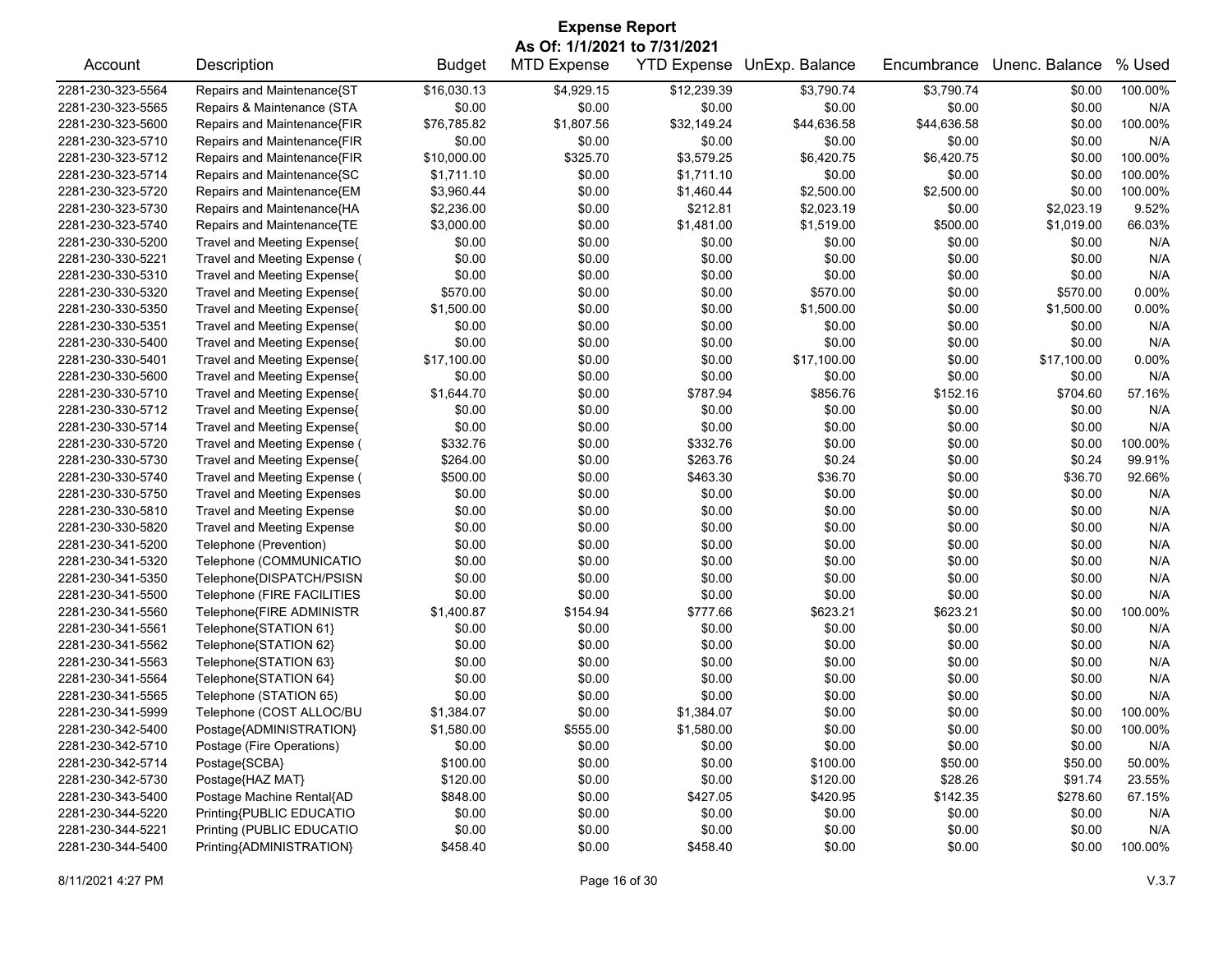| <b>Expense Report</b>        |                                    |               |                    |              |                            |             |                |         |  |
|------------------------------|------------------------------------|---------------|--------------------|--------------|----------------------------|-------------|----------------|---------|--|
| As Of: 1/1/2021 to 7/31/2021 |                                    |               |                    |              |                            |             |                |         |  |
| Account                      | Description                        | <b>Budget</b> | <b>MTD Expense</b> |              | YTD Expense UnExp. Balance | Encumbrance | Unenc. Balance | % Used  |  |
| 2281-230-344-5401            | Printing (ADMINISTRATION:          | \$1,000.00    | \$0.00             | \$0.00       | \$1,000.00                 | \$0.00      | \$1,000.00     | 0.00%   |  |
| 2281-230-344-5460            | Printing (AUXILIARY)               | \$0.00        | \$0.00             | \$0.00       | \$0.00                     | \$0.00      | \$0.00         | N/A     |  |
| 2281-230-344-5720            | Printing{EMS OPERATIONS}           | \$1,000.00    | \$0.00             | \$70.00      | \$930.00                   | \$0.00      | \$930.00       | 7.00%   |  |
| 2281-230-344-5820            | Printing                           | \$0.00        | \$0.00             | \$0.00       | \$0.00                     | \$0.00      | \$0.00         | N/A     |  |
| 2281-230-345-5130            | Advertising{FIRE: HUMAN R          | \$0.00        | \$0.00             | \$0.00       | \$0.00                     | \$0.00      | \$0.00         | N/A     |  |
| 2281-230-345-5220            | Advertising{PUBLIC EDUCAT          | \$0.00        | \$0.00             | \$0.00       | \$0.00                     | \$0.00      | \$0.00         | N/A     |  |
| 2281-230-351-5500            | Electricity (FIRE FACILITIES)      | \$0.00        | \$0.00             | \$0.00       | \$0.00                     | \$0.00      | \$0.00         | N/A     |  |
| 2281-230-351-5560            | Electricity{FIRE ADMINISTRA        | \$4,510.70    | \$507.32           | \$2,436.85   | \$2,073.85                 | \$2,073.85  | \$0.00         | 100.00% |  |
| 2281-230-351-5561            | Electricity{STATION 61}            | \$20,859.79   | \$2,254.13         | \$11,706.96  | \$9,152.83                 | \$9,152.83  | \$0.00         | 100.00% |  |
| 2281-230-351-5562            | Electricity{STATION 62}            | \$5,368.51    | \$505.11           | \$3,031.58   | \$2,336.93                 | \$2,336.93  | \$0.00         | 100.00% |  |
| 2281-230-351-5563            | Electricity{STATION 63}            | \$5,551.38    | \$683.67           | \$4,365.72   | \$1,185.66                 | \$1,185.66  | \$0.00         | 100.00% |  |
| 2281-230-351-5564            | Electricity{STATION 64}            | \$6,181.27    | \$910.35           | \$5,228.36   | \$952.91                   | \$952.91    | \$0.00         | 100.00% |  |
| 2281-230-351-5565            | Electricity (STATION 65)           | \$0.00        | \$0.00             | \$0.00       | \$0.00                     | \$0.00      | \$0.00         | N/A     |  |
| 2281-230-352-5500            | Water and Sewage (FIRE FA          | \$0.00        | \$0.00             | \$0.00       | \$0.00                     | \$0.00      | \$0.00         | N/A     |  |
| 2281-230-352-5560            | Water and Sewage{FIRE AD           | \$759.05      | \$97.03            | \$686.74     | \$72.31                    | \$72.31     | \$0.00         | 100.00% |  |
| 2281-230-352-5561            | Water and Sewage{STATION           | \$5,548.40    | \$463.07           | \$2,838.62   | \$2,709.78                 | \$2,709.78  | \$0.00         | 100.00% |  |
| 2281-230-352-5562            | Water and Sewage{STATION           | \$2,926.14    | \$178.89           | \$1,312.68   | \$1,613.46                 | \$1,613.46  | \$0.00         | 100.00% |  |
| 2281-230-352-5563            | Water and Sewage{STATION           | \$4,931.58    | \$367.89           | \$2,522.67   | \$2,408.91                 | \$2,408.91  | \$0.00         | 100.00% |  |
| 2281-230-352-5564            | Water and Sewage{STATION           | \$6,821.78    | \$459.35           | \$3,618.53   | \$3,203.25                 | \$3,203.25  | \$0.00         | 100.00% |  |
| 2281-230-352-5565            | Water & Sewage (STATION 6          | \$0.00        | \$0.00             | \$0.00       | \$0.00                     | \$0.00      | \$0.00         | N/A     |  |
| 2281-230-353-5500            | Natural Gas (FIRE FACILITIE        | \$0.00        | \$0.00             | \$0.00       | \$0.00                     | \$0.00      | \$0.00         | N/A     |  |
| 2281-230-353-5560            | Natural Gas{FIRE ADMINIST          | \$2,055.00    | \$0.00             | \$0.00       | \$2,055.00                 | \$0.00      | \$2,055.00     | 0.00%   |  |
| 2281-230-353-5561            | Natural Gas{STATION 61}            | \$11,275.19   | \$168.73           | \$6,843.20   | \$4,431.99                 | \$4,431.99  | \$0.00         | 100.00% |  |
| 2281-230-353-5562            | Natural Gas{STATION 62}            | \$4,358.02    | \$131.68           | \$2,950.10   | \$1,407.92                 | \$1,407.92  | \$0.00         | 100.00% |  |
| 2281-230-353-5563            | Natural Gas{STATION 63}            | \$9,542.93    | \$111.52           | \$8,058.71   | \$1,484.22                 | \$1,484.22  | \$0.00         | 100.00% |  |
| 2281-230-353-5564            | Natural Gas{STATION 64}            | \$7,302.47    | \$121.40           | \$5,644.43   | \$1,658.04                 | \$1,658.04  | \$0.00         | 100.00% |  |
| 2281-230-353-5565            | Natural Gas (STATION 65)           | \$0.00        | \$0.00             | \$0.00       | \$0.00                     | \$0.00      | \$0.00         | N/A     |  |
| 2281-230-360-5000            | Contracted Services (Operati       | \$0.00        | \$0.00             | \$0.00       | \$0.00                     | \$0.00      | \$0.00         | N/A     |  |
| 2281-230-360-5121            | Contracted Services{HEALTH         | \$1,350.00    | \$0.00             | \$0.00       | \$1,350.00                 | \$0.00      | \$1,350.00     | 0.00%   |  |
| 2281-230-360-5130            | Contracted Services{FIRE: H        | \$71,959.51   | (\$186.59)         | \$22,662.57  | \$49,296.94                | \$47,260.85 | \$2,036.09     | 97.17%  |  |
| 2281-230-360-5200            | <b>Contracted Services (PREVE</b>  | \$2,000.00    | \$0.00             | \$0.00       | \$2,000.00                 | \$0.00      | \$2,000.00     | 0.00%   |  |
| 2281-230-360-5310            | Contracted Services{TECHN          | \$97,821.68   | \$5,776.17         | \$84,410.18  | \$13,411.50                | \$10,933.98 | \$2,477.52     | 97.47%  |  |
| 2281-230-360-5320            | Contracted Services{COMMU          | \$13,097.30   | \$0.00             | \$11,849.90  | \$1,247.40                 | \$1,247.40  | \$0.00         | 100.00% |  |
| 2281-230-360-5340            | Contracted Services{INTERO         | \$2,000.00    | \$0.00             | \$0.00       | \$2,000.00                 | \$0.00      | \$2,000.00     | 0.00%   |  |
| 2281-230-360-5350            | Contracted Services{DISPAT         | \$203,375.00  | \$0.00             | \$203,002.08 | \$372.92                   | \$372.92    | \$0.00         | 100.00% |  |
| 2281-230-360-5400            | Contracted Services{ADMINI         | \$20,454.23   | \$285.00           | \$10,502.00  | \$9,952.23                 | \$9,952.23  | \$0.00         | 100.00% |  |
| 2281-230-360-5401            | Contracted Services{ADMINI         | \$36,000.00   | \$0.00             | \$27,520.00  | \$8,480.00                 | \$8,480.00  | \$0.00         | 100.00% |  |
| 2281-230-360-5451            | Contracted Services{EMS BIL        | \$65,000.00   | \$8,187.70         | \$46,841.46  | \$18,158.54                | \$9,108.15  | \$9,050.39     | 86.08%  |  |
| 2281-230-360-5460            | <b>Contracted Services (AUXILI</b> | \$0.00        | \$0.00             | \$0.00       | \$0.00                     | \$0.00      | \$0.00         | N/A     |  |
| 2281-230-360-5500            | Contracted Services (FIRE F        | \$0.00        | \$0.00             | \$0.00       | \$0.00                     | \$0.00      | \$0.00         | N/A     |  |
| 2281-230-360-5560            | Contracted Services (FIRE A        | \$3,882.62    | \$396.90           | \$2,050.20   | \$1,832.42                 | \$1,349.80  | \$482.62       | 87.57%  |  |
| 2281-230-360-5561            | Contracted Services{STATIO         | \$2,500.00    | \$0.00             | \$180.50     | \$2,319.50                 | \$0.00      | \$2,319.50     | 7.22%   |  |
| 2281-230-360-5562            | Contracted Services{STATIO         | \$2,000.00    | \$0.00             | \$45.22      | \$1,954.78                 | \$0.00      | \$1,954.78     | 2.26%   |  |
| 2281-230-360-5563            | Contracted Services{STATIO         | \$2,500.00    | \$0.00             | \$220.66     | \$2,279.34                 | \$0.00      | \$2,279.34     | 8.83%   |  |
| 2281-230-360-5564            | Contracted Services{STATIO         | \$2,500.00    | \$0.00             | \$266.77     | \$2,233.23                 | \$0.00      | \$2,233.23     | 10.67%  |  |
| 2281-230-360-5565            | <b>Contracted Services (STATIO</b> | \$0.00        | \$0.00             | \$0.00       | \$0.00                     | \$0.00      | \$0.00         | N/A     |  |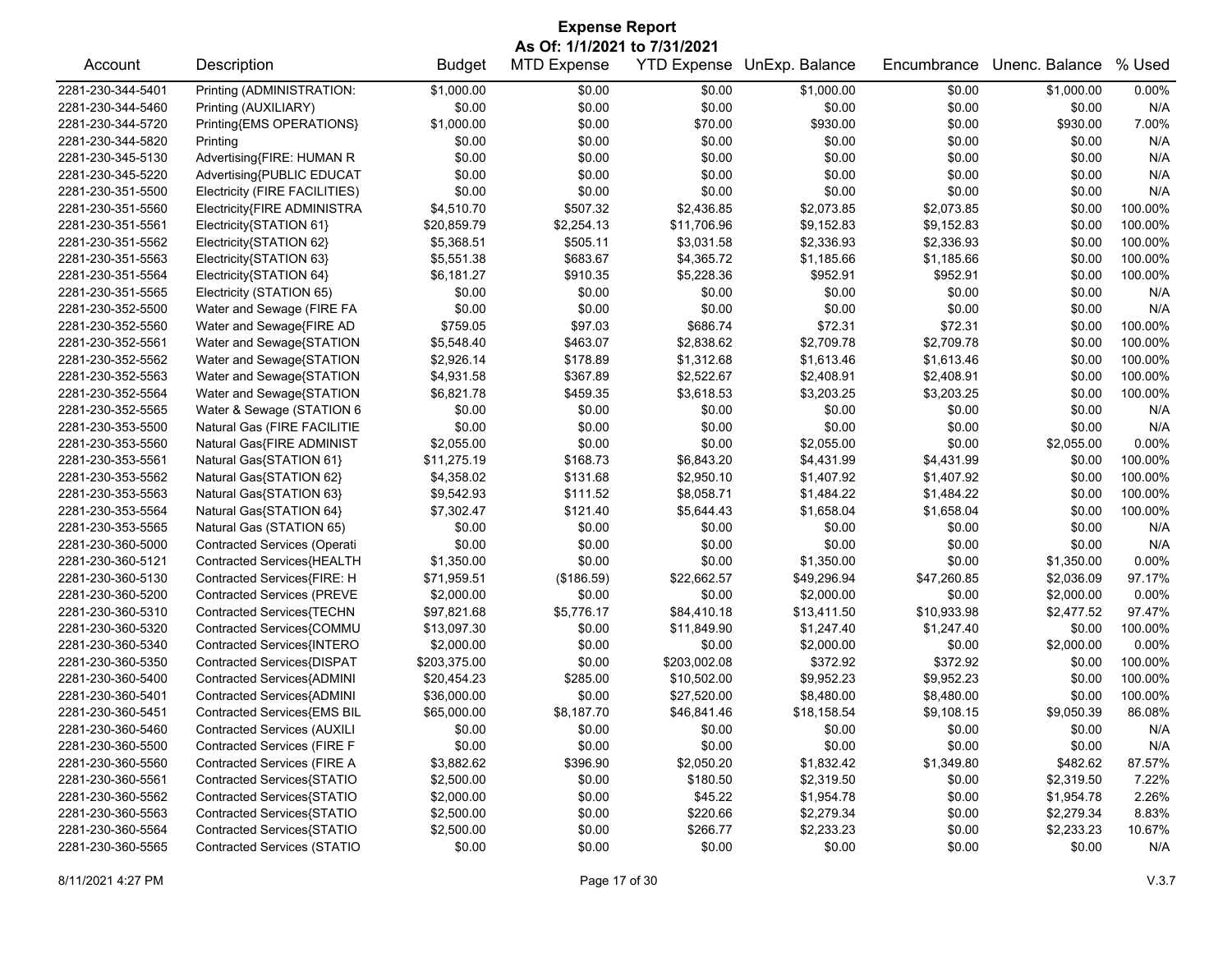| As Of: 1/1/2021 to 7/31/2021<br>% Used<br><b>MTD Expense</b><br><b>YTD Expense</b><br>UnExp. Balance<br>Unenc. Balance<br>Account<br>Description<br><b>Budget</b><br>Encumbrance<br>\$900.00<br>Contracted Services (FIRE A<br>\$0.00<br>100.00%<br>\$0.00<br>\$900.00<br>\$0.00<br>\$0.00<br><b>Contracted Services (FIRE G</b><br>\$33,525.00<br>\$200.00<br>2281-230-360-5712<br>\$0.00<br>\$33,325.00<br>\$200.00<br>\$0.00<br>100.00%<br>Contracted Services{SCBA}<br>\$17,000.00<br>\$0.00<br>\$2,318.00<br>\$14,682.00<br>\$9,415.00<br>69.02%<br>2281-230-360-5714<br>\$5,267.00<br>Contracted Services{EMS OP<br>\$82,609.04<br>\$37,119.72<br>85.26%<br>2281-230-360-5720<br>\$2,800.00<br>\$45,489.32<br>\$24,945.06<br>\$12,174.66<br>Contracted Services{HAZ MA<br>2281-230-360-5730<br>\$3,000.00<br>\$0.00<br>\$3,000.00<br>\$0.00<br>\$3,000.00<br>0.00%<br>\$0.00<br>Contracted Services{TECHNI<br>\$1,000.00<br>2281-230-360-5740<br>\$3,300.00<br>\$841.00<br>\$1,072.00<br>\$2,228.00<br>\$1,228.00<br>62.79%<br>Contracted Services{EMS TR<br>\$0.00<br>\$0.00<br>\$0.00<br>2281-230-360-5820<br>\$0.00<br>\$0.00<br>\$0.00<br>N/A<br>Contracted Services{FIRE: C<br>\$64,271.45<br>\$3,699.53<br>\$29,233.11<br>\$35,038.34<br>\$35,038.34<br>\$0.00<br>100.00%<br>2281-230-360-5999<br>Software As A Service(Techn<br>\$0.00<br>2281-230-361-5310<br>\$0.00<br>\$0.00<br>\$0.00<br>\$0.00<br>\$0.00<br>N/A<br>Software As A Service(Dispat<br>\$0.00<br>2281-230-361-5350<br>\$0.00<br>\$0.00<br>\$0.00<br>\$0.00<br>\$0.00<br>N/A<br>\$0.00<br>\$0.00<br>2281-230-382-5400<br>Liability Insurance Premiums{<br>\$86,108.86<br>\$86,108.86<br>\$0.00<br>\$0.00<br>100.00%<br>2281-230-410-5400<br>Office Supplies{ADMINISTRA<br>\$1,518.67<br>\$31.98<br>\$1,275.60<br>\$243.07<br>\$216.74<br>\$26.33<br>98.27%<br><b>Operating Supplies (Operatio</b><br>\$45.00<br>\$0.00<br>\$0.00<br>\$0.00<br>100.00%<br>2281-230-420-5000<br>\$45.00<br>\$0.00<br>Operating Supplies (Human R<br>\$0.00<br>\$0.00<br>\$0.00<br>\$0.00<br>2281-230-420-5130<br>\$0.00<br>\$0.00<br>N/A<br><b>Operating Supplies{UNIFOR</b><br>81.28%<br>2281-230-420-5170<br>\$20,076.15<br>\$933.31<br>\$10,395.80<br>\$9,680.35<br>\$5,921.85<br>\$3,758.50<br>\$200.00<br>75.48%<br>2281-230-420-5200<br><b>Operating Supplies{PREVEN</b><br>\$150.96<br>\$150.96<br>\$49.04<br>\$0.00<br>\$49.04<br>\$0.00<br>2281-230-420-5220<br>Operating Supplies{PUBLIC E<br>\$0.00<br>\$0.00<br>\$0.00<br>\$0.00<br>\$0.00<br>N/A<br><b>Operating Supplies (PUBLIC</b><br>\$0.00<br>\$0.00<br>\$0.00<br>\$0.00<br>\$0.00<br>\$0.00<br>2281-230-420-5221<br>N/A<br>Operating Supplies{TECHNO<br>\$2,167.69<br>\$0.00<br>\$1,455.19<br>\$712.50<br>\$712.50<br>100.00%<br>2281-230-420-5310<br>\$0.00<br>98.78%<br>2281-230-420-5400<br><b>Operating Supplies{ADMINIS</b><br>\$2,228.38<br>\$2,005.38<br>\$2,195.48<br>\$32.90<br>\$5.81<br>\$27.09<br>\$3,338.84<br>39.09%<br>2281-230-420-5460<br><b>Operating Supplies{AUXILIAR</b><br>\$4,250.00<br>\$14.97<br>\$911.16<br>\$750.02<br>\$2,588.82<br>2281-230-420-5500<br><b>Operating Supplies (FIRE FA</b><br>\$0.00<br>\$0.00<br>\$0.00<br>\$0.00<br>\$0.00<br>\$0.00<br>N/A<br>\$0.00<br>\$0.00<br>\$0.00<br>\$0.00<br>\$0.00<br>2281-230-420-5530<br>NoDescription<br>\$0.00<br>N/A<br>Operating Supplies{FIRE AD<br>\$3,000.00<br>\$1,997.52<br>\$1,567.58<br>85.67%<br>2281-230-420-5560<br>\$180.65<br>\$1,002.48<br>\$429.94<br>2281-230-420-5561<br><b>Operating Supplies{STATION</b><br>\$7,597.02<br>\$466.48<br>\$4,082.92<br>\$3,514.10<br>\$2,986.53<br>\$527.57<br>93.06%<br>\$26.97<br>\$696.76<br>2281-230-420-5562<br><b>Operating Supplies{STATION</b><br>\$4,366.65<br>\$1,934.72<br>\$2,431.93<br>\$1,735.17<br>84.04%<br>\$441.00<br>\$2,924.87<br>2281-230-420-5563<br><b>Operating Supplies{STATION</b><br>\$6,449.68<br>\$2,870.32<br>\$3,579.36<br>\$654.49<br>89.85%<br>Operating Supplies{STATION<br>\$1,720.02<br>\$1,412.69<br>82.57%<br>2281-230-420-5564<br>\$8,105.90<br>\$509.61<br>\$4,973.19<br>\$3,132.71<br><b>Operating Supplies (STATIO</b><br>\$0.00<br>\$0.00<br>2281-230-420-5565<br>\$0.00<br>\$0.00<br>\$0.00<br>\$0.00<br>N/A<br><b>Operating Supplies{FIRE APP</b><br>99.49%<br>\$150,677.09<br>\$14,222.38<br>\$88,889.77<br>\$61,787.32<br>\$61,025.08<br>\$762.24<br>\$746.25<br>\$35.00<br>2281-230-420-5710<br>Operating Supplies{FIRE OP<br>\$3,726.61<br>\$0.00<br>\$2,980.36<br>\$711.25<br>80.91%<br>\$2,618.50<br>2281-230-420-5712<br>Operating Supplies{FIRE GE<br>\$3,267.95<br>\$0.00<br>\$649.45<br>\$2,618.50<br>\$0.00<br>19.87%<br>Operating Supplies{SCBA}<br>\$0.00<br>N/A<br>2281-230-420-5714<br>\$0.00<br>\$0.00<br>\$0.00<br>\$0.00<br>\$0.00<br><b>Operating Supplies{SAFETY</b><br>\$0.00<br>\$0.00<br>\$0.00<br>\$0.00<br>2281-230-420-5717<br>\$0.00<br>\$0.00<br>N/A<br>2281-230-420-5720<br>Operating Supplies{EMS OPE<br>\$36,630.87<br>\$867.56<br>\$24,083.23<br>\$12,547.64<br>\$10,233.95<br>\$2,313.69<br>93.68%<br>2281-230-420-5730<br>Operating Supplies{HAZ MAT<br>\$1,254.11<br>\$0.00<br>\$1,254.11<br>\$0.00<br>\$0.00<br>\$0.00<br>100.00%<br>99.06%<br>2281-230-420-5740<br><b>Operating Supplies{TECHNIC</b><br>\$805.00<br>\$0.00<br>\$797.40<br>\$7.60<br>\$0.00<br>\$7.60<br>99.72%<br>2281-230-420-5750<br>\$2,979.58<br>\$1,892.50<br>\$2,833.10<br>\$146.48<br>\$138.20<br>\$8.28<br>Operating Supplies{HONORS<br>2281-230-420-5810<br><b>Operating Supplies</b><br>\$0.00<br>\$0.00<br>\$0.00<br>\$0.00<br>\$0.00<br>N/A<br>\$0.00<br>2281-230-420-5820<br><b>Operating Supplies</b><br>\$0.00<br>\$0.00<br>\$0.00<br>\$0.00<br>\$0.00<br>\$0.00<br>N/A<br>\$0.00<br>\$0.00<br>2281-230-421-5600<br>Fuel(Fire Apparatus)<br>\$0.00<br>\$0.00<br>\$0.00<br>\$0.00<br>N/A<br>2281-230-430-5121<br>Small Tools and Minor Equip<br>\$2,000.00<br>\$0.00<br>\$0.00<br>\$2,000.00<br>\$0.00<br>\$2,000.00<br>0.00%<br>2281-230-430-5160<br>Small Tools and Minor Equip<br>\$12,585.93<br>\$0.00<br>\$11,411.98<br>\$926.17<br>\$247.78<br>98.03%<br>\$1,173.95<br>\$0.00<br>2281-230-430-5200<br>Small Tools and Minor Equip<br>\$2,928.00<br>\$89.98<br>\$2,838.02<br>\$377.25<br>\$2,460.77<br>15.96%<br>Small Tools and Minor Equip<br>2281-230-430-5220<br>\$926.00<br>\$0.00<br>\$0.00<br>\$0.00<br>0.00%<br>\$926.00<br>\$926.00 | <b>Expense Report</b> |                             |            |          |            |            |            |         |        |  |
|--------------------------------------------------------------------------------------------------------------------------------------------------------------------------------------------------------------------------------------------------------------------------------------------------------------------------------------------------------------------------------------------------------------------------------------------------------------------------------------------------------------------------------------------------------------------------------------------------------------------------------------------------------------------------------------------------------------------------------------------------------------------------------------------------------------------------------------------------------------------------------------------------------------------------------------------------------------------------------------------------------------------------------------------------------------------------------------------------------------------------------------------------------------------------------------------------------------------------------------------------------------------------------------------------------------------------------------------------------------------------------------------------------------------------------------------------------------------------------------------------------------------------------------------------------------------------------------------------------------------------------------------------------------------------------------------------------------------------------------------------------------------------------------------------------------------------------------------------------------------------------------------------------------------------------------------------------------------------------------------------------------------------------------------------------------------------------------------------------------------------------------------------------------------------------------------------------------------------------------------------------------------------------------------------------------------------------------------------------------------------------------------------------------------------------------------------------------------------------------------------------------------------------------------------------------------------------------------------------------------------------------------------------------------------------------------------------------------------------------------------------------------------------------------------------------------------------------------------------------------------------------------------------------------------------------------------------------------------------------------------------------------------------------------------------------------------------------------------------------------------------------------------------------------------------------------------------------------------------------------------------------------------------------------------------------------------------------------------------------------------------------------------------------------------------------------------------------------------------------------------------------------------------------------------------------------------------------------------------------------------------------------------------------------------------------------------------------------------------------------------------------------------------------------------------------------------------------------------------------------------------------------------------------------------------------------------------------------------------------------------------------------------------------------------------------------------------------------------------------------------------------------------------------------------------------------------------------------------------------------------------------------------------------------------------------------------------------------------------------------------------------------------------------------------------------------------------------------------------------------------------------------------------------------------------------------------------------------------------------------------------------------------------------------------------------------------------------------------------------------------------------------------------------------------------------------------------------------------------------------------------------------------------------------------------------------------------------------------------------------------------------------------------------------------------------------------------------------------------------------------------------------------------------------------------------------------------------------------------------------------------------------------------------------------------------------------------------------------------------------------------------------------------------------------------------------------------------------------------------------------------------------------------------------------------------------------------------------------------------------------------------------------------------------------------------------------------------------------------------------------------------------------------------------------------------------------------------------------------------------------------------------------------------------------------------------------------------------------------------------------------------------------------------------------------------------------------------------------------------------------------------------------------------------------------------------------------------------------------------------------------------------------------------------------------------------------------------------------------------------------------|-----------------------|-----------------------------|------------|----------|------------|------------|------------|---------|--------|--|
|                                                                                                                                                                                                                                                                                                                                                                                                                                                                                                                                                                                                                                                                                                                                                                                                                                                                                                                                                                                                                                                                                                                                                                                                                                                                                                                                                                                                                                                                                                                                                                                                                                                                                                                                                                                                                                                                                                                                                                                                                                                                                                                                                                                                                                                                                                                                                                                                                                                                                                                                                                                                                                                                                                                                                                                                                                                                                                                                                                                                                                                                                                                                                                                                                                                                                                                                                                                                                                                                                                                                                                                                                                                                                                                                                                                                                                                                                                                                                                                                                                                                                                                                                                                                                                                                                                                                                                                                                                                                                                                                                                                                                                                                                                                                                                                                                                                                                                                                                                                                                                                                                                                                                                                                                                                                                                                                                                                                                                                                                                                                                                                                                                                                                                                                                                                                                                                                                                                                                                                                                                                                                                                                                                                                                                                                                                                                                                                |                       |                             |            |          |            |            |            |         |        |  |
|                                                                                                                                                                                                                                                                                                                                                                                                                                                                                                                                                                                                                                                                                                                                                                                                                                                                                                                                                                                                                                                                                                                                                                                                                                                                                                                                                                                                                                                                                                                                                                                                                                                                                                                                                                                                                                                                                                                                                                                                                                                                                                                                                                                                                                                                                                                                                                                                                                                                                                                                                                                                                                                                                                                                                                                                                                                                                                                                                                                                                                                                                                                                                                                                                                                                                                                                                                                                                                                                                                                                                                                                                                                                                                                                                                                                                                                                                                                                                                                                                                                                                                                                                                                                                                                                                                                                                                                                                                                                                                                                                                                                                                                                                                                                                                                                                                                                                                                                                                                                                                                                                                                                                                                                                                                                                                                                                                                                                                                                                                                                                                                                                                                                                                                                                                                                                                                                                                                                                                                                                                                                                                                                                                                                                                                                                                                                                                                |                       |                             |            |          |            |            |            |         |        |  |
|                                                                                                                                                                                                                                                                                                                                                                                                                                                                                                                                                                                                                                                                                                                                                                                                                                                                                                                                                                                                                                                                                                                                                                                                                                                                                                                                                                                                                                                                                                                                                                                                                                                                                                                                                                                                                                                                                                                                                                                                                                                                                                                                                                                                                                                                                                                                                                                                                                                                                                                                                                                                                                                                                                                                                                                                                                                                                                                                                                                                                                                                                                                                                                                                                                                                                                                                                                                                                                                                                                                                                                                                                                                                                                                                                                                                                                                                                                                                                                                                                                                                                                                                                                                                                                                                                                                                                                                                                                                                                                                                                                                                                                                                                                                                                                                                                                                                                                                                                                                                                                                                                                                                                                                                                                                                                                                                                                                                                                                                                                                                                                                                                                                                                                                                                                                                                                                                                                                                                                                                                                                                                                                                                                                                                                                                                                                                                                                | 2281-230-360-5600     |                             |            |          |            |            |            |         |        |  |
|                                                                                                                                                                                                                                                                                                                                                                                                                                                                                                                                                                                                                                                                                                                                                                                                                                                                                                                                                                                                                                                                                                                                                                                                                                                                                                                                                                                                                                                                                                                                                                                                                                                                                                                                                                                                                                                                                                                                                                                                                                                                                                                                                                                                                                                                                                                                                                                                                                                                                                                                                                                                                                                                                                                                                                                                                                                                                                                                                                                                                                                                                                                                                                                                                                                                                                                                                                                                                                                                                                                                                                                                                                                                                                                                                                                                                                                                                                                                                                                                                                                                                                                                                                                                                                                                                                                                                                                                                                                                                                                                                                                                                                                                                                                                                                                                                                                                                                                                                                                                                                                                                                                                                                                                                                                                                                                                                                                                                                                                                                                                                                                                                                                                                                                                                                                                                                                                                                                                                                                                                                                                                                                                                                                                                                                                                                                                                                                |                       |                             |            |          |            |            |            |         |        |  |
|                                                                                                                                                                                                                                                                                                                                                                                                                                                                                                                                                                                                                                                                                                                                                                                                                                                                                                                                                                                                                                                                                                                                                                                                                                                                                                                                                                                                                                                                                                                                                                                                                                                                                                                                                                                                                                                                                                                                                                                                                                                                                                                                                                                                                                                                                                                                                                                                                                                                                                                                                                                                                                                                                                                                                                                                                                                                                                                                                                                                                                                                                                                                                                                                                                                                                                                                                                                                                                                                                                                                                                                                                                                                                                                                                                                                                                                                                                                                                                                                                                                                                                                                                                                                                                                                                                                                                                                                                                                                                                                                                                                                                                                                                                                                                                                                                                                                                                                                                                                                                                                                                                                                                                                                                                                                                                                                                                                                                                                                                                                                                                                                                                                                                                                                                                                                                                                                                                                                                                                                                                                                                                                                                                                                                                                                                                                                                                                |                       |                             |            |          |            |            |            |         |        |  |
|                                                                                                                                                                                                                                                                                                                                                                                                                                                                                                                                                                                                                                                                                                                                                                                                                                                                                                                                                                                                                                                                                                                                                                                                                                                                                                                                                                                                                                                                                                                                                                                                                                                                                                                                                                                                                                                                                                                                                                                                                                                                                                                                                                                                                                                                                                                                                                                                                                                                                                                                                                                                                                                                                                                                                                                                                                                                                                                                                                                                                                                                                                                                                                                                                                                                                                                                                                                                                                                                                                                                                                                                                                                                                                                                                                                                                                                                                                                                                                                                                                                                                                                                                                                                                                                                                                                                                                                                                                                                                                                                                                                                                                                                                                                                                                                                                                                                                                                                                                                                                                                                                                                                                                                                                                                                                                                                                                                                                                                                                                                                                                                                                                                                                                                                                                                                                                                                                                                                                                                                                                                                                                                                                                                                                                                                                                                                                                                |                       |                             |            |          |            |            |            |         |        |  |
|                                                                                                                                                                                                                                                                                                                                                                                                                                                                                                                                                                                                                                                                                                                                                                                                                                                                                                                                                                                                                                                                                                                                                                                                                                                                                                                                                                                                                                                                                                                                                                                                                                                                                                                                                                                                                                                                                                                                                                                                                                                                                                                                                                                                                                                                                                                                                                                                                                                                                                                                                                                                                                                                                                                                                                                                                                                                                                                                                                                                                                                                                                                                                                                                                                                                                                                                                                                                                                                                                                                                                                                                                                                                                                                                                                                                                                                                                                                                                                                                                                                                                                                                                                                                                                                                                                                                                                                                                                                                                                                                                                                                                                                                                                                                                                                                                                                                                                                                                                                                                                                                                                                                                                                                                                                                                                                                                                                                                                                                                                                                                                                                                                                                                                                                                                                                                                                                                                                                                                                                                                                                                                                                                                                                                                                                                                                                                                                |                       |                             |            |          |            |            |            |         |        |  |
|                                                                                                                                                                                                                                                                                                                                                                                                                                                                                                                                                                                                                                                                                                                                                                                                                                                                                                                                                                                                                                                                                                                                                                                                                                                                                                                                                                                                                                                                                                                                                                                                                                                                                                                                                                                                                                                                                                                                                                                                                                                                                                                                                                                                                                                                                                                                                                                                                                                                                                                                                                                                                                                                                                                                                                                                                                                                                                                                                                                                                                                                                                                                                                                                                                                                                                                                                                                                                                                                                                                                                                                                                                                                                                                                                                                                                                                                                                                                                                                                                                                                                                                                                                                                                                                                                                                                                                                                                                                                                                                                                                                                                                                                                                                                                                                                                                                                                                                                                                                                                                                                                                                                                                                                                                                                                                                                                                                                                                                                                                                                                                                                                                                                                                                                                                                                                                                                                                                                                                                                                                                                                                                                                                                                                                                                                                                                                                                |                       |                             |            |          |            |            |            |         |        |  |
|                                                                                                                                                                                                                                                                                                                                                                                                                                                                                                                                                                                                                                                                                                                                                                                                                                                                                                                                                                                                                                                                                                                                                                                                                                                                                                                                                                                                                                                                                                                                                                                                                                                                                                                                                                                                                                                                                                                                                                                                                                                                                                                                                                                                                                                                                                                                                                                                                                                                                                                                                                                                                                                                                                                                                                                                                                                                                                                                                                                                                                                                                                                                                                                                                                                                                                                                                                                                                                                                                                                                                                                                                                                                                                                                                                                                                                                                                                                                                                                                                                                                                                                                                                                                                                                                                                                                                                                                                                                                                                                                                                                                                                                                                                                                                                                                                                                                                                                                                                                                                                                                                                                                                                                                                                                                                                                                                                                                                                                                                                                                                                                                                                                                                                                                                                                                                                                                                                                                                                                                                                                                                                                                                                                                                                                                                                                                                                                |                       |                             |            |          |            |            |            |         |        |  |
|                                                                                                                                                                                                                                                                                                                                                                                                                                                                                                                                                                                                                                                                                                                                                                                                                                                                                                                                                                                                                                                                                                                                                                                                                                                                                                                                                                                                                                                                                                                                                                                                                                                                                                                                                                                                                                                                                                                                                                                                                                                                                                                                                                                                                                                                                                                                                                                                                                                                                                                                                                                                                                                                                                                                                                                                                                                                                                                                                                                                                                                                                                                                                                                                                                                                                                                                                                                                                                                                                                                                                                                                                                                                                                                                                                                                                                                                                                                                                                                                                                                                                                                                                                                                                                                                                                                                                                                                                                                                                                                                                                                                                                                                                                                                                                                                                                                                                                                                                                                                                                                                                                                                                                                                                                                                                                                                                                                                                                                                                                                                                                                                                                                                                                                                                                                                                                                                                                                                                                                                                                                                                                                                                                                                                                                                                                                                                                                |                       |                             |            |          |            |            |            |         |        |  |
|                                                                                                                                                                                                                                                                                                                                                                                                                                                                                                                                                                                                                                                                                                                                                                                                                                                                                                                                                                                                                                                                                                                                                                                                                                                                                                                                                                                                                                                                                                                                                                                                                                                                                                                                                                                                                                                                                                                                                                                                                                                                                                                                                                                                                                                                                                                                                                                                                                                                                                                                                                                                                                                                                                                                                                                                                                                                                                                                                                                                                                                                                                                                                                                                                                                                                                                                                                                                                                                                                                                                                                                                                                                                                                                                                                                                                                                                                                                                                                                                                                                                                                                                                                                                                                                                                                                                                                                                                                                                                                                                                                                                                                                                                                                                                                                                                                                                                                                                                                                                                                                                                                                                                                                                                                                                                                                                                                                                                                                                                                                                                                                                                                                                                                                                                                                                                                                                                                                                                                                                                                                                                                                                                                                                                                                                                                                                                                                |                       |                             |            |          |            |            |            |         |        |  |
|                                                                                                                                                                                                                                                                                                                                                                                                                                                                                                                                                                                                                                                                                                                                                                                                                                                                                                                                                                                                                                                                                                                                                                                                                                                                                                                                                                                                                                                                                                                                                                                                                                                                                                                                                                                                                                                                                                                                                                                                                                                                                                                                                                                                                                                                                                                                                                                                                                                                                                                                                                                                                                                                                                                                                                                                                                                                                                                                                                                                                                                                                                                                                                                                                                                                                                                                                                                                                                                                                                                                                                                                                                                                                                                                                                                                                                                                                                                                                                                                                                                                                                                                                                                                                                                                                                                                                                                                                                                                                                                                                                                                                                                                                                                                                                                                                                                                                                                                                                                                                                                                                                                                                                                                                                                                                                                                                                                                                                                                                                                                                                                                                                                                                                                                                                                                                                                                                                                                                                                                                                                                                                                                                                                                                                                                                                                                                                                |                       |                             |            |          |            |            |            |         |        |  |
|                                                                                                                                                                                                                                                                                                                                                                                                                                                                                                                                                                                                                                                                                                                                                                                                                                                                                                                                                                                                                                                                                                                                                                                                                                                                                                                                                                                                                                                                                                                                                                                                                                                                                                                                                                                                                                                                                                                                                                                                                                                                                                                                                                                                                                                                                                                                                                                                                                                                                                                                                                                                                                                                                                                                                                                                                                                                                                                                                                                                                                                                                                                                                                                                                                                                                                                                                                                                                                                                                                                                                                                                                                                                                                                                                                                                                                                                                                                                                                                                                                                                                                                                                                                                                                                                                                                                                                                                                                                                                                                                                                                                                                                                                                                                                                                                                                                                                                                                                                                                                                                                                                                                                                                                                                                                                                                                                                                                                                                                                                                                                                                                                                                                                                                                                                                                                                                                                                                                                                                                                                                                                                                                                                                                                                                                                                                                                                                |                       |                             |            |          |            |            |            |         |        |  |
|                                                                                                                                                                                                                                                                                                                                                                                                                                                                                                                                                                                                                                                                                                                                                                                                                                                                                                                                                                                                                                                                                                                                                                                                                                                                                                                                                                                                                                                                                                                                                                                                                                                                                                                                                                                                                                                                                                                                                                                                                                                                                                                                                                                                                                                                                                                                                                                                                                                                                                                                                                                                                                                                                                                                                                                                                                                                                                                                                                                                                                                                                                                                                                                                                                                                                                                                                                                                                                                                                                                                                                                                                                                                                                                                                                                                                                                                                                                                                                                                                                                                                                                                                                                                                                                                                                                                                                                                                                                                                                                                                                                                                                                                                                                                                                                                                                                                                                                                                                                                                                                                                                                                                                                                                                                                                                                                                                                                                                                                                                                                                                                                                                                                                                                                                                                                                                                                                                                                                                                                                                                                                                                                                                                                                                                                                                                                                                                |                       |                             |            |          |            |            |            |         |        |  |
|                                                                                                                                                                                                                                                                                                                                                                                                                                                                                                                                                                                                                                                                                                                                                                                                                                                                                                                                                                                                                                                                                                                                                                                                                                                                                                                                                                                                                                                                                                                                                                                                                                                                                                                                                                                                                                                                                                                                                                                                                                                                                                                                                                                                                                                                                                                                                                                                                                                                                                                                                                                                                                                                                                                                                                                                                                                                                                                                                                                                                                                                                                                                                                                                                                                                                                                                                                                                                                                                                                                                                                                                                                                                                                                                                                                                                                                                                                                                                                                                                                                                                                                                                                                                                                                                                                                                                                                                                                                                                                                                                                                                                                                                                                                                                                                                                                                                                                                                                                                                                                                                                                                                                                                                                                                                                                                                                                                                                                                                                                                                                                                                                                                                                                                                                                                                                                                                                                                                                                                                                                                                                                                                                                                                                                                                                                                                                                                |                       |                             |            |          |            |            |            |         |        |  |
|                                                                                                                                                                                                                                                                                                                                                                                                                                                                                                                                                                                                                                                                                                                                                                                                                                                                                                                                                                                                                                                                                                                                                                                                                                                                                                                                                                                                                                                                                                                                                                                                                                                                                                                                                                                                                                                                                                                                                                                                                                                                                                                                                                                                                                                                                                                                                                                                                                                                                                                                                                                                                                                                                                                                                                                                                                                                                                                                                                                                                                                                                                                                                                                                                                                                                                                                                                                                                                                                                                                                                                                                                                                                                                                                                                                                                                                                                                                                                                                                                                                                                                                                                                                                                                                                                                                                                                                                                                                                                                                                                                                                                                                                                                                                                                                                                                                                                                                                                                                                                                                                                                                                                                                                                                                                                                                                                                                                                                                                                                                                                                                                                                                                                                                                                                                                                                                                                                                                                                                                                                                                                                                                                                                                                                                                                                                                                                                |                       |                             |            |          |            |            |            |         |        |  |
|                                                                                                                                                                                                                                                                                                                                                                                                                                                                                                                                                                                                                                                                                                                                                                                                                                                                                                                                                                                                                                                                                                                                                                                                                                                                                                                                                                                                                                                                                                                                                                                                                                                                                                                                                                                                                                                                                                                                                                                                                                                                                                                                                                                                                                                                                                                                                                                                                                                                                                                                                                                                                                                                                                                                                                                                                                                                                                                                                                                                                                                                                                                                                                                                                                                                                                                                                                                                                                                                                                                                                                                                                                                                                                                                                                                                                                                                                                                                                                                                                                                                                                                                                                                                                                                                                                                                                                                                                                                                                                                                                                                                                                                                                                                                                                                                                                                                                                                                                                                                                                                                                                                                                                                                                                                                                                                                                                                                                                                                                                                                                                                                                                                                                                                                                                                                                                                                                                                                                                                                                                                                                                                                                                                                                                                                                                                                                                                |                       |                             |            |          |            |            |            |         |        |  |
|                                                                                                                                                                                                                                                                                                                                                                                                                                                                                                                                                                                                                                                                                                                                                                                                                                                                                                                                                                                                                                                                                                                                                                                                                                                                                                                                                                                                                                                                                                                                                                                                                                                                                                                                                                                                                                                                                                                                                                                                                                                                                                                                                                                                                                                                                                                                                                                                                                                                                                                                                                                                                                                                                                                                                                                                                                                                                                                                                                                                                                                                                                                                                                                                                                                                                                                                                                                                                                                                                                                                                                                                                                                                                                                                                                                                                                                                                                                                                                                                                                                                                                                                                                                                                                                                                                                                                                                                                                                                                                                                                                                                                                                                                                                                                                                                                                                                                                                                                                                                                                                                                                                                                                                                                                                                                                                                                                                                                                                                                                                                                                                                                                                                                                                                                                                                                                                                                                                                                                                                                                                                                                                                                                                                                                                                                                                                                                                |                       |                             |            |          |            |            |            |         |        |  |
|                                                                                                                                                                                                                                                                                                                                                                                                                                                                                                                                                                                                                                                                                                                                                                                                                                                                                                                                                                                                                                                                                                                                                                                                                                                                                                                                                                                                                                                                                                                                                                                                                                                                                                                                                                                                                                                                                                                                                                                                                                                                                                                                                                                                                                                                                                                                                                                                                                                                                                                                                                                                                                                                                                                                                                                                                                                                                                                                                                                                                                                                                                                                                                                                                                                                                                                                                                                                                                                                                                                                                                                                                                                                                                                                                                                                                                                                                                                                                                                                                                                                                                                                                                                                                                                                                                                                                                                                                                                                                                                                                                                                                                                                                                                                                                                                                                                                                                                                                                                                                                                                                                                                                                                                                                                                                                                                                                                                                                                                                                                                                                                                                                                                                                                                                                                                                                                                                                                                                                                                                                                                                                                                                                                                                                                                                                                                                                                |                       |                             |            |          |            |            |            |         |        |  |
|                                                                                                                                                                                                                                                                                                                                                                                                                                                                                                                                                                                                                                                                                                                                                                                                                                                                                                                                                                                                                                                                                                                                                                                                                                                                                                                                                                                                                                                                                                                                                                                                                                                                                                                                                                                                                                                                                                                                                                                                                                                                                                                                                                                                                                                                                                                                                                                                                                                                                                                                                                                                                                                                                                                                                                                                                                                                                                                                                                                                                                                                                                                                                                                                                                                                                                                                                                                                                                                                                                                                                                                                                                                                                                                                                                                                                                                                                                                                                                                                                                                                                                                                                                                                                                                                                                                                                                                                                                                                                                                                                                                                                                                                                                                                                                                                                                                                                                                                                                                                                                                                                                                                                                                                                                                                                                                                                                                                                                                                                                                                                                                                                                                                                                                                                                                                                                                                                                                                                                                                                                                                                                                                                                                                                                                                                                                                                                                |                       |                             |            |          |            |            |            |         |        |  |
|                                                                                                                                                                                                                                                                                                                                                                                                                                                                                                                                                                                                                                                                                                                                                                                                                                                                                                                                                                                                                                                                                                                                                                                                                                                                                                                                                                                                                                                                                                                                                                                                                                                                                                                                                                                                                                                                                                                                                                                                                                                                                                                                                                                                                                                                                                                                                                                                                                                                                                                                                                                                                                                                                                                                                                                                                                                                                                                                                                                                                                                                                                                                                                                                                                                                                                                                                                                                                                                                                                                                                                                                                                                                                                                                                                                                                                                                                                                                                                                                                                                                                                                                                                                                                                                                                                                                                                                                                                                                                                                                                                                                                                                                                                                                                                                                                                                                                                                                                                                                                                                                                                                                                                                                                                                                                                                                                                                                                                                                                                                                                                                                                                                                                                                                                                                                                                                                                                                                                                                                                                                                                                                                                                                                                                                                                                                                                                                |                       |                             |            |          |            |            |            |         |        |  |
|                                                                                                                                                                                                                                                                                                                                                                                                                                                                                                                                                                                                                                                                                                                                                                                                                                                                                                                                                                                                                                                                                                                                                                                                                                                                                                                                                                                                                                                                                                                                                                                                                                                                                                                                                                                                                                                                                                                                                                                                                                                                                                                                                                                                                                                                                                                                                                                                                                                                                                                                                                                                                                                                                                                                                                                                                                                                                                                                                                                                                                                                                                                                                                                                                                                                                                                                                                                                                                                                                                                                                                                                                                                                                                                                                                                                                                                                                                                                                                                                                                                                                                                                                                                                                                                                                                                                                                                                                                                                                                                                                                                                                                                                                                                                                                                                                                                                                                                                                                                                                                                                                                                                                                                                                                                                                                                                                                                                                                                                                                                                                                                                                                                                                                                                                                                                                                                                                                                                                                                                                                                                                                                                                                                                                                                                                                                                                                                |                       |                             |            |          |            |            |            |         |        |  |
|                                                                                                                                                                                                                                                                                                                                                                                                                                                                                                                                                                                                                                                                                                                                                                                                                                                                                                                                                                                                                                                                                                                                                                                                                                                                                                                                                                                                                                                                                                                                                                                                                                                                                                                                                                                                                                                                                                                                                                                                                                                                                                                                                                                                                                                                                                                                                                                                                                                                                                                                                                                                                                                                                                                                                                                                                                                                                                                                                                                                                                                                                                                                                                                                                                                                                                                                                                                                                                                                                                                                                                                                                                                                                                                                                                                                                                                                                                                                                                                                                                                                                                                                                                                                                                                                                                                                                                                                                                                                                                                                                                                                                                                                                                                                                                                                                                                                                                                                                                                                                                                                                                                                                                                                                                                                                                                                                                                                                                                                                                                                                                                                                                                                                                                                                                                                                                                                                                                                                                                                                                                                                                                                                                                                                                                                                                                                                                                |                       |                             |            |          |            |            |            |         |        |  |
|                                                                                                                                                                                                                                                                                                                                                                                                                                                                                                                                                                                                                                                                                                                                                                                                                                                                                                                                                                                                                                                                                                                                                                                                                                                                                                                                                                                                                                                                                                                                                                                                                                                                                                                                                                                                                                                                                                                                                                                                                                                                                                                                                                                                                                                                                                                                                                                                                                                                                                                                                                                                                                                                                                                                                                                                                                                                                                                                                                                                                                                                                                                                                                                                                                                                                                                                                                                                                                                                                                                                                                                                                                                                                                                                                                                                                                                                                                                                                                                                                                                                                                                                                                                                                                                                                                                                                                                                                                                                                                                                                                                                                                                                                                                                                                                                                                                                                                                                                                                                                                                                                                                                                                                                                                                                                                                                                                                                                                                                                                                                                                                                                                                                                                                                                                                                                                                                                                                                                                                                                                                                                                                                                                                                                                                                                                                                                                                |                       |                             |            |          |            |            |            |         |        |  |
|                                                                                                                                                                                                                                                                                                                                                                                                                                                                                                                                                                                                                                                                                                                                                                                                                                                                                                                                                                                                                                                                                                                                                                                                                                                                                                                                                                                                                                                                                                                                                                                                                                                                                                                                                                                                                                                                                                                                                                                                                                                                                                                                                                                                                                                                                                                                                                                                                                                                                                                                                                                                                                                                                                                                                                                                                                                                                                                                                                                                                                                                                                                                                                                                                                                                                                                                                                                                                                                                                                                                                                                                                                                                                                                                                                                                                                                                                                                                                                                                                                                                                                                                                                                                                                                                                                                                                                                                                                                                                                                                                                                                                                                                                                                                                                                                                                                                                                                                                                                                                                                                                                                                                                                                                                                                                                                                                                                                                                                                                                                                                                                                                                                                                                                                                                                                                                                                                                                                                                                                                                                                                                                                                                                                                                                                                                                                                                                |                       |                             |            |          |            |            |            |         |        |  |
|                                                                                                                                                                                                                                                                                                                                                                                                                                                                                                                                                                                                                                                                                                                                                                                                                                                                                                                                                                                                                                                                                                                                                                                                                                                                                                                                                                                                                                                                                                                                                                                                                                                                                                                                                                                                                                                                                                                                                                                                                                                                                                                                                                                                                                                                                                                                                                                                                                                                                                                                                                                                                                                                                                                                                                                                                                                                                                                                                                                                                                                                                                                                                                                                                                                                                                                                                                                                                                                                                                                                                                                                                                                                                                                                                                                                                                                                                                                                                                                                                                                                                                                                                                                                                                                                                                                                                                                                                                                                                                                                                                                                                                                                                                                                                                                                                                                                                                                                                                                                                                                                                                                                                                                                                                                                                                                                                                                                                                                                                                                                                                                                                                                                                                                                                                                                                                                                                                                                                                                                                                                                                                                                                                                                                                                                                                                                                                                |                       |                             |            |          |            |            |            |         |        |  |
|                                                                                                                                                                                                                                                                                                                                                                                                                                                                                                                                                                                                                                                                                                                                                                                                                                                                                                                                                                                                                                                                                                                                                                                                                                                                                                                                                                                                                                                                                                                                                                                                                                                                                                                                                                                                                                                                                                                                                                                                                                                                                                                                                                                                                                                                                                                                                                                                                                                                                                                                                                                                                                                                                                                                                                                                                                                                                                                                                                                                                                                                                                                                                                                                                                                                                                                                                                                                                                                                                                                                                                                                                                                                                                                                                                                                                                                                                                                                                                                                                                                                                                                                                                                                                                                                                                                                                                                                                                                                                                                                                                                                                                                                                                                                                                                                                                                                                                                                                                                                                                                                                                                                                                                                                                                                                                                                                                                                                                                                                                                                                                                                                                                                                                                                                                                                                                                                                                                                                                                                                                                                                                                                                                                                                                                                                                                                                                                |                       |                             |            |          |            |            |            |         |        |  |
|                                                                                                                                                                                                                                                                                                                                                                                                                                                                                                                                                                                                                                                                                                                                                                                                                                                                                                                                                                                                                                                                                                                                                                                                                                                                                                                                                                                                                                                                                                                                                                                                                                                                                                                                                                                                                                                                                                                                                                                                                                                                                                                                                                                                                                                                                                                                                                                                                                                                                                                                                                                                                                                                                                                                                                                                                                                                                                                                                                                                                                                                                                                                                                                                                                                                                                                                                                                                                                                                                                                                                                                                                                                                                                                                                                                                                                                                                                                                                                                                                                                                                                                                                                                                                                                                                                                                                                                                                                                                                                                                                                                                                                                                                                                                                                                                                                                                                                                                                                                                                                                                                                                                                                                                                                                                                                                                                                                                                                                                                                                                                                                                                                                                                                                                                                                                                                                                                                                                                                                                                                                                                                                                                                                                                                                                                                                                                                                |                       |                             |            |          |            |            |            |         |        |  |
|                                                                                                                                                                                                                                                                                                                                                                                                                                                                                                                                                                                                                                                                                                                                                                                                                                                                                                                                                                                                                                                                                                                                                                                                                                                                                                                                                                                                                                                                                                                                                                                                                                                                                                                                                                                                                                                                                                                                                                                                                                                                                                                                                                                                                                                                                                                                                                                                                                                                                                                                                                                                                                                                                                                                                                                                                                                                                                                                                                                                                                                                                                                                                                                                                                                                                                                                                                                                                                                                                                                                                                                                                                                                                                                                                                                                                                                                                                                                                                                                                                                                                                                                                                                                                                                                                                                                                                                                                                                                                                                                                                                                                                                                                                                                                                                                                                                                                                                                                                                                                                                                                                                                                                                                                                                                                                                                                                                                                                                                                                                                                                                                                                                                                                                                                                                                                                                                                                                                                                                                                                                                                                                                                                                                                                                                                                                                                                                |                       |                             |            |          |            |            |            |         |        |  |
|                                                                                                                                                                                                                                                                                                                                                                                                                                                                                                                                                                                                                                                                                                                                                                                                                                                                                                                                                                                                                                                                                                                                                                                                                                                                                                                                                                                                                                                                                                                                                                                                                                                                                                                                                                                                                                                                                                                                                                                                                                                                                                                                                                                                                                                                                                                                                                                                                                                                                                                                                                                                                                                                                                                                                                                                                                                                                                                                                                                                                                                                                                                                                                                                                                                                                                                                                                                                                                                                                                                                                                                                                                                                                                                                                                                                                                                                                                                                                                                                                                                                                                                                                                                                                                                                                                                                                                                                                                                                                                                                                                                                                                                                                                                                                                                                                                                                                                                                                                                                                                                                                                                                                                                                                                                                                                                                                                                                                                                                                                                                                                                                                                                                                                                                                                                                                                                                                                                                                                                                                                                                                                                                                                                                                                                                                                                                                                                |                       |                             |            |          |            |            |            |         |        |  |
|                                                                                                                                                                                                                                                                                                                                                                                                                                                                                                                                                                                                                                                                                                                                                                                                                                                                                                                                                                                                                                                                                                                                                                                                                                                                                                                                                                                                                                                                                                                                                                                                                                                                                                                                                                                                                                                                                                                                                                                                                                                                                                                                                                                                                                                                                                                                                                                                                                                                                                                                                                                                                                                                                                                                                                                                                                                                                                                                                                                                                                                                                                                                                                                                                                                                                                                                                                                                                                                                                                                                                                                                                                                                                                                                                                                                                                                                                                                                                                                                                                                                                                                                                                                                                                                                                                                                                                                                                                                                                                                                                                                                                                                                                                                                                                                                                                                                                                                                                                                                                                                                                                                                                                                                                                                                                                                                                                                                                                                                                                                                                                                                                                                                                                                                                                                                                                                                                                                                                                                                                                                                                                                                                                                                                                                                                                                                                                                |                       |                             |            |          |            |            |            |         |        |  |
|                                                                                                                                                                                                                                                                                                                                                                                                                                                                                                                                                                                                                                                                                                                                                                                                                                                                                                                                                                                                                                                                                                                                                                                                                                                                                                                                                                                                                                                                                                                                                                                                                                                                                                                                                                                                                                                                                                                                                                                                                                                                                                                                                                                                                                                                                                                                                                                                                                                                                                                                                                                                                                                                                                                                                                                                                                                                                                                                                                                                                                                                                                                                                                                                                                                                                                                                                                                                                                                                                                                                                                                                                                                                                                                                                                                                                                                                                                                                                                                                                                                                                                                                                                                                                                                                                                                                                                                                                                                                                                                                                                                                                                                                                                                                                                                                                                                                                                                                                                                                                                                                                                                                                                                                                                                                                                                                                                                                                                                                                                                                                                                                                                                                                                                                                                                                                                                                                                                                                                                                                                                                                                                                                                                                                                                                                                                                                                                |                       |                             |            |          |            |            |            |         |        |  |
|                                                                                                                                                                                                                                                                                                                                                                                                                                                                                                                                                                                                                                                                                                                                                                                                                                                                                                                                                                                                                                                                                                                                                                                                                                                                                                                                                                                                                                                                                                                                                                                                                                                                                                                                                                                                                                                                                                                                                                                                                                                                                                                                                                                                                                                                                                                                                                                                                                                                                                                                                                                                                                                                                                                                                                                                                                                                                                                                                                                                                                                                                                                                                                                                                                                                                                                                                                                                                                                                                                                                                                                                                                                                                                                                                                                                                                                                                                                                                                                                                                                                                                                                                                                                                                                                                                                                                                                                                                                                                                                                                                                                                                                                                                                                                                                                                                                                                                                                                                                                                                                                                                                                                                                                                                                                                                                                                                                                                                                                                                                                                                                                                                                                                                                                                                                                                                                                                                                                                                                                                                                                                                                                                                                                                                                                                                                                                                                | 2281-230-420-5600     |                             |            |          |            |            |            |         |        |  |
|                                                                                                                                                                                                                                                                                                                                                                                                                                                                                                                                                                                                                                                                                                                                                                                                                                                                                                                                                                                                                                                                                                                                                                                                                                                                                                                                                                                                                                                                                                                                                                                                                                                                                                                                                                                                                                                                                                                                                                                                                                                                                                                                                                                                                                                                                                                                                                                                                                                                                                                                                                                                                                                                                                                                                                                                                                                                                                                                                                                                                                                                                                                                                                                                                                                                                                                                                                                                                                                                                                                                                                                                                                                                                                                                                                                                                                                                                                                                                                                                                                                                                                                                                                                                                                                                                                                                                                                                                                                                                                                                                                                                                                                                                                                                                                                                                                                                                                                                                                                                                                                                                                                                                                                                                                                                                                                                                                                                                                                                                                                                                                                                                                                                                                                                                                                                                                                                                                                                                                                                                                                                                                                                                                                                                                                                                                                                                                                |                       |                             |            |          |            |            |            |         |        |  |
|                                                                                                                                                                                                                                                                                                                                                                                                                                                                                                                                                                                                                                                                                                                                                                                                                                                                                                                                                                                                                                                                                                                                                                                                                                                                                                                                                                                                                                                                                                                                                                                                                                                                                                                                                                                                                                                                                                                                                                                                                                                                                                                                                                                                                                                                                                                                                                                                                                                                                                                                                                                                                                                                                                                                                                                                                                                                                                                                                                                                                                                                                                                                                                                                                                                                                                                                                                                                                                                                                                                                                                                                                                                                                                                                                                                                                                                                                                                                                                                                                                                                                                                                                                                                                                                                                                                                                                                                                                                                                                                                                                                                                                                                                                                                                                                                                                                                                                                                                                                                                                                                                                                                                                                                                                                                                                                                                                                                                                                                                                                                                                                                                                                                                                                                                                                                                                                                                                                                                                                                                                                                                                                                                                                                                                                                                                                                                                                |                       |                             |            |          |            |            |            |         |        |  |
|                                                                                                                                                                                                                                                                                                                                                                                                                                                                                                                                                                                                                                                                                                                                                                                                                                                                                                                                                                                                                                                                                                                                                                                                                                                                                                                                                                                                                                                                                                                                                                                                                                                                                                                                                                                                                                                                                                                                                                                                                                                                                                                                                                                                                                                                                                                                                                                                                                                                                                                                                                                                                                                                                                                                                                                                                                                                                                                                                                                                                                                                                                                                                                                                                                                                                                                                                                                                                                                                                                                                                                                                                                                                                                                                                                                                                                                                                                                                                                                                                                                                                                                                                                                                                                                                                                                                                                                                                                                                                                                                                                                                                                                                                                                                                                                                                                                                                                                                                                                                                                                                                                                                                                                                                                                                                                                                                                                                                                                                                                                                                                                                                                                                                                                                                                                                                                                                                                                                                                                                                                                                                                                                                                                                                                                                                                                                                                                |                       |                             |            |          |            |            |            |         |        |  |
|                                                                                                                                                                                                                                                                                                                                                                                                                                                                                                                                                                                                                                                                                                                                                                                                                                                                                                                                                                                                                                                                                                                                                                                                                                                                                                                                                                                                                                                                                                                                                                                                                                                                                                                                                                                                                                                                                                                                                                                                                                                                                                                                                                                                                                                                                                                                                                                                                                                                                                                                                                                                                                                                                                                                                                                                                                                                                                                                                                                                                                                                                                                                                                                                                                                                                                                                                                                                                                                                                                                                                                                                                                                                                                                                                                                                                                                                                                                                                                                                                                                                                                                                                                                                                                                                                                                                                                                                                                                                                                                                                                                                                                                                                                                                                                                                                                                                                                                                                                                                                                                                                                                                                                                                                                                                                                                                                                                                                                                                                                                                                                                                                                                                                                                                                                                                                                                                                                                                                                                                                                                                                                                                                                                                                                                                                                                                                                                |                       |                             |            |          |            |            |            |         |        |  |
|                                                                                                                                                                                                                                                                                                                                                                                                                                                                                                                                                                                                                                                                                                                                                                                                                                                                                                                                                                                                                                                                                                                                                                                                                                                                                                                                                                                                                                                                                                                                                                                                                                                                                                                                                                                                                                                                                                                                                                                                                                                                                                                                                                                                                                                                                                                                                                                                                                                                                                                                                                                                                                                                                                                                                                                                                                                                                                                                                                                                                                                                                                                                                                                                                                                                                                                                                                                                                                                                                                                                                                                                                                                                                                                                                                                                                                                                                                                                                                                                                                                                                                                                                                                                                                                                                                                                                                                                                                                                                                                                                                                                                                                                                                                                                                                                                                                                                                                                                                                                                                                                                                                                                                                                                                                                                                                                                                                                                                                                                                                                                                                                                                                                                                                                                                                                                                                                                                                                                                                                                                                                                                                                                                                                                                                                                                                                                                                |                       |                             |            |          |            |            |            |         |        |  |
|                                                                                                                                                                                                                                                                                                                                                                                                                                                                                                                                                                                                                                                                                                                                                                                                                                                                                                                                                                                                                                                                                                                                                                                                                                                                                                                                                                                                                                                                                                                                                                                                                                                                                                                                                                                                                                                                                                                                                                                                                                                                                                                                                                                                                                                                                                                                                                                                                                                                                                                                                                                                                                                                                                                                                                                                                                                                                                                                                                                                                                                                                                                                                                                                                                                                                                                                                                                                                                                                                                                                                                                                                                                                                                                                                                                                                                                                                                                                                                                                                                                                                                                                                                                                                                                                                                                                                                                                                                                                                                                                                                                                                                                                                                                                                                                                                                                                                                                                                                                                                                                                                                                                                                                                                                                                                                                                                                                                                                                                                                                                                                                                                                                                                                                                                                                                                                                                                                                                                                                                                                                                                                                                                                                                                                                                                                                                                                                |                       |                             |            |          |            |            |            |         |        |  |
|                                                                                                                                                                                                                                                                                                                                                                                                                                                                                                                                                                                                                                                                                                                                                                                                                                                                                                                                                                                                                                                                                                                                                                                                                                                                                                                                                                                                                                                                                                                                                                                                                                                                                                                                                                                                                                                                                                                                                                                                                                                                                                                                                                                                                                                                                                                                                                                                                                                                                                                                                                                                                                                                                                                                                                                                                                                                                                                                                                                                                                                                                                                                                                                                                                                                                                                                                                                                                                                                                                                                                                                                                                                                                                                                                                                                                                                                                                                                                                                                                                                                                                                                                                                                                                                                                                                                                                                                                                                                                                                                                                                                                                                                                                                                                                                                                                                                                                                                                                                                                                                                                                                                                                                                                                                                                                                                                                                                                                                                                                                                                                                                                                                                                                                                                                                                                                                                                                                                                                                                                                                                                                                                                                                                                                                                                                                                                                                |                       |                             |            |          |            |            |            |         |        |  |
|                                                                                                                                                                                                                                                                                                                                                                                                                                                                                                                                                                                                                                                                                                                                                                                                                                                                                                                                                                                                                                                                                                                                                                                                                                                                                                                                                                                                                                                                                                                                                                                                                                                                                                                                                                                                                                                                                                                                                                                                                                                                                                                                                                                                                                                                                                                                                                                                                                                                                                                                                                                                                                                                                                                                                                                                                                                                                                                                                                                                                                                                                                                                                                                                                                                                                                                                                                                                                                                                                                                                                                                                                                                                                                                                                                                                                                                                                                                                                                                                                                                                                                                                                                                                                                                                                                                                                                                                                                                                                                                                                                                                                                                                                                                                                                                                                                                                                                                                                                                                                                                                                                                                                                                                                                                                                                                                                                                                                                                                                                                                                                                                                                                                                                                                                                                                                                                                                                                                                                                                                                                                                                                                                                                                                                                                                                                                                                                |                       |                             |            |          |            |            |            |         |        |  |
|                                                                                                                                                                                                                                                                                                                                                                                                                                                                                                                                                                                                                                                                                                                                                                                                                                                                                                                                                                                                                                                                                                                                                                                                                                                                                                                                                                                                                                                                                                                                                                                                                                                                                                                                                                                                                                                                                                                                                                                                                                                                                                                                                                                                                                                                                                                                                                                                                                                                                                                                                                                                                                                                                                                                                                                                                                                                                                                                                                                                                                                                                                                                                                                                                                                                                                                                                                                                                                                                                                                                                                                                                                                                                                                                                                                                                                                                                                                                                                                                                                                                                                                                                                                                                                                                                                                                                                                                                                                                                                                                                                                                                                                                                                                                                                                                                                                                                                                                                                                                                                                                                                                                                                                                                                                                                                                                                                                                                                                                                                                                                                                                                                                                                                                                                                                                                                                                                                                                                                                                                                                                                                                                                                                                                                                                                                                                                                                |                       |                             |            |          |            |            |            |         |        |  |
|                                                                                                                                                                                                                                                                                                                                                                                                                                                                                                                                                                                                                                                                                                                                                                                                                                                                                                                                                                                                                                                                                                                                                                                                                                                                                                                                                                                                                                                                                                                                                                                                                                                                                                                                                                                                                                                                                                                                                                                                                                                                                                                                                                                                                                                                                                                                                                                                                                                                                                                                                                                                                                                                                                                                                                                                                                                                                                                                                                                                                                                                                                                                                                                                                                                                                                                                                                                                                                                                                                                                                                                                                                                                                                                                                                                                                                                                                                                                                                                                                                                                                                                                                                                                                                                                                                                                                                                                                                                                                                                                                                                                                                                                                                                                                                                                                                                                                                                                                                                                                                                                                                                                                                                                                                                                                                                                                                                                                                                                                                                                                                                                                                                                                                                                                                                                                                                                                                                                                                                                                                                                                                                                                                                                                                                                                                                                                                                |                       |                             |            |          |            |            |            |         |        |  |
|                                                                                                                                                                                                                                                                                                                                                                                                                                                                                                                                                                                                                                                                                                                                                                                                                                                                                                                                                                                                                                                                                                                                                                                                                                                                                                                                                                                                                                                                                                                                                                                                                                                                                                                                                                                                                                                                                                                                                                                                                                                                                                                                                                                                                                                                                                                                                                                                                                                                                                                                                                                                                                                                                                                                                                                                                                                                                                                                                                                                                                                                                                                                                                                                                                                                                                                                                                                                                                                                                                                                                                                                                                                                                                                                                                                                                                                                                                                                                                                                                                                                                                                                                                                                                                                                                                                                                                                                                                                                                                                                                                                                                                                                                                                                                                                                                                                                                                                                                                                                                                                                                                                                                                                                                                                                                                                                                                                                                                                                                                                                                                                                                                                                                                                                                                                                                                                                                                                                                                                                                                                                                                                                                                                                                                                                                                                                                                                |                       |                             |            |          |            |            |            |         |        |  |
|                                                                                                                                                                                                                                                                                                                                                                                                                                                                                                                                                                                                                                                                                                                                                                                                                                                                                                                                                                                                                                                                                                                                                                                                                                                                                                                                                                                                                                                                                                                                                                                                                                                                                                                                                                                                                                                                                                                                                                                                                                                                                                                                                                                                                                                                                                                                                                                                                                                                                                                                                                                                                                                                                                                                                                                                                                                                                                                                                                                                                                                                                                                                                                                                                                                                                                                                                                                                                                                                                                                                                                                                                                                                                                                                                                                                                                                                                                                                                                                                                                                                                                                                                                                                                                                                                                                                                                                                                                                                                                                                                                                                                                                                                                                                                                                                                                                                                                                                                                                                                                                                                                                                                                                                                                                                                                                                                                                                                                                                                                                                                                                                                                                                                                                                                                                                                                                                                                                                                                                                                                                                                                                                                                                                                                                                                                                                                                                |                       |                             |            |          |            |            |            |         |        |  |
|                                                                                                                                                                                                                                                                                                                                                                                                                                                                                                                                                                                                                                                                                                                                                                                                                                                                                                                                                                                                                                                                                                                                                                                                                                                                                                                                                                                                                                                                                                                                                                                                                                                                                                                                                                                                                                                                                                                                                                                                                                                                                                                                                                                                                                                                                                                                                                                                                                                                                                                                                                                                                                                                                                                                                                                                                                                                                                                                                                                                                                                                                                                                                                                                                                                                                                                                                                                                                                                                                                                                                                                                                                                                                                                                                                                                                                                                                                                                                                                                                                                                                                                                                                                                                                                                                                                                                                                                                                                                                                                                                                                                                                                                                                                                                                                                                                                                                                                                                                                                                                                                                                                                                                                                                                                                                                                                                                                                                                                                                                                                                                                                                                                                                                                                                                                                                                                                                                                                                                                                                                                                                                                                                                                                                                                                                                                                                                                |                       |                             |            |          |            |            |            |         |        |  |
|                                                                                                                                                                                                                                                                                                                                                                                                                                                                                                                                                                                                                                                                                                                                                                                                                                                                                                                                                                                                                                                                                                                                                                                                                                                                                                                                                                                                                                                                                                                                                                                                                                                                                                                                                                                                                                                                                                                                                                                                                                                                                                                                                                                                                                                                                                                                                                                                                                                                                                                                                                                                                                                                                                                                                                                                                                                                                                                                                                                                                                                                                                                                                                                                                                                                                                                                                                                                                                                                                                                                                                                                                                                                                                                                                                                                                                                                                                                                                                                                                                                                                                                                                                                                                                                                                                                                                                                                                                                                                                                                                                                                                                                                                                                                                                                                                                                                                                                                                                                                                                                                                                                                                                                                                                                                                                                                                                                                                                                                                                                                                                                                                                                                                                                                                                                                                                                                                                                                                                                                                                                                                                                                                                                                                                                                                                                                                                                |                       |                             |            |          |            |            |            |         |        |  |
|                                                                                                                                                                                                                                                                                                                                                                                                                                                                                                                                                                                                                                                                                                                                                                                                                                                                                                                                                                                                                                                                                                                                                                                                                                                                                                                                                                                                                                                                                                                                                                                                                                                                                                                                                                                                                                                                                                                                                                                                                                                                                                                                                                                                                                                                                                                                                                                                                                                                                                                                                                                                                                                                                                                                                                                                                                                                                                                                                                                                                                                                                                                                                                                                                                                                                                                                                                                                                                                                                                                                                                                                                                                                                                                                                                                                                                                                                                                                                                                                                                                                                                                                                                                                                                                                                                                                                                                                                                                                                                                                                                                                                                                                                                                                                                                                                                                                                                                                                                                                                                                                                                                                                                                                                                                                                                                                                                                                                                                                                                                                                                                                                                                                                                                                                                                                                                                                                                                                                                                                                                                                                                                                                                                                                                                                                                                                                                                |                       |                             |            |          |            |            |            |         |        |  |
|                                                                                                                                                                                                                                                                                                                                                                                                                                                                                                                                                                                                                                                                                                                                                                                                                                                                                                                                                                                                                                                                                                                                                                                                                                                                                                                                                                                                                                                                                                                                                                                                                                                                                                                                                                                                                                                                                                                                                                                                                                                                                                                                                                                                                                                                                                                                                                                                                                                                                                                                                                                                                                                                                                                                                                                                                                                                                                                                                                                                                                                                                                                                                                                                                                                                                                                                                                                                                                                                                                                                                                                                                                                                                                                                                                                                                                                                                                                                                                                                                                                                                                                                                                                                                                                                                                                                                                                                                                                                                                                                                                                                                                                                                                                                                                                                                                                                                                                                                                                                                                                                                                                                                                                                                                                                                                                                                                                                                                                                                                                                                                                                                                                                                                                                                                                                                                                                                                                                                                                                                                                                                                                                                                                                                                                                                                                                                                                | 2281-230-430-5310     | Small Tools and Minor Equip | \$3,240.55 | \$188.97 | \$1,543.06 | \$1,697.49 | \$1,597.96 | \$99.53 | 96.93% |  |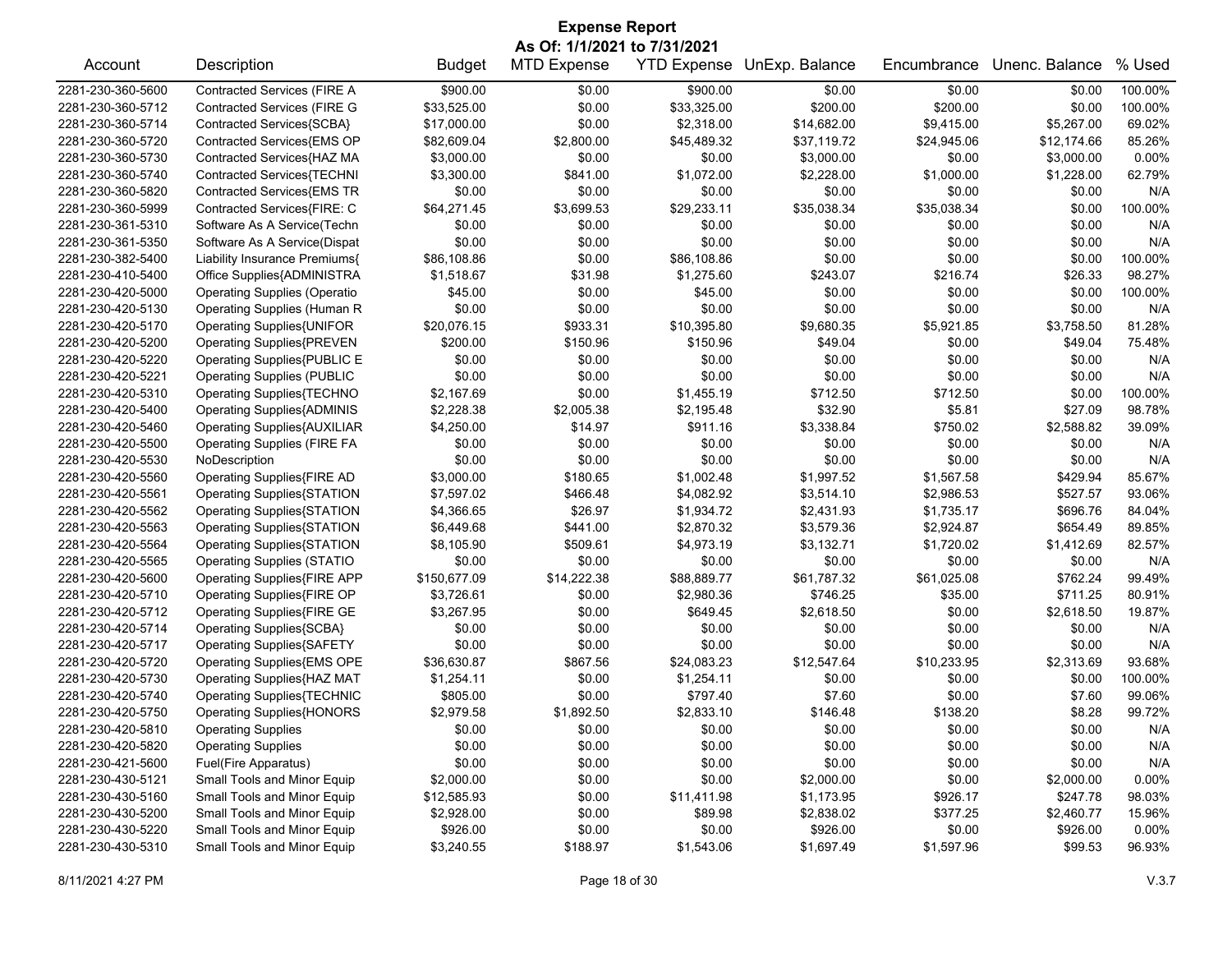| <b>Expense Report</b><br>As Of: 1/1/2021 to 7/31/2021 |                               |               |                    |            |                            |             |                |          |  |
|-------------------------------------------------------|-------------------------------|---------------|--------------------|------------|----------------------------|-------------|----------------|----------|--|
| Account                                               | Description                   | <b>Budget</b> | <b>MTD Expense</b> |            | YTD Expense UnExp. Balance | Encumbrance | Unenc. Balance | % Used   |  |
| 2281-230-430-5320                                     | Small Tools and Minor Equip   | \$8,914.17    | \$0.00             | \$8,914.17 | \$0.00                     | \$0.00      | \$0.00         | 100.00%  |  |
| 2281-230-430-5340                                     | Small Tools and Minor Equip   | \$2,500.00    | \$0.00             | \$0.00     | \$2,500.00                 | \$0.00      | \$2,500.00     | 0.00%    |  |
| 2281-230-430-5350                                     | Small Tools and Minor Equip   | \$0.00        | \$0.00             | \$0.00     | \$0.00                     | \$0.00      | \$0.00         | N/A      |  |
| 2281-230-430-5400                                     | Small Tools and Minor Equip   | \$1,033.90    | \$0.00             | \$1,033.90 | \$0.00                     | \$0.00      | \$0.00         | 100.00%  |  |
| 2281-230-430-5460                                     | Small Tools and Minor Equip   | \$1,100.00    | \$0.00             | \$0.00     | \$1,100.00                 | \$0.00      | \$1,100.00     | 0.00%    |  |
| 2281-230-430-5600                                     | Small Tools and Minor Equip   | \$5,295.38    | \$0.00             | \$3,935.38 | \$1,360.00                 | \$1,360.00  | \$0.00         | 100.00%  |  |
| 2281-230-430-5710                                     | Small Tools and Minor Equip   | \$16,760.00   | \$0.00             | \$324.51   | \$16,435.49                | \$436.36    | \$15,999.13    | 4.54%    |  |
| 2281-230-430-5712                                     | Small Tools and Minor Equip   | \$9,000.00    | \$0.00             | \$4,557.75 | \$4,442.25                 | \$0.00      | \$4,442.25     | 50.64%   |  |
| 2281-230-430-5714                                     | Small Tools and Minor Equip   | \$6,000.00    | \$0.00             | \$0.00     | \$6,000.00                 | \$0.00      | \$6,000.00     | 0.00%    |  |
| 2281-230-430-5720                                     | Small Tools and Minor Equip   | \$5,643.00    | \$0.00             | \$5,643.00 | \$0.00                     | \$0.00      | \$0.00         | 100.00%  |  |
| 2281-230-430-5730                                     | Small Tools and Minor Equip   | \$1,500.00    | \$0.00             | \$0.00     | \$1,500.00                 | \$0.00      | \$1,500.00     | 0.00%    |  |
| 2281-230-430-5740                                     | Small Tools and Minor Equip   | \$2,684.30    | \$0.00             | \$1,678.02 | \$1,006.28                 | \$1,000.00  | \$6.28         | 99.77%   |  |
| 2281-230-430-5810                                     | Small Tools and Minor Equip   | \$0.00        | \$0.00             | \$0.00     | \$0.00                     | \$0.00      | \$0.00         | N/A      |  |
| 2281-230-430-5820                                     | Small Tools and Minor Equip   | \$0.00        | \$0.00             | \$0.00     | \$0.00                     | \$0.00      | \$0.00         | N/A      |  |
| 2281-230-440-5310                                     | Software(Technology)          | \$0.00        | \$0.00             | \$0.00     | \$0.00                     | \$0.00      | \$0.00         | N/A      |  |
| 2281-230-440-5320                                     | Software(Communications)      | \$0.00        | \$0.00             | \$0.00     | \$0.00                     | \$0.00      | \$0.00         | N/A      |  |
| 2281-230-440-5350                                     | Software(Dispatch/PSISN)      | \$0.00        | \$0.00             | \$0.00     | \$0.00                     | \$0.00      | \$0.00         | N/A      |  |
| 2281-230-490-5710                                     | Other - Supplies and Material | \$0.00        | \$0.00             | \$0.00     | \$0.00                     | \$0.00      | \$0.00         | N/A      |  |
| 2281-230-490-5712                                     | Other - Supplies and Material | \$0.00        | \$0.00             | \$0.00     | \$0.00                     | \$0.00      | \$0.00         | N/A      |  |
| 2281-230-490-5720                                     | Other - Supplies and Material | \$0.00        | \$0.00             | \$0.00     | \$0.00                     | \$0.00      | \$0.00         | N/A      |  |
| 2281-230-490-5750                                     | Other - Supplies and Material | \$0.00        | \$0.00             | \$0.00     | \$0.00                     | \$0.00      | \$0.00         | N/A      |  |
| 2281-230-519-5200                                     | Other - Dues and Fees{PREV    | \$1,640.50    | \$0.00             | \$0.00     | \$1,640.50                 | \$1,640.50  | \$0.00         | 100.00%  |  |
| 2281-230-519-5350                                     | Other - Dues and Fees{DISP    | \$1,012.00    | \$0.00             | \$851.00   | \$161.00                   | \$161.00    | \$0.00         | 100.00%  |  |
| 2281-230-519-5400                                     | Other - Dues and Fees{ADMI    | \$1,990.00    | \$0.00             | \$15.00    | \$1,975.00                 | \$1,975.00  | \$0.00         | 100.00%  |  |
| 2281-230-519-5401                                     | Other - Dues and Fees (ADMI   | \$8,280.00    | \$0.00             | \$7,500.00 | \$780.00                   | \$300.00    | \$480.00       | 94.20%   |  |
| 2281-230-519-5460                                     | Other - Dues and Fees{AUXIL   | \$450.00      | \$0.00             | \$0.00     | \$450.00                   | \$0.00      | \$450.00       | 0.00%    |  |
| 2281-230-519-5600                                     | Other - Dues and Fees (FIRE   | \$0.00        | \$0.00             | \$0.00     | \$0.00                     | \$0.00      | \$0.00         | N/A      |  |
| 2281-230-519-5717                                     | Other - Dues and Fees (SAFE   | \$0.00        | \$0.00             | \$0.00     | \$0.00                     |             | \$0.00         | N/A      |  |
|                                                       |                               |               |                    |            |                            | \$0.00      |                |          |  |
| 2281-230-519-5720                                     | Other - Dues and Fees{EMS     | \$2,124.00    | \$0.00             | \$937.50   | \$1,186.50                 | \$0.00      | \$1,186.50     | 44.14%   |  |
| 2281-230-519-5730                                     | Other - Dues and Fees{HAZ     | \$1,400.00    | \$0.00             | \$1,306.68 | \$93.32                    | \$0.00      | \$93.32        | 93.33%   |  |
| 2281-230-599-5121                                     | Other - Other Expenses (Heal  | \$0.00        | \$0.00             | \$0.00     | \$0.00                     | \$0.00      | \$0.00         | N/A      |  |
| 2281-230-599-5200                                     | Other - Other Expenses{PRE    | \$0.00        | \$0.00             | \$0.00     | \$0.00                     | \$0.00      | \$0.00         | N/A      |  |
| 2281-230-599-5400                                     | Other - Other Expenses{ADMI   | \$1,030.00    | \$0.00             | \$38.39    | \$991.61                   | \$0.00      | \$991.61       | 3.73%    |  |
| 2281-230-599-5451                                     | Other - Other Expenses{EMS    | \$6,500.00    | \$0.00             | \$0.00     | \$6,500.00                 | \$0.00      | \$6,500.00     | 0.00%    |  |
| 2281-230-599-5710                                     | Other - Other Expenses (FIR   | \$0.00        | \$0.00             | \$0.00     | \$0.00                     | \$0.00      | \$0.00         | N/A      |  |
| 2281-230-599-5720                                     | Other - Other Expenses (EMS   | \$0.00        | \$0.00             | \$0.00     | \$0.00                     | \$0.00      | \$0.00         | N/A      |  |
| 2281-230-720-5560                                     | Buildings{FIRE ADMINISTRA     | \$0.00        | \$0.00             | \$0.00     | \$0.00                     | \$0.00      | \$0.00         | N/A      |  |
| 2281-230-720-5561                                     | Buildings{STATION 61}         | \$0.00        | \$0.00             | \$0.00     | \$0.00                     | \$0.00      | \$0.00         | N/A      |  |
| 2281-230-720-5563                                     | Buildings{STATION 63}         | \$0.00        | \$0.00             | \$0.00     | \$0.00                     | \$0.00      | \$0.00         | N/A      |  |
| 2281-230-730-5560                                     | Improvement of Sites{FIRE A   | \$0.00        | \$0.00             | \$0.00     | \$0.00                     | \$0.00      | \$0.00         | N/A      |  |
| 2281-230-730-5561                                     | Improvement of Sites{STATIO   | \$0.00        | \$0.00             | \$0.00     | \$0.00                     | \$0.00      | \$0.00         | N/A      |  |
| 2281-230-730-5562                                     | Improvement of Sites{STATIO   | \$0.00        | \$0.00             | \$0.00     | \$0.00                     | \$0.00      | \$0.00         | N/A      |  |
| 2281-230-730-5563                                     | Improvement of Sites{STATIO   | \$0.00        | \$0.00             | \$0.00     | \$0.00                     | \$0.00      | \$0.00         | N/A      |  |
| 2281-230-730-5564                                     | Improvement of Sites{STATIO   | \$0.00        | \$0.00             | \$0.00     | \$0.00                     | \$0.00      | \$0.00         | N/A      |  |
| 2281-230-740-5121                                     | Machinery, Equipment and Fu   | \$0.00        | \$0.00             | \$0.00     | \$0.00                     | \$0.00      | \$0.00         | N/A      |  |
| 2281-230-740-5160                                     | Machinery, Equipment and Fu   | \$2,719.65    | \$0.00             | \$0.00     | \$2,719.65                 | \$0.00      | \$2,719.65     | $0.00\%$ |  |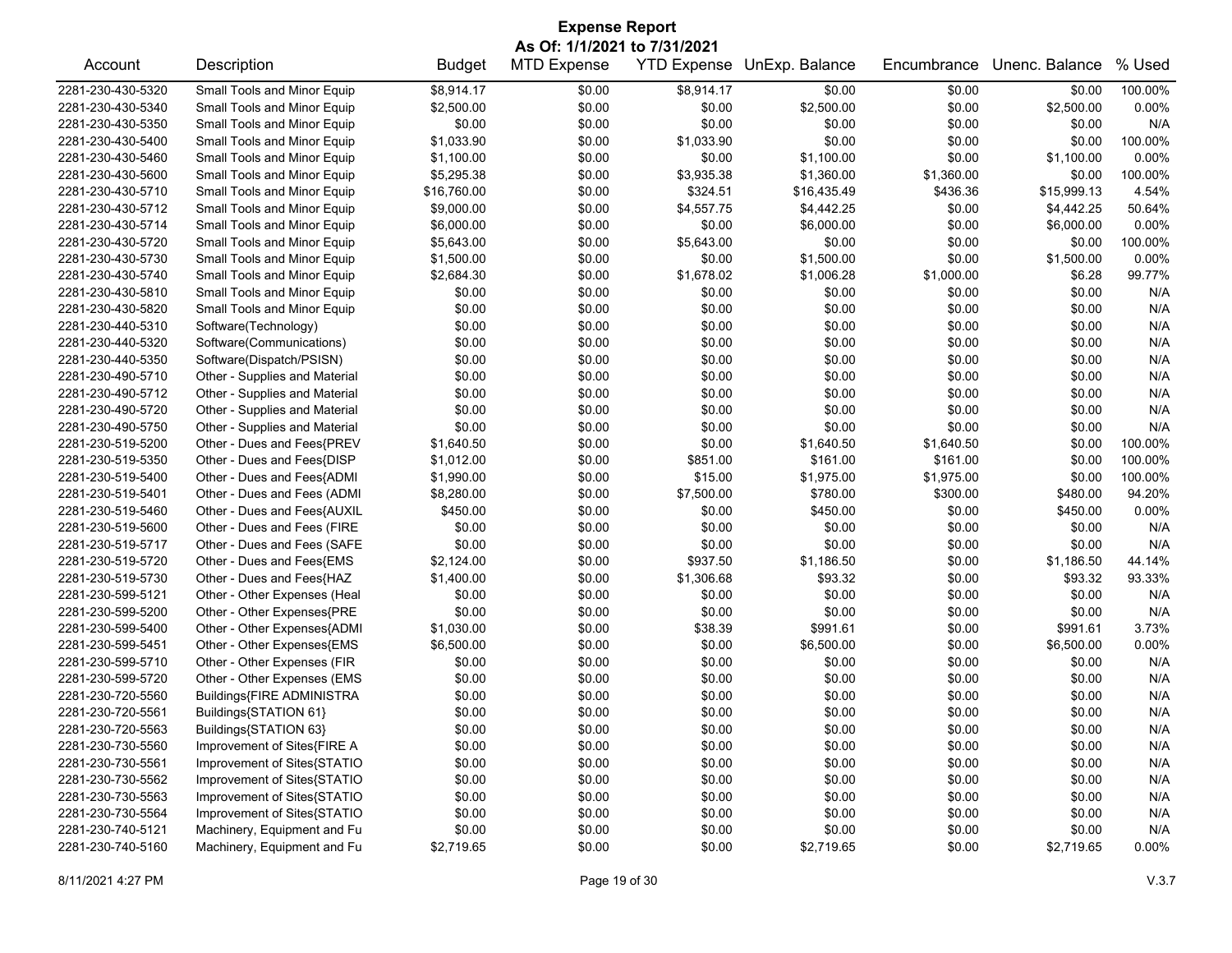|                             |                              |                | <b>Expense Report</b> |                |                            |                 |                |         |  |  |
|-----------------------------|------------------------------|----------------|-----------------------|----------------|----------------------------|-----------------|----------------|---------|--|--|
|                             | As Of: 1/1/2021 to 7/31/2021 |                |                       |                |                            |                 |                |         |  |  |
| Account                     | Description                  | <b>Budget</b>  | <b>MTD Expense</b>    |                | YTD Expense UnExp. Balance | Encumbrance     | Unenc. Balance | % Used  |  |  |
| 2281-230-740-5200           | Machinery, Equipment and Fu  | \$0.00         | \$0.00                | \$0.00         | \$0.00                     | \$0.00          | \$0.00         | N/A     |  |  |
| 2281-230-740-5221           | Machinery, Equipment and Fu  | \$0.00         | \$0.00                | \$0.00         | \$0.00                     | \$0.00          | \$0.00         | N/A     |  |  |
| 2281-230-740-5310           | Machinery, Equipment and Fu  | \$0.00         | \$0.00                | \$0.00         | \$0.00                     | \$0.00          | \$0.00         | N/A     |  |  |
| 2281-230-740-5320           | Machinery, Equipment and Fu  | \$0.00         | \$0.00                | \$0.00         | \$0.00                     | \$0.00          | \$0.00         | N/A     |  |  |
| 2281-230-740-5340           | Machinery, Equipment and Fu  | \$0.00         | \$0.00                | \$0.00         | \$0.00                     | \$0.00          | \$0.00         | N/A     |  |  |
| 2281-230-740-5350           | Machinery, Equipment and Fu  | \$0.00         | \$0.00                | \$0.00         | \$0.00                     | \$0.00          | \$0.00         | N/A     |  |  |
| 2281-230-740-5400           | Machinery, Equipment and Fu  | \$0.00         | \$0.00                | \$0.00         | \$0.00                     | \$0.00          | \$0.00         | N/A     |  |  |
| 2281-230-740-5460           | Machinery, Equipment and Fu  | \$0.00         | \$0.00                | \$0.00         | \$0.00                     | \$0.00          | \$0.00         | N/A     |  |  |
| 2281-230-740-5500           | Machinery, Equipment and Fu  | \$0.00         | \$0.00                | \$0.00         | \$0.00                     | \$0.00          | \$0.00         | N/A     |  |  |
| 2281-230-740-5561           | Machinery, Equipment and Fu  | \$0.00         | \$0.00                | \$0.00         | \$0.00                     | \$0.00          | \$0.00         | N/A     |  |  |
| 2281-230-740-5600           | Machinery, Equipment and Fu  | \$0.00         | \$0.00                | \$0.00         | \$0.00                     | \$0.00          | \$0.00         | N/A     |  |  |
| 2281-230-740-5710           | Machinery, Equipment and Fu  | \$12,209.78    | \$0.00                | \$12,209.78    | \$0.00                     | \$0.00          | \$0.00         | 100.00% |  |  |
| 2281-230-740-5712           | Machinery, Equipment and Fu  | \$75,409.42    | \$0.00                | \$8,946.00     | \$66,463.42                | \$66,463.42     | \$0.00         | 100.00% |  |  |
| 2281-230-740-5720           | Machinery, Equipment and Fu  | \$18,428.20    | \$0.00                | \$12,027.00    | \$6,401.20                 | \$6,401.20      | \$0.00         | 100.00% |  |  |
| 2281-230-740-5730           | Machinery, Equipment and Fu  | \$0.00         | \$0.00                | \$0.00         | \$0.00                     | \$0.00          | \$0.00         | N/A     |  |  |
| 2281-230-740-5740           | Machinery, Equipment and Fu  | \$18,422.55    | \$0.00                | \$18,422.55    | \$0.00                     | \$0.00          | \$0.00         | 100.00% |  |  |
| 2281-230-750-5460           | Motor Vehicles{AUXILIARY}    | \$0.00         | \$0.00                | \$0.00         | \$0.00                     | \$0.00          | \$0.00         | N/A     |  |  |
| 2281-230-750-5600           | Motor Vehicles{FIRE APPAR    | \$21,518.50    | \$0.00                | \$0.00         | \$21,518.50                | \$21,518.50     | \$0.00         | 100.00% |  |  |
|                             | <b>EMS Totals:</b>           | \$1,806,382.38 | \$67,422.45           | \$1,067,989.21 | \$738,393.17               | \$541,677.45    | \$196,715.72   | 89.11%  |  |  |
| <b>Transfers</b>            |                              |                |                       |                |                            |                 |                |         |  |  |
| 2281-910-910-5000           | Transfers - Out              | \$0.00         | \$0.00                | \$0.00         | \$0.00                     | \$0.00          | \$0.00         | N/A     |  |  |
| 2281-910-910-5999           | Transfers - Out (FIRE: COST  | \$0.00         | \$0.00                | \$0.00         | \$0.00                     | \$0.00          | \$0.00         | N/A     |  |  |
|                             | <b>Transfers Totals:</b>     | \$0.00         | \$0.00                | \$0.00         | \$0.00                     | \$0.00          | \$0.00         | N/A     |  |  |
| <b>Contingencies</b>        |                              |                |                       |                |                            |                 |                |         |  |  |
| 2281-930-930-5999           | Contingencies (FIRE: COST    | \$498.95       | \$0.00                | \$0.00         | \$498.95                   | \$0.00          | \$498.95       | 0.00%   |  |  |
|                             | <b>Contingencies Totals:</b> | \$498.95       | \$0.00                | \$0.00         | \$498.95                   | \$0.00          | \$498.95       | 0.00%   |  |  |
| <b>Other Financing Uses</b> |                              |                |                       |                |                            |                 |                |         |  |  |
| 2281-990-990-5999           | Other - Other Financing Uses | \$72,148.00    | \$0.00                | \$0.00         | \$72,148.00                | \$0.00          | \$72,148.00    | 0.00%   |  |  |
|                             | Other Financing Uses Totals: | \$72,148.00    | \$0.00                | \$0.00         | \$72,148.00                | \$0.00          | \$72,148.00    | 0.00%   |  |  |
| 2281 Total:                 |                              | \$1,879,029.33 | \$67,422.45           | \$1,067,989.21 | \$811,040.12               | \$541,677.45    | \$269,362.67   | 85.66%  |  |  |
| 2901                        | <b>FEMA Airpack</b>          |                |                       |                |                            | Target Percent: | 58.33%         |         |  |  |
| Fire                        |                              |                |                       |                |                            |                 |                |         |  |  |
| 2901-220-740-5714           | Machinery, Equipment and Fu  | \$446,325.00   | \$0.00                | \$0.00         | \$446,325.00               | \$405,750.00    | \$40,575.00    | 90.91%  |  |  |
|                             | Fire Totals:                 | \$446,325.00   | \$0.00                | \$0.00         | \$446,325.00               | \$405,750.00    | \$40,575.00    | 90.91%  |  |  |
| <b>Transfers</b>            |                              |                |                       |                |                            |                 |                |         |  |  |
| 2901-910-910-0000           | Transfers - Out              | \$0.00         | \$0.00                | \$0.00         | \$0.00                     | \$0.00          | \$0.00         | N/A     |  |  |
|                             | Transfers Totals:            | \$0.00         | \$0.00                | \$0.00         | \$0.00                     | \$0.00          | \$0.00         | N/A     |  |  |
| <b>Contingencies</b>        |                              |                |                       |                |                            |                 |                |         |  |  |
| 2901-930-930-0000           | Contingencies                | \$0.00         | \$0.00                | \$0.00         | \$0.00                     | \$0.00          | \$0.00         | N/A     |  |  |
|                             | <b>Contingencies Totals:</b> | \$0.00         | \$0.00                | \$0.00         | \$0.00                     | \$0.00          | \$0.00         | N/A     |  |  |
| <b>Other Financing Uses</b> |                              |                |                       |                |                            |                 |                |         |  |  |
| 2901-990-990-0000           | Other - Other Financing Uses | \$0.00         | \$0.00                | \$0.00         | \$0.00                     | \$0.00          | \$0.00         | N/A     |  |  |
|                             | Other Financing Uses Totals: | \$0.00         | \$0.00                | \$0.00         | \$0.00                     | \$0.00          | \$0.00         | N/A     |  |  |
|                             |                              |                |                       |                |                            |                 |                |         |  |  |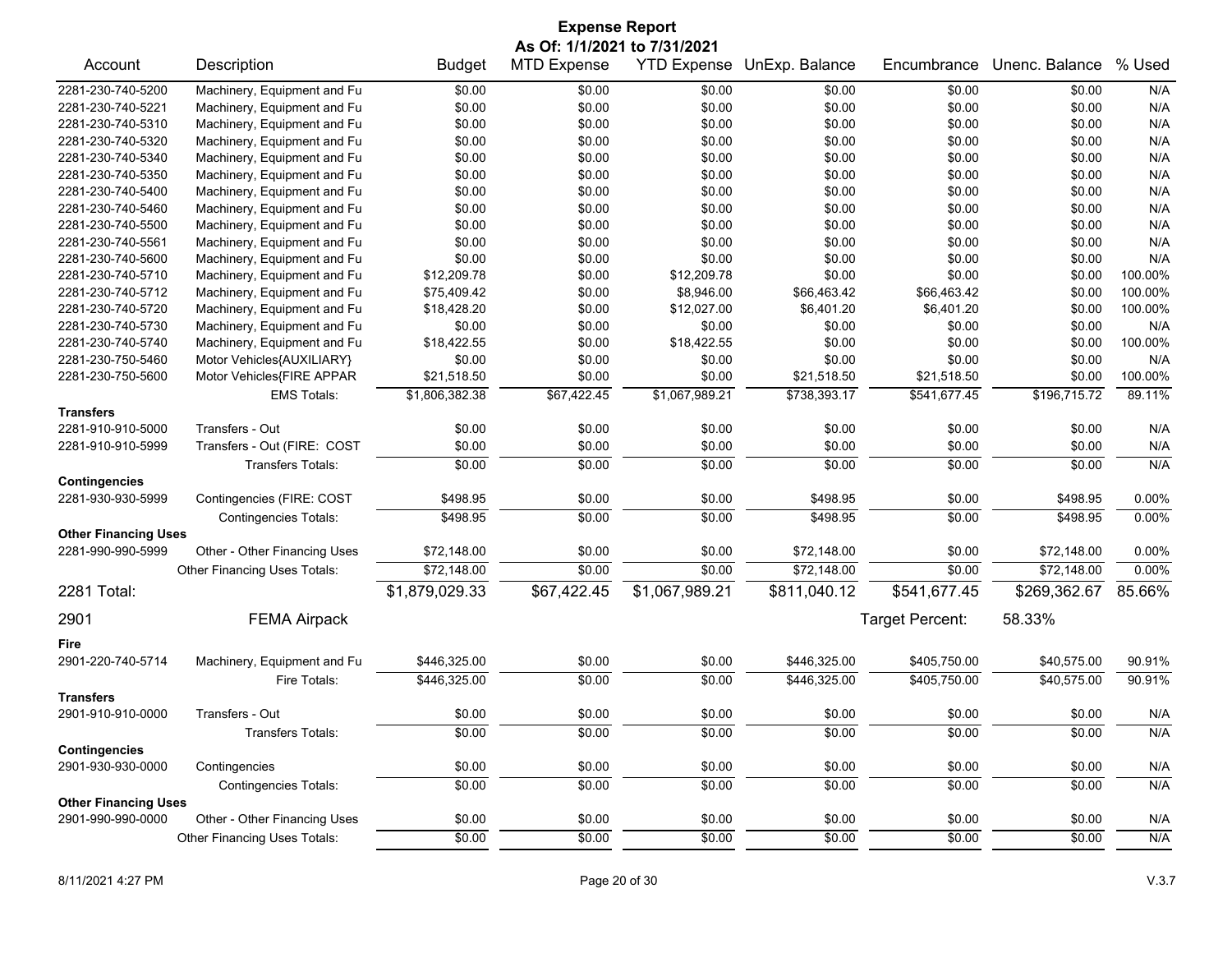|                                           |                                   |                | <b>Expense Report</b>                              |                    |                |                        |                            |          |
|-------------------------------------------|-----------------------------------|----------------|----------------------------------------------------|--------------------|----------------|------------------------|----------------------------|----------|
| Account                                   | Description                       | <b>Budget</b>  | As Of: 1/1/2021 to 7/31/2021<br><b>MTD Expense</b> | <b>YTD Expense</b> | UnExp. Balance | Encumbrance            | Unenc. Balance             | % Used   |
| 2901 Total:                               |                                   | \$446,325.00   | \$0.00                                             | \$0.00             | \$446,325.00   | \$405,750.00           | \$40,575.00                | 90.91%   |
| 2902                                      | <b>FEMA Reimbursements: Local</b> |                |                                                    |                    |                | <b>Target Percent:</b> | 58.33%                     |          |
| <b>Transfers</b>                          |                                   |                |                                                    |                    |                |                        |                            |          |
| 2902-910-910-0000                         | Transfers - Out                   | \$0.00         | \$0.00                                             | \$0.00             | \$0.00         | \$0.00                 | \$0.00                     | N/A      |
|                                           | Transfers Totals:                 | \$0.00         | \$0.00                                             | \$0.00             | \$0.00         | \$0.00                 | \$0.00                     | N/A      |
| <b>Contingencies</b><br>2902-930-930-0000 | Contingencies                     | \$223,967.94   | \$0.00                                             | \$0.00             | \$223,967.94   | \$0.00                 | \$223,967.94               | 0.00%    |
|                                           | <b>Contingencies Totals:</b>      | \$223,967.94   | \$0.00                                             | \$0.00             | \$223,967.94   | \$0.00                 | \$223,967.94               | 0.00%    |
| <b>Other Financing Uses</b>               |                                   |                |                                                    |                    |                |                        |                            |          |
| 2902-990-990-0000                         | Other - Other Financing Uses      | \$0.00         | \$0.00                                             | \$0.00             | \$0.00         | \$0.00                 | \$0.00                     | N/A      |
|                                           | Other Financing Uses Totals:      | \$0.00         | \$0.00                                             | \$0.00             | \$0.00         | \$0.00                 | \$0.00                     | N/A      |
| 2902 Total:                               |                                   | \$223,967.94   | \$0.00                                             | $\sqrt{$0.00}$     | \$223,967.94   | \$0.00                 | \$223,967.94               | $0.00\%$ |
| 2903                                      | Paying Accumulated Leave          |                |                                                    |                    |                | Target Percent:        | 58.33%                     |          |
| Fire                                      |                                   |                |                                                    |                    |                |                        |                            |          |
| 2903-220-190-5112                         | Other - Salaries{WAGES & B        | \$47,920.00    | \$0.00                                             | \$0.00             | \$47,920.00    | \$0.00                 | \$47,920.00                | 0.00%    |
| 2903-220-211-5112                         | Ohio Public Employees Retire      | \$0.00         | \$0.00                                             | \$0.00             | \$0.00         | \$0.00                 | \$0.00                     | N/A      |
| 2903-220-212-5112                         | Social Security (WAGES & B        | \$0.00         | \$0.00                                             | \$0.00             | \$0.00         | \$0.00                 | \$0.00                     | N/A      |
| 2903-220-213-5112                         | Medicare{WAGES & BENEFI           | \$0.00         | \$0.00                                             | \$0.00             | \$0.00         | \$0.00                 | \$0.00                     | N/A      |
| 2903-220-215-5112                         | Ohio Police and Fire Pension      | \$0.00         | \$0.00                                             | \$0.00             | \$0.00         | \$0.00                 | \$0.00                     | N/A      |
| 2903-220-221-5112                         | Medical/Hospitalization (WAG      | \$0.00         | \$0.00                                             | \$0.00             | \$0.00         | \$0.00                 | \$0.00                     | N/A      |
| 2903-220-222-5112                         | Life Insurance (WAGES AND         | \$0.00         | \$0.00                                             | \$0.00             | \$0.00         | \$0.00                 | \$0.00                     | N/A      |
| 2903-220-223-5112                         | Dental Insurance (WAGES A         | \$0.00         | \$0.00                                             | \$0.00             | \$0.00         | \$0.00                 | \$0.00                     | N/A      |
| 2903-220-230-5112                         | Workers' Compensation(WAG         | \$0.00         | \$0.00                                             | \$0.00             | \$0.00         | \$0.00                 | \$0.00                     | N/A      |
| <b>Contingencies</b>                      | Fire Totals:                      | \$47,920.00    | \$0.00                                             | \$0.00             | \$47,920.00    | \$0.00                 | \$47,920.00                | 0.00%    |
| 2903-930-930-0000                         | Contingencies                     | \$0.00         | \$0.00                                             | \$0.00             | \$0.00         | \$0.00                 | \$0.00                     | N/A      |
|                                           | <b>Contingencies Totals:</b>      | \$0.00         | \$0.00                                             | \$0.00             | \$0.00         | \$0.00                 | \$0.00                     | N/A      |
| 2903 Total:                               |                                   | \$47,920.00    | \$0.00                                             | \$0.00             | \$47,920.00    | \$0.00                 | \$47,920.00                | 0.00%    |
| 2904                                      | SAFER Grant: 2017 Funding Cycle   |                |                                                    |                    |                | Target Percent:        | 58.33%                     |          |
| Fire                                      |                                   |                |                                                    |                    |                |                        |                            |          |
| 2904-220-190-5112                         | Other - Salaries{WAGES & B        | \$1,914,440.45 | \$48,962.14                                        | \$361,310.08       | \$1,553,130.37 | \$0.00                 | \$1,553,130.37             | 18.87%   |
| 2904-220-213-5112                         | Medicare{WAGES & BENEFI           | \$8,382.00     | \$684.41                                           | \$4,634.17         | \$3,747.83     | \$0.00                 | \$3,747.83                 | 55.29%   |
| 2904-220-215-5112                         | Ohio Police and Fire Pension      | \$138,741.00   | \$11,569.65                                        | \$82,230.16        | \$56,510.84    | \$0.00                 | \$56,510.84                | 59.27%   |
| 2904-220-221-5112                         | Medical/Hospitalization{WAG       | \$178,899.00   | \$6,841.79                                         | \$53,563.99        | \$125,335.01   | \$0.00                 | \$125,335.01               | 29.94%   |
| 2904-220-222-5112                         | Life Insurance{WAGES & BE         | \$779.00       | \$63.00                                            | \$630.00           | \$149.00       | \$0.00                 | \$149.00                   | 80.87%   |
| 2904-220-223-5112                         | Dental Insurance{WAGES &          | \$7,310.00     | \$0.00                                             | \$2,466.65         | \$4,843.35     | \$0.00                 | \$4,843.35                 | 33.74%   |
| 2904-220-230-5112                         | Workers' Compensation{WAG         | \$10,406.00    | \$0.00                                             | \$208.77           | \$10,197.23    | \$0.00                 | \$10,197.23                | 2.01%    |
| 2904-220-240-5112                         | Unemployment Compensatio          | \$0.00         | \$0.00                                             | \$0.00             | \$0.00         | \$0.00                 | \$0.00                     | N/A      |
|                                           | Fire Totals:                      | \$2,258,957.45 | \$68,120.99                                        | \$505,043.82       | \$1,753,913.63 | \$0.00                 | $\overline{$1,753,913.63}$ | 22.36%   |
| <b>Transfers</b>                          |                                   |                |                                                    |                    |                |                        |                            |          |
| 2904-910-910-0000                         | Transfers - Out                   | \$250,000.00   | \$0.00                                             | \$0.00             | \$250,000.00   | \$0.00                 | \$250,000.00               | 0.00%    |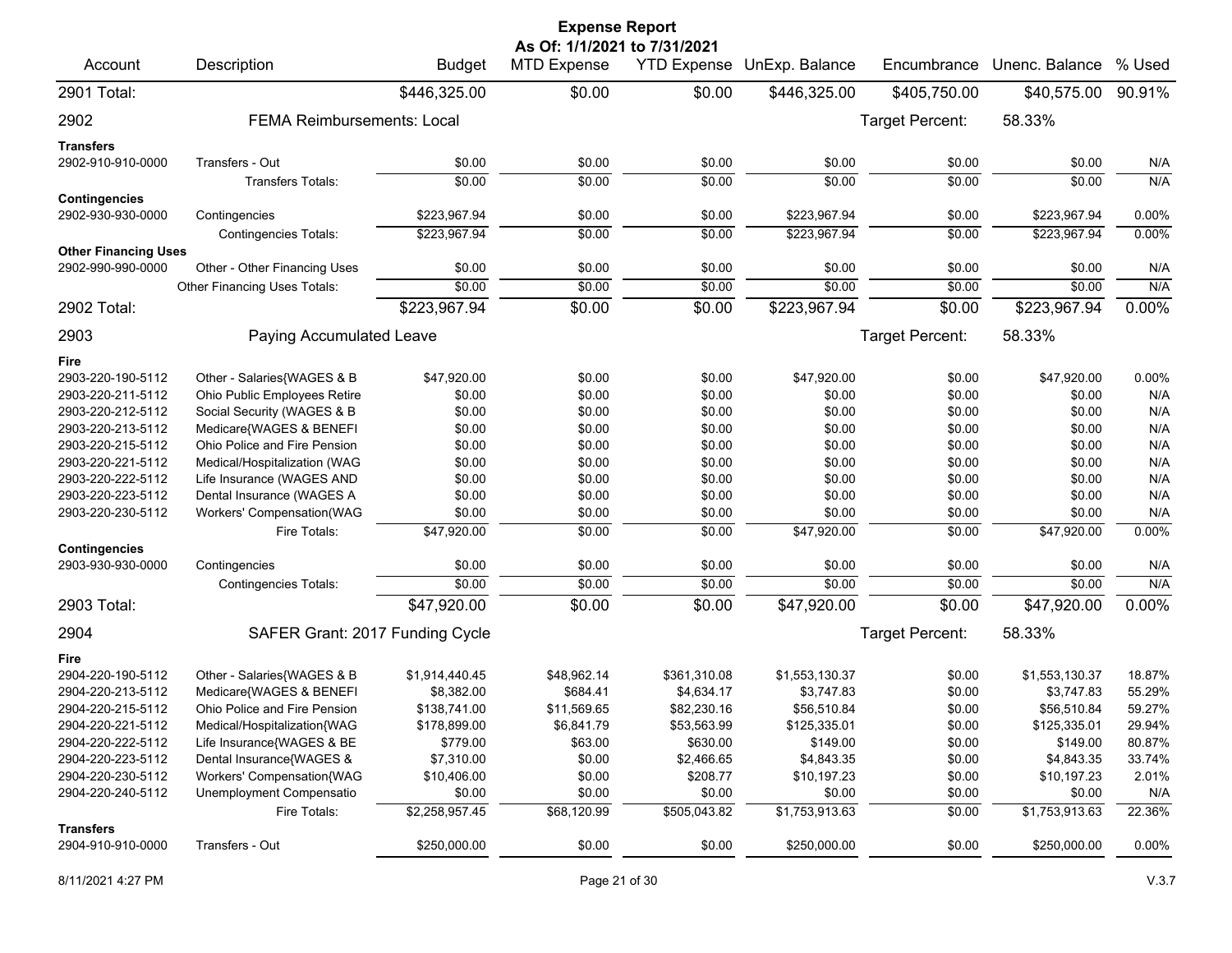|                             |                                     |                | <b>Expense Report</b> |                    |                |                 |                |        |  |  |  |
|-----------------------------|-------------------------------------|----------------|-----------------------|--------------------|----------------|-----------------|----------------|--------|--|--|--|
|                             | As Of: 1/1/2021 to 7/31/2021        |                |                       |                    |                |                 |                |        |  |  |  |
| Account                     | Description                         | <b>Budget</b>  | <b>MTD Expense</b>    | <b>YTD Expense</b> | UnExp. Balance | Encumbrance     | Unenc. Balance | % Used |  |  |  |
|                             | <b>Transfers Totals:</b>            | \$250,000.00   | \$0.00                | \$0.00             | \$250,000.00   | \$0.00          | \$250,000.00   | 0.00%  |  |  |  |
| <b>Contingencies</b>        |                                     |                |                       |                    |                |                 |                |        |  |  |  |
| 2904-930-930-0000           | Contingencies                       | \$0.00         | \$0.00                | \$0.00             | \$0.00         | \$0.00          | \$0.00         | N/A    |  |  |  |
|                             | <b>Contingencies Totals:</b>        | \$0.00         | \$0.00                | \$0.00             | \$0.00         | \$0.00          | \$0.00         | N/A    |  |  |  |
| <b>Other Financing Uses</b> |                                     |                |                       |                    |                |                 |                |        |  |  |  |
| 2904-990-990-0000           | Other - Other Financing Uses        | \$0.00         | \$0.00                | \$0.00             | \$0.00         | \$0.00          | \$0.00         | N/A    |  |  |  |
|                             | <b>Other Financing Uses Totals:</b> | \$0.00         | \$0.00                | \$0.00             | \$0.00         | \$0.00          | \$0.00         | N/A    |  |  |  |
| 2904 Total:                 |                                     | \$2,508,957.45 | \$68,120.99           | \$505,043.82       | \$2,003,913.63 | \$0.00          | \$2,003,913.63 | 20.13% |  |  |  |
| 2905                        | COVID-19 Relief Fund                |                |                       |                    |                | Target Percent: | 58.33%         |        |  |  |  |
|                             |                                     |                |                       |                    |                |                 |                |        |  |  |  |
| <b>Townhalls</b>            |                                     |                |                       |                    |                |                 |                |        |  |  |  |
| 2905-120-740-0000           | Machinery, Equipment and Fu         | \$0.00         | \$0.00                | \$0.00             | \$0.00         | \$0.00          | \$0.00         | N/A    |  |  |  |
|                             | <b>Townhalls Totals:</b>            | \$0.00         | \$0.00                | \$0.00             | \$0.00         | \$0.00          | \$0.00         | N/A    |  |  |  |
| <b>EMS</b>                  |                                     |                |                       |                    |                |                 |                |        |  |  |  |
| 2905-230-259-5221           | Other Employee Reimbursem           | \$0.00         | \$0.00                | \$0.00             | \$0.00         | \$0.00          | \$0.00         | N/A    |  |  |  |
| 2905-230-259-5350           | Other - Employee Reimburse          | \$0.00         | \$0.00                | \$0.00             | \$0.00         | \$0.00          | \$0.00         | N/A    |  |  |  |
| 2905-230-259-5400           | Other - Employee Reimburse          | \$0.00         | \$0.00                | \$0.00             | \$0.00         | \$0.00          | \$0.00         | N/A    |  |  |  |
| 2905-230-259-5401           | Other - Employee Reimburse          | \$0.00         | \$0.00                | \$0.00             | \$0.00         | \$0.00          | \$0.00         | N/A    |  |  |  |
| 2905-230-259-5460           | Other - Employee Reimburse          | \$0.00         | \$0.00                | \$0.00             | \$0.00         | \$0.00          | \$0.00         | N/A    |  |  |  |
| 2905-230-259-5710           | Other - Employee Reimburse          | \$0.00         | \$0.00                | \$0.00             | \$0.00         | \$0.00          | \$0.00         | N/A    |  |  |  |
| 2905-230-259-5714           | Other - Employee Reimburse          | \$0.00         | \$0.00                | \$0.00             | \$0.00         | \$0.00          | \$0.00         | N/A    |  |  |  |
| 2905-230-259-5730           | Other - Employee Reimburse          | \$0.00         | \$0.00                | \$0.00             | \$0.00         | \$0.00          | \$0.00         | N/A    |  |  |  |
| 2905-230-259-5740           | Other - Employee Reimburse          | \$0.00         | \$0.00                | \$0.00             | \$0.00         | \$0.00          | \$0.00         | N/A    |  |  |  |
| 2905-230-311-5400           | Accounting and Legal Fees{A         | \$0.00         | \$0.00                | \$0.00             | \$0.00         | \$0.00          | \$0.00         | N/A    |  |  |  |
| 2905-230-316-5500           | <b>Engineering Services (FIRE F</b> | \$0.00         | \$0.00                | \$0.00             | \$0.00         | \$0.00          | \$0.00         | N/A    |  |  |  |
| 2905-230-316-5561           | <b>Engineering Services (STATI</b>  | \$0.00         | \$0.00                | \$0.00             | \$0.00         | \$0.00          | \$0.00         | N/A    |  |  |  |
| 2905-230-316-5564           | <b>Engineering Services (STATI</b>  | \$0.00         | \$0.00                | \$0.00             | \$0.00         | \$0.00          | \$0.00         | N/A    |  |  |  |
| 2905-230-318-5200           | Training Services{PREVENTI          | \$0.00         | \$0.00                | \$0.00             | \$0.00         | \$0.00          | \$0.00         | N/A    |  |  |  |
| 2905-230-318-5221           | Training Services (PUBLIC E         | \$0.00         | \$0.00                | \$0.00             | \$0.00         | \$0.00          | \$0.00         | N/A    |  |  |  |
| 2905-230-318-5320           | <b>Training Services (Communic</b>  | \$0.00         | \$0.00                | \$0.00             | \$0.00         | \$0.00          | \$0.00         | N/A    |  |  |  |
| 2905-230-318-5350           | Training Services{DISPATCH/         | \$0.00         | \$0.00                | \$0.00             | \$0.00         | \$0.00          | \$0.00         | N/A    |  |  |  |
| 2905-230-318-5400           | Training Services{ADMINIST          | \$0.00         | \$0.00                | \$0.00             | \$0.00         | \$0.00          | \$0.00         | N/A    |  |  |  |
| 2905-230-318-5401           | <b>Training Services{ADMINIST</b>   | \$0.00         | \$0.00                | \$0.00             | \$0.00         | \$0.00          | \$0.00         | N/A    |  |  |  |
| 2905-230-318-5460           | Training Services{AUXILIARY         | \$0.00         | \$0.00                | \$0.00             | \$0.00         | \$0.00          | \$0.00         | N/A    |  |  |  |
| 2905-230-318-5710           | Training Services{FIRE OPE          | \$0.00         | \$0.00                | \$0.00             | \$0.00         | \$0.00          | \$0.00         | N/A    |  |  |  |
| 2905-230-318-5712           | Training Services (Fire Gear)       | \$0.00         | \$0.00                | \$0.00             | \$0.00         | \$0.00          | \$0.00         | N/A    |  |  |  |
| 2905-230-318-5714           | <b>Training Services (SCBA)</b>     | \$0.00         | \$0.00                | \$0.00             | \$0.00         | \$0.00          | \$0.00         | N/A    |  |  |  |
| 2905-230-318-5717           | Training Services{SAFETY &          | \$0.00         | \$0.00                | \$0.00             | \$0.00         | \$0.00          | \$0.00         | N/A    |  |  |  |
| 2905-230-318-5720           | Training Services{EMS OPER          | \$0.00         | \$0.00                | \$0.00             | \$0.00         | \$0.00          | \$0.00         | N/A    |  |  |  |
| 2905-230-318-5730           | Training Services{HAZ MAT}          | \$0.00         | \$0.00                | \$0.00             | \$0.00         | \$0.00          | \$0.00         | N/A    |  |  |  |
| 2905-230-318-5740           | Training Services{TECHNICA          | \$0.00         | \$0.00                | \$0.00             | \$0.00         | \$0.00          | \$0.00         | N/A    |  |  |  |
| 2905-230-318-5750           | <b>Training Services (HONORS</b>    | \$0.00         | \$0.00                | \$0.00             | \$0.00         | \$0.00          | \$0.00         | N/A    |  |  |  |
| 2905-230-318-5820           | <b>Training Services</b>            | \$0.00         | \$0.00                | \$0.00             | \$0.00         | \$0.00          | \$0.00         | N/A    |  |  |  |
| 2905-230-321-5560           | Rents and Leases{FIRE ADM           | \$0.00         | \$0.00                | \$0.00             | \$0.00         | \$0.00          | \$0.00         | N/A    |  |  |  |
| 2905-230-321-5561           | Rents and Leases{STATION            | \$0.00         | \$0.00                | \$0.00             | \$0.00         | \$0.00          | \$0.00         | N/A    |  |  |  |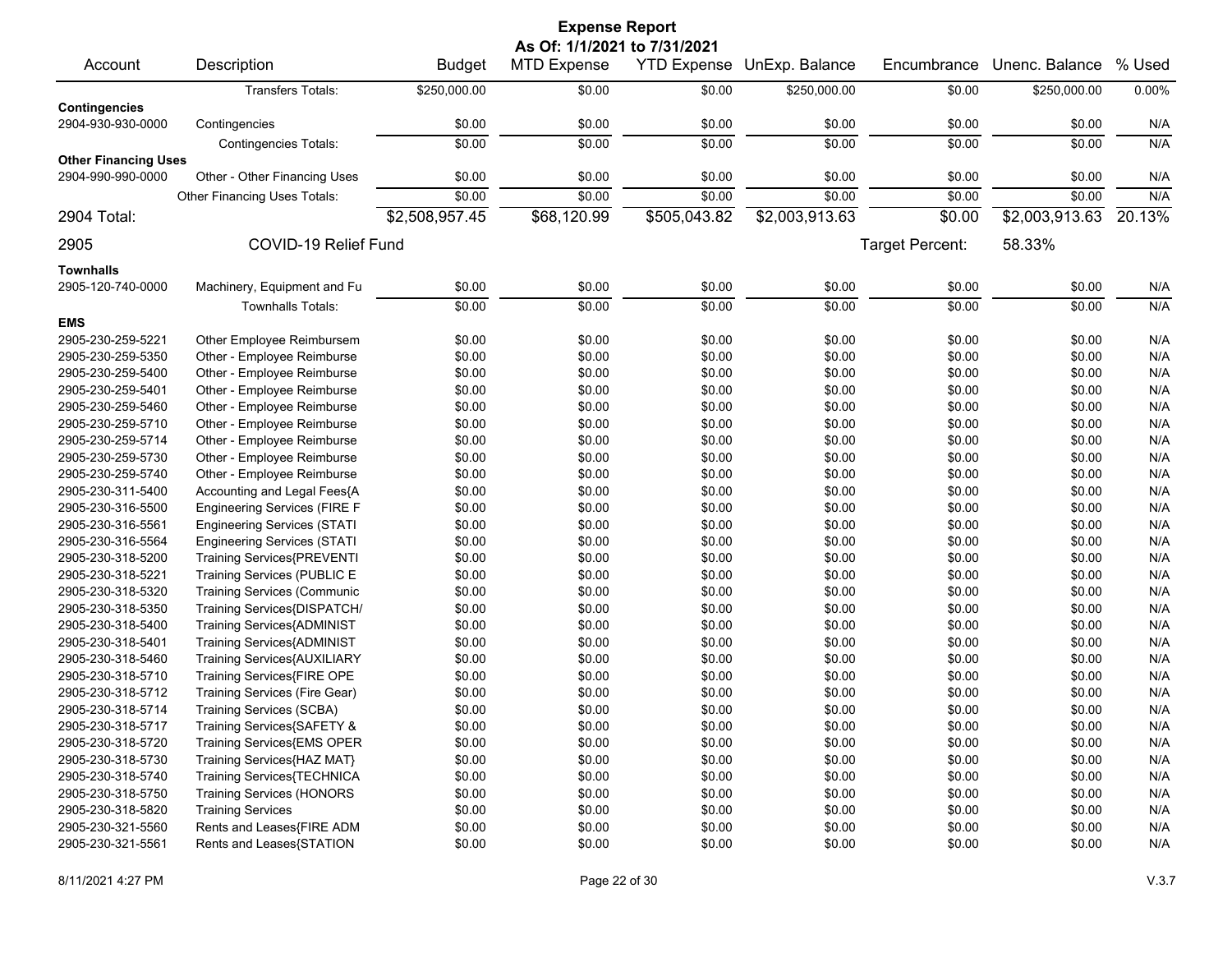| <b>Expense Report</b>        |                                    |               |                    |                    |                |             |                |        |  |
|------------------------------|------------------------------------|---------------|--------------------|--------------------|----------------|-------------|----------------|--------|--|
| As Of: 1/1/2021 to 7/31/2021 |                                    |               |                    |                    |                |             |                |        |  |
| Account                      | Description                        | <b>Budget</b> | <b>MTD Expense</b> | <b>YTD Expense</b> | UnExp. Balance | Encumbrance | Unenc. Balance | % Used |  |
| 2905-230-321-5562            | Rents and Leases{STATION           | \$0.00        | \$0.00             | \$0.00             | \$0.00         | \$0.00      | \$0.00         | N/A    |  |
| 2905-230-321-5563            | Rents and Leases{STATION           | \$0.00        | \$0.00             | \$0.00             | \$0.00         | \$0.00      | \$0.00         | N/A    |  |
| 2905-230-321-5564            | Rents and Leases{STATION           | \$0.00        | \$0.00             | \$0.00             | \$0.00         | \$0.00      | \$0.00         | N/A    |  |
| 2905-230-321-5600            | Rents and Leases (FIRE APP         | \$0.00        | \$0.00             | \$0.00             | \$0.00         | \$0.00      | \$0.00         | N/A    |  |
| 2905-230-321-5710            | Rents and Leases{FIRE OPE          | \$0.00        | \$0.00             | \$0.00             | \$0.00         | \$0.00      | \$0.00         | N/A    |  |
| 2905-230-322-5560            | Garbage and Trash Removal{         | \$0.00        | \$0.00             | \$0.00             | \$0.00         | \$0.00      | \$0.00         | N/A    |  |
| 2905-230-322-5561            | Garbage and Trash Removal{         | \$0.00        | \$0.00             | \$0.00             | \$0.00         | \$0.00      | \$0.00         | N/A    |  |
| 2905-230-322-5562            | Garbage and Trash Removal{         | \$0.00        | \$0.00             | \$0.00             | \$0.00         | \$0.00      | \$0.00         | N/A    |  |
| 2905-230-322-5563            | Garbage and Trash Removal{         | \$0.00        | \$0.00             | \$0.00             | \$0.00         | \$0.00      | \$0.00         | N/A    |  |
| 2905-230-322-5564            | Garbage and Trash Removal{         | \$0.00        | \$0.00             | \$0.00             | \$0.00         | \$0.00      | \$0.00         | N/A    |  |
| 2905-230-323-5160            | Repairs and Maintenance{HO         | \$0.00        | \$0.00             | \$0.00             | \$0.00         | \$0.00      | \$0.00         | N/A    |  |
| 2905-230-323-5220            | Repairs and Maintenance{PU         | \$0.00        | \$0.00             | \$0.00             | \$0.00         | \$0.00      | \$0.00         | N/A    |  |
| 2905-230-323-5310            | Repairs and Maintenance{TE         | \$0.00        | \$0.00             | \$0.00             | \$0.00         | \$0.00      | \$0.00         | N/A    |  |
| 2905-230-323-5320            | Repairs and Maintenance{CO         | \$0.00        | \$0.00             | \$0.00             | \$0.00         | \$0.00      | \$0.00         | N/A    |  |
| 2905-230-323-5340            | Repairs and Maintenance{INT        | \$0.00        | \$0.00             | \$0.00             | \$0.00         | \$0.00      | \$0.00         | N/A    |  |
| 2905-230-323-5400            | Repairs and Maintenance{AD         | \$0.00        | \$0.00             | \$0.00             | \$0.00         | \$0.00      | \$0.00         | N/A    |  |
| 2905-230-323-5460            | Repairs and Maintenance{AU         | \$0.00        | \$0.00             | \$0.00             | \$0.00         | \$0.00      | \$0.00         | N/A    |  |
| 2905-230-323-5500            | Repairs and Maintenance (FI        | \$0.00        | \$0.00             | \$0.00             | \$0.00         | \$0.00      | \$0.00         | N/A    |  |
| 2905-230-323-5560            | Repairs and Maintenance{FIR        | \$0.00        | \$0.00             | \$0.00             | \$0.00         | \$0.00      | \$0.00         | N/A    |  |
| 2905-230-323-5561            | Repairs and Maintenance{ST         | \$0.00        | \$0.00             | \$0.00             | \$0.00         | \$0.00      | \$0.00         | N/A    |  |
| 2905-230-323-5562            | Repairs and Maintenance{ST         | \$0.00        | \$0.00             | \$0.00             | \$0.00         | \$0.00      | \$0.00         | N/A    |  |
| 2905-230-323-5563            | Repairs and Maintenance{ST         | \$0.00        | \$0.00             | \$0.00             | \$0.00         | \$0.00      | \$0.00         | N/A    |  |
| 2905-230-323-5564            | Repairs and Maintenance{ST         | \$0.00        | \$0.00             | \$0.00             | \$0.00         | \$0.00      | \$0.00         | N/A    |  |
| 2905-230-323-5600            | Repairs and Maintenance{FIR        | \$0.00        | \$0.00             | \$0.00             | \$0.00         | \$0.00      | \$0.00         | N/A    |  |
| 2905-230-323-5710            | Repairs and Maintenance{FIR        | \$0.00        | \$0.00             | \$0.00             | \$0.00         | \$0.00      | \$0.00         | N/A    |  |
| 2905-230-323-5712            | Repairs and Maintenance{FIR        | \$0.00        | \$0.00             | \$0.00             | \$0.00         | \$0.00      | \$0.00         | N/A    |  |
| 2905-230-323-5714            | Repairs and Maintenance{SC         | \$0.00        | \$0.00             | \$0.00             | \$0.00         | \$0.00      | \$0.00         | N/A    |  |
| 2905-230-323-5720            | Repairs and Maintenance{EM         | \$0.00        | \$0.00             | \$0.00             | \$0.00         | \$0.00      | \$0.00         | N/A    |  |
| 2905-230-323-5740            | Repairs and Maintenance{TE         | \$0.00        | \$0.00             | \$0.00             | \$0.00         | \$0.00      | \$0.00         | N/A    |  |
| 2905-230-330-5200            | Travel and Meeting Expense{        | \$0.00        | \$0.00             | \$0.00             | \$0.00         | \$0.00      | \$0.00         | N/A    |  |
| 2905-230-330-5221            | Travel and Meeting Expense (       | \$0.00        | \$0.00             | \$0.00             | \$0.00         | \$0.00      | \$0.00         | N/A    |  |
| 2905-230-330-5320            | Travel and Meeting Expense{        | \$0.00        | \$0.00             | \$0.00             | \$0.00         | \$0.00      | \$0.00         | N/A    |  |
| 2905-230-330-5350            | Travel and Meeting Expense{        | \$0.00        | \$0.00             | \$0.00             | \$0.00         | \$0.00      | \$0.00         | N/A    |  |
| 2905-230-330-5400            | Travel and Meeting Expense{        | \$0.00        | \$0.00             | \$0.00             | \$0.00         | \$0.00      | \$0.00         | N/A    |  |
| 2905-230-330-5401            | Travel and Meeting Expense{        | \$0.00        | \$0.00             | \$0.00             | \$0.00         | \$0.00      | \$0.00         | N/A    |  |
| 2905-230-330-5600            | Travel and Meeting Expense{        | \$0.00        | \$0.00             | \$0.00             | \$0.00         | \$0.00      | \$0.00         | N/A    |  |
| 2905-230-330-5710            | Travel and Meeting Expense{        | \$0.00        | \$0.00             | \$0.00             | \$0.00         | \$0.00      | \$0.00         | N/A    |  |
| 2905-230-330-5712            | Travel and Meeting Expense{        | \$0.00        | \$0.00             | \$0.00             | \$0.00         | \$0.00      | \$0.00         | N/A    |  |
| 2905-230-330-5714            | Travel and Meeting Expense{        | \$0.00        | \$0.00             | \$0.00             | \$0.00         | \$0.00      | \$0.00         | N/A    |  |
| 2905-230-330-5730            | Travel and Meeting Expense{        | \$0.00        | \$0.00             | \$0.00             | \$0.00         | \$0.00      | \$0.00         | N/A    |  |
| 2905-230-330-5740            | Travel and Meeting Expense (       | \$0.00        | \$0.00             | \$0.00             | \$0.00         | \$0.00      | \$0.00         | N/A    |  |
| 2905-230-330-5750            | <b>Travel and Meeting Expenses</b> | \$0.00        | \$0.00             | \$0.00             | \$0.00         | \$0.00      | \$0.00         | N/A    |  |
| 2905-230-330-5810            | Travel and Meeting Expense         | \$0.00        | \$0.00             | \$0.00             | \$0.00         | \$0.00      | \$0.00         | N/A    |  |
| 2905-230-330-5820            | Travel and Meeting Expense         | \$0.00        | \$0.00             | \$0.00             | \$0.00         | \$0.00      | \$0.00         | N/A    |  |
| 2905-230-341-5200            | Telephone (Prevention)             | \$0.00        | \$0.00             | \$0.00             | \$0.00         | \$0.00      | \$0.00         | N/A    |  |
| 2905-230-341-5320            | Telephone (COMMUNICATIO            | \$0.00        | \$0.00             | \$0.00             | \$0.00         | \$0.00      | \$0.00         | N/A    |  |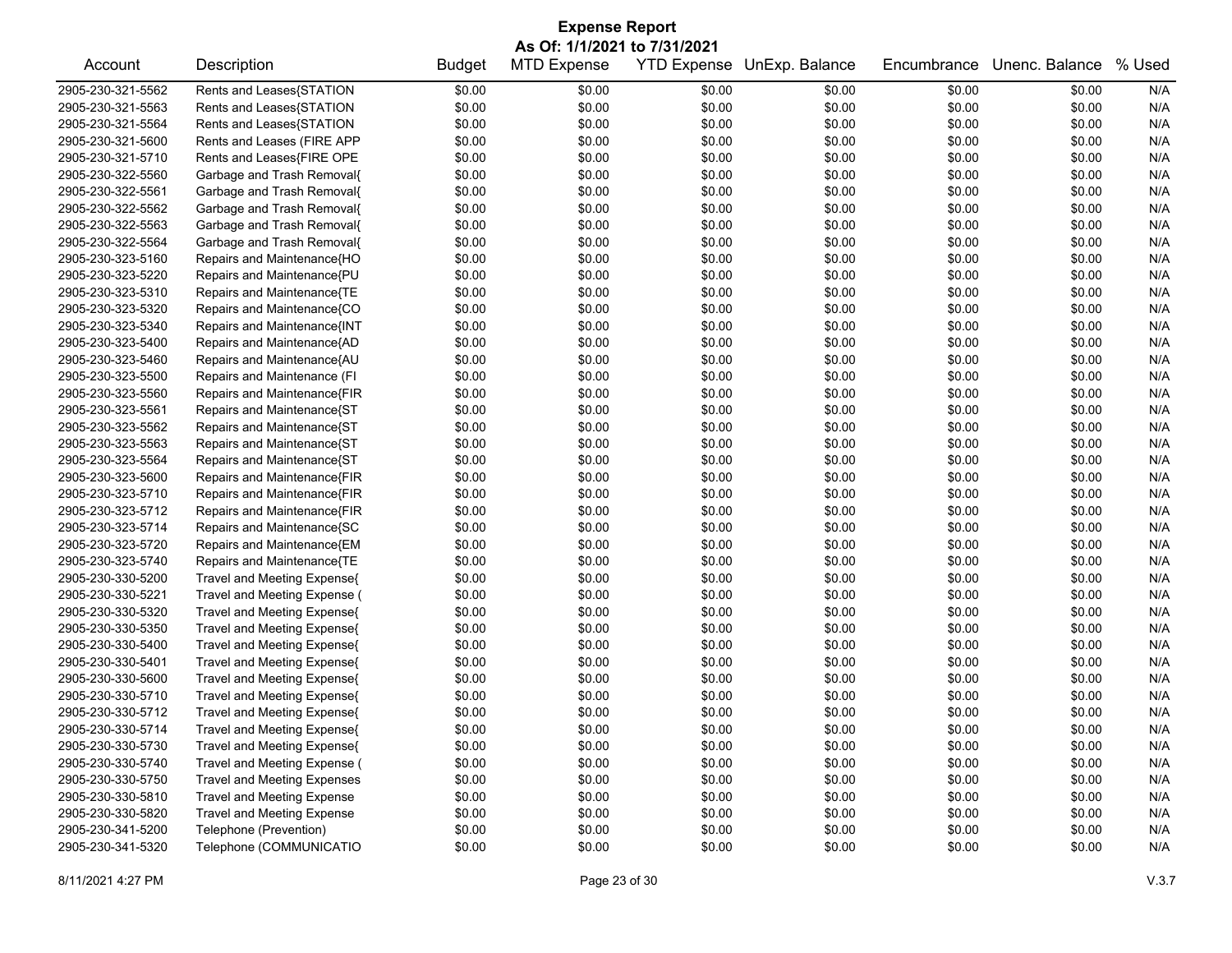| <b>Expense Report</b>        |                                     |               |                    |                    |                |             |                |         |  |
|------------------------------|-------------------------------------|---------------|--------------------|--------------------|----------------|-------------|----------------|---------|--|
| As Of: 1/1/2021 to 7/31/2021 |                                     |               |                    |                    |                |             |                |         |  |
| Account                      | Description                         | <b>Budget</b> | <b>MTD Expense</b> | <b>YTD Expense</b> | UnExp. Balance | Encumbrance | Unenc. Balance | % Used  |  |
| 2905-230-341-5350            | Telephone{DISPATCH/PSISN            | \$0.00        | \$0.00             | \$0.00             | \$0.00         | \$0.00      | \$0.00         | N/A     |  |
| 2905-230-341-5500            | Telephone (FIRE FACILITIES          | \$0.00        | \$0.00             | \$0.00             | \$0.00         | \$0.00      | \$0.00         | N/A     |  |
| 2905-230-341-5560            | Telephone{FIRE ADMINISTR            | \$0.00        | \$0.00             | \$0.00             | \$0.00         | \$0.00      | \$0.00         | N/A     |  |
| 2905-230-341-5561            | Telephone{STATION 61}               | \$0.00        | \$0.00             | \$0.00             | \$0.00         | \$0.00      | \$0.00         | N/A     |  |
| 2905-230-341-5563            | Telephone{STATION 63}               | \$0.00        | \$0.00             | \$0.00             | \$0.00         | \$0.00      | \$0.00         | N/A     |  |
| 2905-230-341-5564            | Telephone{STATION 64}               | \$0.00        | \$0.00             | \$0.00             | \$0.00         | \$0.00      | \$0.00         | N/A     |  |
| 2905-230-341-5999            | Telephone (COST ALLOC/BU            | \$0.00        | \$0.00             | \$0.00             | \$0.00         | \$0.00      | \$0.00         | N/A     |  |
| 2905-230-342-5400            | Postage{ADMINISTRATION}             | \$0.00        | \$0.00             | \$0.00             | \$0.00         | \$0.00      | \$0.00         | N/A     |  |
| 2905-230-342-5714            | Postage{SCBA}                       | \$0.00        | \$0.00             | \$0.00             | \$0.00         | \$0.00      | \$0.00         | N/A     |  |
| 2905-230-342-5730            | Postage{HAZ MAT}                    | \$0.00        | \$0.00             | \$0.00             | \$0.00         | \$0.00      | \$0.00         | N/A     |  |
| 2905-230-343-5400            | Postage Machine Rental{AD           | \$0.00        | \$0.00             | \$0.00             | \$0.00         | \$0.00      | \$0.00         | N/A     |  |
| 2905-230-344-5220            | Printing{PUBLIC EDUCATIO            | \$0.00        | \$0.00             | \$0.00             | \$0.00         | \$0.00      | \$0.00         | N/A     |  |
| 2905-230-344-5221            | Printing (PUBLIC EDUCATIO           | \$0.00        | \$0.00             | \$0.00             | \$0.00         | \$0.00      | \$0.00         | N/A     |  |
| 2905-230-344-5400            | Printing{ADMINISTRATION}            | \$0.00        | \$0.00             | \$0.00             | \$0.00         | \$0.00      | \$0.00         | N/A     |  |
| 2905-230-344-5401            | Printing (ADMINISTRATION:           | \$0.00        | \$0.00             | \$0.00             | \$0.00         | \$0.00      | \$0.00         | N/A     |  |
| 2905-230-344-5460            | Printing (AUXILIARY)                | \$0.00        | \$0.00             | \$0.00             | \$0.00         | \$0.00      | \$0.00         | N/A     |  |
| 2905-230-345-5220            | Advertising{PUBLIC EDUCAT           | \$0.00        | \$0.00             | \$0.00             | \$0.00         | \$0.00      | \$0.00         | N/A     |  |
| 2905-230-351-5500            | Electricity (FIRE FACILITIES)       | \$0.00        | \$0.00             | \$0.00             | \$0.00         | \$0.00      | \$0.00         | N/A     |  |
| 2905-230-351-5560            | Electricity{FIRE ADMINISTRA         | \$0.00        | \$0.00             | \$0.00             | \$0.00         | \$0.00      | \$0.00         | N/A     |  |
| 2905-230-351-5562            | Electricity{STATION 62}             | \$0.00        | \$0.00             | \$0.00             | \$0.00         | \$0.00      | \$0.00         | N/A     |  |
| 2905-230-351-5563            | Electricity{STATION 63}             | \$0.00        | \$0.00             | \$0.00             | \$0.00         | \$0.00      | \$0.00         | N/A     |  |
| 2905-230-351-5564            | Electricity{STATION 64}             | \$0.00        | \$0.00             | \$0.00             | \$0.00         | \$0.00      | \$0.00         | N/A     |  |
| 2905-230-352-5500            | Water and Sewage (FIRE FA           | \$0.00        | \$0.00             | \$0.00             | \$0.00         | \$0.00      | \$0.00         | N/A     |  |
| 2905-230-352-5560            | Water and Sewage{FIRE AD            | \$0.00        | \$0.00             | \$0.00             | \$0.00         | \$0.00      | \$0.00         | N/A     |  |
| 2905-230-352-5561            | Water and Sewage{STATION            | \$0.00        | \$0.00             | \$0.00             | \$0.00         | \$0.00      | \$0.00         | N/A     |  |
| 2905-230-352-5563            | Water and Sewage{STATION            | \$0.00        | \$0.00             | \$0.00             | \$0.00         | \$0.00      | \$0.00         | N/A     |  |
| 2905-230-352-5564            | Water and Sewage{STATION            | \$0.00        | \$0.00             | \$0.00             | \$0.00         | \$0.00      | \$0.00         | N/A     |  |
| 2905-230-353-5500            | Natural Gas (FIRE FACILITIE         | \$0.00        | \$0.00             | \$0.00             | \$0.00         | \$0.00      | \$0.00         | N/A     |  |
| 2905-230-353-5560            | Natural Gas{FIRE ADMINIST           | \$0.00        | \$0.00             | \$0.00             | \$0.00         | \$0.00      | \$0.00         | N/A     |  |
| 2905-230-353-5561            | Natural Gas{STATION 61}             | \$0.00        | \$0.00             | \$0.00             | \$0.00         | \$0.00      | \$0.00         | N/A     |  |
| 2905-230-353-5562            | Natural Gas{STATION 62}             | \$0.00        | \$0.00             | \$0.00             | \$0.00         | \$0.00      | \$0.00         | N/A     |  |
| 2905-230-353-5563            | Natural Gas{STATION 63}             | \$0.00        | \$0.00             | \$0.00             | \$0.00         | \$0.00      | \$0.00         | N/A     |  |
| 2905-230-353-5564            | Natural Gas{STATION 64}             | \$0.00        | \$0.00             | \$0.00             | \$0.00         | \$0.00      | \$0.00         | N/A     |  |
| 2905-230-360-5000            | <b>Contracted Services (Operati</b> | \$4,800.00    | \$0.00             | \$4,800.00         | \$0.00         | \$0.00      | \$0.00         | 100.00% |  |
| 2905-230-360-5121            | Contracted Services{HEALTH          | \$0.00        | \$0.00             | \$0.00             | \$0.00         | \$0.00      | \$0.00         | N/A     |  |
| 2905-230-360-5130            | Contracted Services{FIRE: H         | \$0.00        | \$0.00             | \$0.00             | \$0.00         | \$0.00      | \$0.00         | N/A     |  |
| 2905-230-360-5200            | <b>Contracted Services (PREVE</b>   | \$0.00        | \$0.00             | \$0.00             | \$0.00         | \$0.00      | \$0.00         | N/A     |  |
| 2905-230-360-5310            | Contracted Services{TECHN           | \$118,269.00  | \$33,775.00        | \$36,470.00        | \$81,799.00    | \$0.00      | \$81,799.00    | 30.84%  |  |
| 2905-230-360-5320            | Contracted Services{COMMU           | \$0.00        | \$0.00             | \$0.00             | \$0.00         | \$0.00      | \$0.00         | N/A     |  |
| 2905-230-360-5340            | Contracted Services{INTERO          | \$0.00        | \$0.00             | \$0.00             | \$0.00         | \$0.00      | \$0.00         | N/A     |  |
| 2905-230-360-5350            | Contracted Services{DISPAT          | \$24,970.00   | \$0.00             | \$24,970.00        | \$0.00         | \$0.00      | \$0.00         | 100.00% |  |
| 2905-230-360-5400            | Contracted Services{ADMINI          | \$0.00        | \$0.00             | \$0.00             | \$0.00         | \$0.00      | \$0.00         | N/A     |  |
| 2905-230-360-5401            | Contracted Services{ADMINI          | \$0.00        | \$0.00             | \$0.00             | \$0.00         | \$0.00      | \$0.00         | N/A     |  |
| 2905-230-360-5451            | Contracted Services{EMS BIL         | \$0.00        | \$0.00             | \$0.00             | \$0.00         | \$0.00      | \$0.00         | N/A     |  |
| 2905-230-360-5460            | <b>Contracted Services (AUXILI</b>  | \$0.00        | \$0.00             | \$0.00             | \$0.00         | \$0.00      | \$0.00         | N/A     |  |
| 2905-230-360-5500            | Contracted Services (FIRE F         | \$0.00        | \$0.00             | \$0.00             | \$0.00         | \$0.00      | \$0.00         | N/A     |  |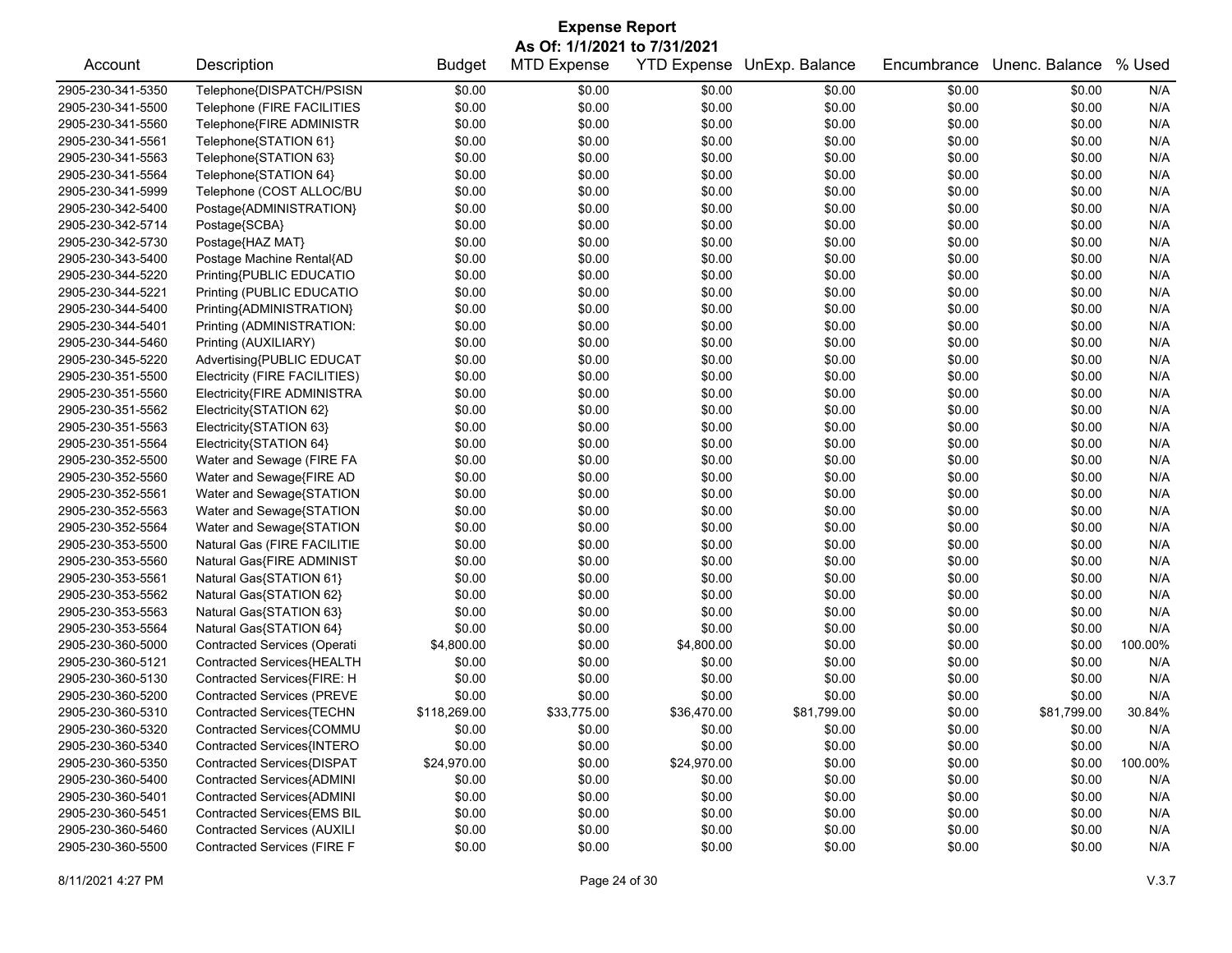|                              | <b>Expense Report</b>               |               |                    |        |                            |             |                |        |  |
|------------------------------|-------------------------------------|---------------|--------------------|--------|----------------------------|-------------|----------------|--------|--|
| As Of: 1/1/2021 to 7/31/2021 |                                     |               |                    |        |                            |             |                |        |  |
| Account                      | Description                         | <b>Budget</b> | <b>MTD Expense</b> |        | YTD Expense UnExp. Balance | Encumbrance | Unenc. Balance | % Used |  |
| 2905-230-360-5561            | Contracted Services{STATIO          | \$0.00        | \$0.00             | \$0.00 | \$0.00                     | \$0.00      | \$0.00         | N/A    |  |
| 2905-230-360-5562            | Contracted Services{STATIO          | \$0.00        | \$0.00             | \$0.00 | \$0.00                     | \$0.00      | \$0.00         | N/A    |  |
| 2905-230-360-5563            | Contracted Services{STATIO          | \$0.00        | \$0.00             | \$0.00 | \$0.00                     | \$0.00      | \$0.00         | N/A    |  |
| 2905-230-360-5564            | Contracted Services{STATIO          | \$0.00        | \$0.00             | \$0.00 | \$0.00                     | \$0.00      | \$0.00         | N/A    |  |
| 2905-230-360-5600            | Contracted Services (FIRE A         | \$0.00        | \$0.00             | \$0.00 | \$0.00                     | \$0.00      | \$0.00         | N/A    |  |
| 2905-230-360-5712            | <b>Contracted Services (FIRE G</b>  | \$0.00        | \$0.00             | \$0.00 | \$0.00                     | \$0.00      | \$0.00         | N/A    |  |
| 2905-230-360-5714            | Contracted Services{SCBA}           | \$0.00        | \$0.00             | \$0.00 | \$0.00                     | \$0.00      | \$0.00         | N/A    |  |
| 2905-230-360-5720            | Contracted Services{EMS OP          | \$0.00        | \$0.00             | \$0.00 | \$0.00                     | \$0.00      | \$0.00         | N/A    |  |
| 2905-230-360-5730            | Contracted Services{HAZ MA          | \$0.00        | \$0.00             | \$0.00 | \$0.00                     | \$0.00      | \$0.00         | N/A    |  |
| 2905-230-360-5740            | Contracted Services{TECHNI          | \$0.00        | \$0.00             | \$0.00 | \$0.00                     | \$0.00      | \$0.00         | N/A    |  |
| 2905-230-360-5820            | Contracted Services{EMS TR          | \$0.00        | \$0.00             | \$0.00 | \$0.00                     | \$0.00      | \$0.00         | N/A    |  |
| 2905-230-360-5999            | Contracted Services{FIRE: C         | \$0.00        | \$0.00             | \$0.00 | \$0.00                     | \$0.00      | \$0.00         | N/A    |  |
| 2905-230-382-5400            | Liability Insurance Premiums{       | \$0.00        | \$0.00             | \$0.00 | \$0.00                     | \$0.00      | \$0.00         | N/A    |  |
| 2905-230-410-5400            | Office Supplies{ADMINISTRA          | \$0.00        | \$0.00             | \$0.00 | \$0.00                     | \$0.00      | \$0.00         | N/A    |  |
| 2905-230-420-5000            | <b>Operating Supplies (Operatio</b> | \$0.00        | \$0.00             | \$0.00 | \$0.00                     | \$0.00      | \$0.00         | N/A    |  |
| 2905-230-420-5170            | Operating Supplies{UNIFOR           | \$0.00        | \$0.00             | \$0.00 | \$0.00                     | \$0.00      | \$0.00         | N/A    |  |
| 2905-230-420-5200            | <b>Operating Supplies{PREVEN</b>    | \$0.00        | \$0.00             | \$0.00 | \$0.00                     | \$0.00      | \$0.00         | N/A    |  |
| 2905-230-420-5220            | Operating Supplies{PUBLIC E         | \$0.00        | \$0.00             | \$0.00 | \$0.00                     | \$0.00      | \$0.00         | N/A    |  |
| 2905-230-420-5310            | Operating Supplies{TECHNO           | \$0.00        | \$0.00             | \$0.00 | \$0.00                     | \$0.00      | \$0.00         | N/A    |  |
| 2905-230-420-5400            | <b>Operating Supplies{ADMINIS</b>   | \$0.00        | \$0.00             | \$0.00 | \$0.00                     | \$0.00      | \$0.00         | N/A    |  |
| 2905-230-420-5500            | <b>Operating Supplies (FIRE FA</b>  | \$0.00        | \$0.00             | \$0.00 | \$0.00                     | \$0.00      | \$0.00         | N/A    |  |
| 2905-230-420-5560            | Operating Supplies{FIRE AD          | \$0.00        | \$0.00             | \$0.00 | \$0.00                     | \$0.00      | \$0.00         | N/A    |  |
| 2905-230-420-5561            | Operating Supplies{STATION          | \$0.00        | \$0.00             | \$0.00 | \$0.00                     | \$0.00      | \$0.00         | N/A    |  |
| 2905-230-420-5562            | <b>Operating Supplies{STATION</b>   | \$0.00        | \$0.00             | \$0.00 | \$0.00                     | \$0.00      | \$0.00         | N/A    |  |
| 2905-230-420-5563            | Operating Supplies{STATION          | \$0.00        | \$0.00             | \$0.00 | \$0.00                     | \$0.00      | \$0.00         | N/A    |  |
| 2905-230-420-5564            | Operating Supplies{STATION          | \$0.00        | \$0.00             | \$0.00 | \$0.00                     | \$0.00      | \$0.00         | N/A    |  |
| 2905-230-420-5600            | Operating Supplies{FIRE APP         | \$0.00        | \$0.00             | \$0.00 | \$0.00                     | \$0.00      | \$0.00         | N/A    |  |
| 2905-230-420-5710            | Operating Supplies{FIRE OP          | \$0.00        | \$0.00             | \$0.00 | \$0.00                     | \$0.00      | \$0.00         | N/A    |  |
| 2905-230-420-5712            | Operating Supplies{FIRE GE          | \$0.00        | \$0.00             | \$0.00 | \$0.00                     | \$0.00      | \$0.00         | N/A    |  |
| 2905-230-420-5717            | <b>Operating Supplies{SAFETY</b>    | \$0.00        | \$0.00             | \$0.00 | \$0.00                     | \$0.00      | \$0.00         | N/A    |  |
| 2905-230-420-5730            | Operating Supplies{HAZ MAT          | \$0.00        | \$0.00             | \$0.00 | \$0.00                     | \$0.00      | \$0.00         | N/A    |  |
| 2905-230-420-5740            | <b>Operating Supplies{TECHNIC</b>   | \$0.00        | \$0.00             | \$0.00 | \$0.00                     | \$0.00      | \$0.00         | N/A    |  |
| 2905-230-420-5750            | <b>Operating Supplies{HONORS</b>    | \$0.00        | \$0.00             | \$0.00 | \$0.00                     | \$0.00      | \$0.00         | N/A    |  |
| 2905-230-420-5810            | <b>Operating Supplies</b>           | \$0.00        | \$0.00             | \$0.00 | \$0.00                     | \$0.00      | \$0.00         | N/A    |  |
| 2905-230-420-5820            | <b>Operating Supplies</b>           | \$0.00        | \$0.00             | \$0.00 | \$0.00                     | \$0.00      | \$0.00         | N/A    |  |
| 2905-230-430-5160            | Small Tools and Minor Equip         | \$0.00        | \$0.00             | \$0.00 | \$0.00                     | \$0.00      | \$0.00         | N/A    |  |
| 2905-230-430-5200            | Small Tools and Minor Equip         | \$0.00        | \$0.00             | \$0.00 | \$0.00                     | \$0.00      | \$0.00         | N/A    |  |
| 2905-230-430-5220            | Small Tools and Minor Equip         | \$0.00        | \$0.00             | \$0.00 | \$0.00                     | \$0.00      | \$0.00         | N/A    |  |
| 2905-230-430-5310            | Small Tools and Minor Equip         | \$0.00        | \$0.00             | \$0.00 | \$0.00                     | \$0.00      | \$0.00         | N/A    |  |
| 2905-230-430-5320            | Small Tools and Minor Equip         | \$0.00        | \$0.00             | \$0.00 | \$0.00                     | \$0.00      | \$0.00         | N/A    |  |
| 2905-230-430-5340            | Small Tools and Minor Equip         | \$0.00        | \$0.00             | \$0.00 | \$0.00                     | \$0.00      | \$0.00         | N/A    |  |
| 2905-230-430-5400            | Small Tools and Minor Equip         | \$0.00        | \$0.00             | \$0.00 | \$0.00                     | \$0.00      | \$0.00         | N/A    |  |
| 2905-230-430-5460            | Small Tools and Minor Equip         | \$0.00        | \$0.00             | \$0.00 | \$0.00                     | \$0.00      | \$0.00         | N/A    |  |
| 2905-230-430-5600            | Small Tools and Minor Equip         | \$0.00        | \$0.00             | \$0.00 | \$0.00                     | \$0.00      | \$0.00         | N/A    |  |
| 2905-230-430-5710            | Small Tools and Minor Equip         | \$0.00        | \$0.00             | \$0.00 | \$0.00                     | \$0.00      | \$0.00         | N/A    |  |
| 2905-230-430-5712            | Small Tools and Minor Equip         | \$0.00        | \$0.00             | \$0.00 | \$0.00                     | \$0.00      | \$0.00         | N/A    |  |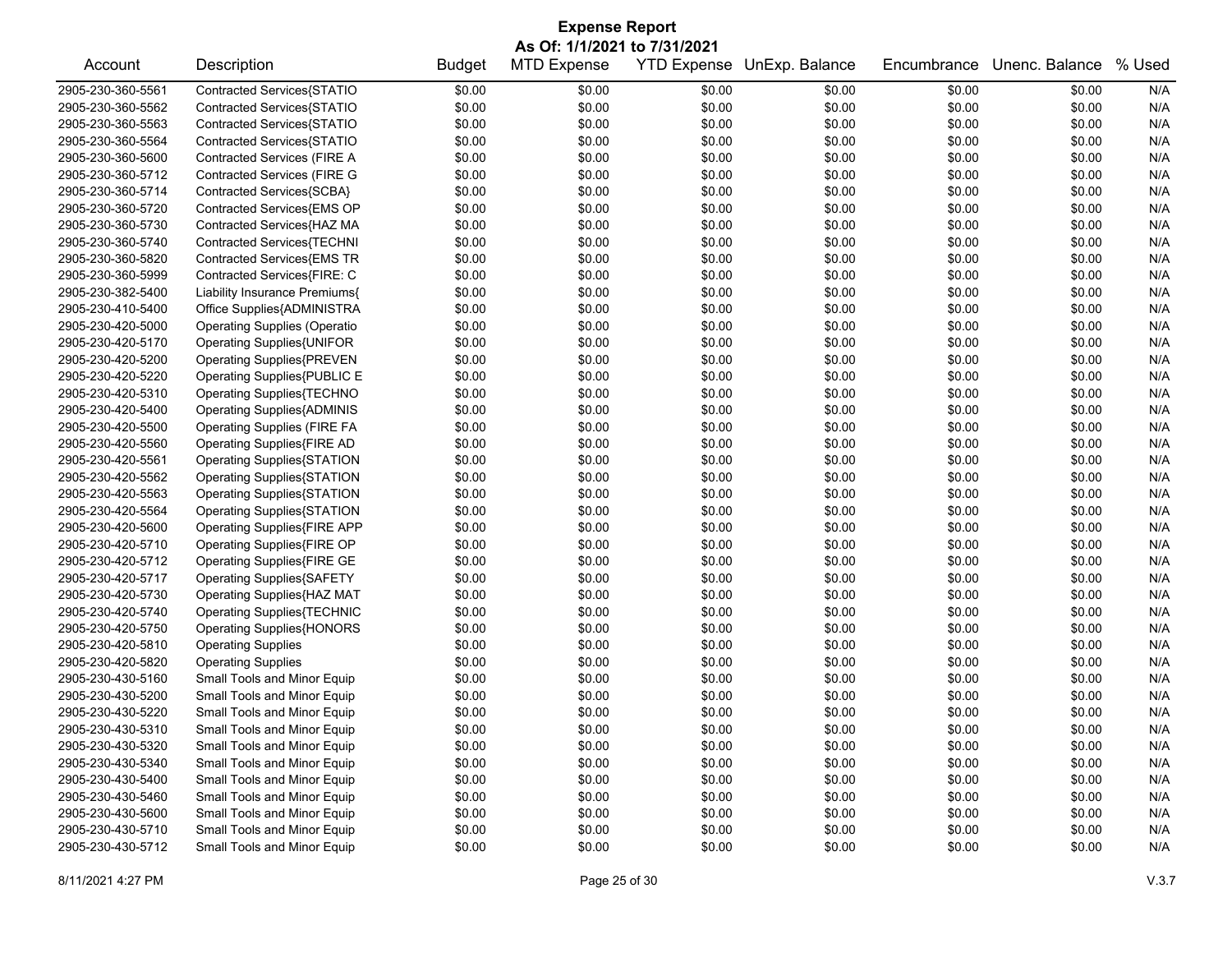|                   |                               |               | <b>Expense Report</b> |                    |                |             |                |         |
|-------------------|-------------------------------|---------------|-----------------------|--------------------|----------------|-------------|----------------|---------|
|                   | As Of: 1/1/2021 to 7/31/2021  |               |                       |                    |                |             |                |         |
| Account           | Description                   | <b>Budget</b> | <b>MTD Expense</b>    | <b>YTD Expense</b> | UnExp. Balance | Encumbrance | Unenc. Balance | % Used  |
| 2905-230-430-5714 | Small Tools and Minor Equip   | \$0.00        | \$0.00                | \$0.00             | \$0.00         | \$0.00      | \$0.00         | N/A     |
| 2905-230-430-5720 | Small Tools and Minor Equip   | \$0.00        | \$0.00                | \$0.00             | \$0.00         | \$0.00      | \$0.00         | N/A     |
| 2905-230-430-5730 | Small Tools and Minor Equip   | \$0.00        | \$0.00                | \$0.00             | \$0.00         | \$0.00      | \$0.00         | N/A     |
| 2905-230-430-5740 | Small Tools and Minor Equip   | \$0.00        | \$0.00                | \$0.00             | \$0.00         | \$0.00      | \$0.00         | N/A     |
| 2905-230-430-5810 | Small Tools and Minor Equip   | \$0.00        | \$0.00                | \$0.00             | \$0.00         | \$0.00      | \$0.00         | N/A     |
| 2905-230-430-5820 | Small Tools and Minor Equip   | \$0.00        | \$0.00                | \$0.00             | \$0.00         | \$0.00      | \$0.00         | N/A     |
| 2905-230-490-5710 | Other - Supplies and Material | \$0.00        | \$0.00                | \$0.00             | \$0.00         | \$0.00      | \$0.00         | N/A     |
| 2905-230-490-5720 | Other - Supplies and Material | \$0.00        | \$0.00                | \$0.00             | \$0.00         | \$0.00      | \$0.00         | N/A     |
| 2905-230-490-5750 | Other - Supplies and Material | \$0.00        | \$0.00                | \$0.00             | \$0.00         | \$0.00      | \$0.00         | N/A     |
| 2905-230-519-5200 | Other - Dues and Fees{PREV    | \$0.00        | \$0.00                | \$0.00             | \$0.00         | \$0.00      | \$0.00         | N/A     |
| 2905-230-519-5350 | Other - Dues and Fees{DISP    | \$0.00        | \$0.00                | \$0.00             | \$0.00         | \$0.00      | \$0.00         | N/A     |
| 2905-230-519-5400 | Other - Dues and Fees{ADMI    | \$0.00        | \$0.00                | \$0.00             | \$0.00         | \$0.00      | \$0.00         | N/A     |
| 2905-230-519-5401 | Other - Dues and Fees (ADMI   | \$0.00        | \$0.00                | \$0.00             | \$0.00         | \$0.00      | \$0.00         | N/A     |
| 2905-230-519-5460 | Other - Dues and Fees{AUXIL   | \$0.00        | \$0.00                | \$0.00             | \$0.00         | \$0.00      | \$0.00         | N/A     |
| 2905-230-519-5717 | Other - Dues and Fees (SAFE   | \$0.00        | \$0.00                | \$0.00             | \$0.00         | \$0.00      | \$0.00         | N/A     |
| 2905-230-519-5720 | Other - Dues and Fees{EMS     | \$0.00        | \$0.00                | \$0.00             | \$0.00         | \$0.00      | \$0.00         | N/A     |
| 2905-230-519-5730 | Other - Dues and Fees{HAZ     | \$0.00        | \$0.00                | \$0.00             | \$0.00         | \$0.00      | \$0.00         | N/A     |
| 2905-230-599-5121 | Other - Other Expenses (Heal  | \$0.00        | \$0.00                | \$0.00             | \$0.00         | \$0.00      | \$0.00         | N/A     |
| 2905-230-599-5400 | Other - Other Expenses{ADMI   | \$0.00        | \$0.00                | \$0.00             | \$0.00         | \$0.00      | \$0.00         | N/A     |
| 2905-230-599-5451 | Other - Other Expenses{EMS    | \$0.00        | \$0.00                | \$0.00             | \$0.00         | \$0.00      | \$0.00         | N/A     |
| 2905-230-599-5710 | Other - Other Expenses (FIR   | \$0.00        | \$0.00                | \$0.00             | \$0.00         | \$0.00      | \$0.00         | N/A     |
| 2905-230-599-5720 | Other - Other Expenses (EMS   | \$0.00        | \$0.00                | \$0.00             | \$0.00         | \$0.00      | \$0.00         | N/A     |
| 2905-230-720-5560 | Buildings{FIRE ADMINISTRA     | \$0.00        | \$0.00                | \$0.00             | \$0.00         | \$0.00      | \$0.00         | N/A     |
| 2905-230-720-5561 | Buildings{STATION 61}         | \$0.00        | \$0.00                | \$0.00             | \$0.00         | \$0.00      | \$0.00         | N/A     |
| 2905-230-720-5563 | Buildings{STATION 63}         | \$0.00        | \$0.00                | \$0.00             | \$0.00         | \$0.00      | \$0.00         | N/A     |
| 2905-230-730-5560 | Improvement of Sites{FIRE A   | \$0.00        | \$0.00                | \$0.00             | \$0.00         | \$0.00      | \$0.00         | N/A     |
| 2905-230-730-5561 | Improvement of Sites{STATIO   | \$0.00        | \$0.00                | \$0.00             | \$0.00         | \$0.00      | \$0.00         | N/A     |
| 2905-230-730-5562 | Improvement of Sites{STATIO   | \$0.00        | \$0.00                | \$0.00             | \$0.00         | \$0.00      | \$0.00         | N/A     |
| 2905-230-730-5563 | Improvement of Sites{STATIO   | \$0.00        | \$0.00                | \$0.00             | \$0.00         | \$0.00      | \$0.00         | N/A     |
| 2905-230-740-5121 | Machinery, Equipment and Fu   | \$0.00        | \$0.00                | \$0.00             | \$0.00         | \$0.00      | \$0.00         | N/A     |
| 2905-230-740-5160 | Machinery, Equipment and Fu   | \$0.00        | \$0.00                | \$0.00             | \$0.00         | \$0.00      | \$0.00         | N/A     |
| 2905-230-740-5200 | Machinery, Equipment and Fu   | \$0.00        | \$0.00                | \$0.00             | \$0.00         | \$0.00      | \$0.00         | N/A     |
| 2905-230-740-5310 | Machinery, Equipment and Fu   | \$109,795.11  | \$0.00                | \$27,996.00        | \$81,799.11    | \$1,812.16  | \$79,986.95    | 27.15%  |
| 2905-230-740-5320 | Machinery, Equipment and Fu   | \$0.00        | \$0.00                | \$0.00             | \$0.00         | \$0.00      | \$0.00         | N/A     |
| 2905-230-740-5340 | Machinery, Equipment and Fu   | \$0.00        | \$0.00                | \$0.00             | \$0.00         | \$0.00      | \$0.00         | N/A     |
| 2905-230-740-5350 | Machinery, Equipment and Fu   | \$0.00        | \$0.00                | \$0.00             | \$0.00         | \$0.00      | \$0.00         | N/A     |
| 2905-230-740-5400 | Machinery, Equipment and Fu   | \$0.00        | \$0.00                | \$0.00             | \$0.00         | \$0.00      | \$0.00         | N/A     |
| 2905-230-740-5460 | Machinery, Equipment and Fu   | \$0.00        | \$0.00                | \$0.00             | \$0.00         | \$0.00      | \$0.00         | N/A     |
| 2905-230-740-5500 | Machinery, Equipment and Fu   | \$0.00        | \$0.00                | \$0.00             | \$0.00         | \$0.00      | \$0.00         | N/A     |
| 2905-230-740-5561 | Machinery, Equipment and Fu   | \$0.00        | \$0.00                | \$0.00             | \$0.00         | \$0.00      | \$0.00         | N/A     |
| 2905-230-740-5712 | Machinery, Equipment and Fu   | \$0.00        | \$0.00                | \$0.00             | \$0.00         | \$0.00      | \$0.00         | N/A     |
| 2905-230-740-5720 | Machinery, Equipment and Fu   | \$3,993.36    | \$0.00                | \$0.00             | \$3,993.36     | \$3,993.36  | \$0.00         | 100.00% |
| 2905-230-740-5740 | Machinery, Equipment and Fu   | \$0.00        | \$0.00                | \$0.00             | \$0.00         | \$0.00      | \$0.00         | N/A     |
| 2905-230-750-5460 | Motor Vehicles{AUXILIARY}     | \$0.00        | \$0.00                | \$0.00             | \$0.00         | \$0.00      | \$0.00         | N/A     |
| 2905-230-750-5600 | Motor Vehicles{FIRE APPAR     | \$0.00        | \$0.00                | \$0.00             | \$0.00         | \$0.00      | \$0.00         | N/A     |
|                   | <b>EMS Totals:</b>            | \$261,827.47  | \$33,775.00           | \$94,236.00        | \$167,591.47   | \$5,805.52  | \$161,785.95   | 38.21%  |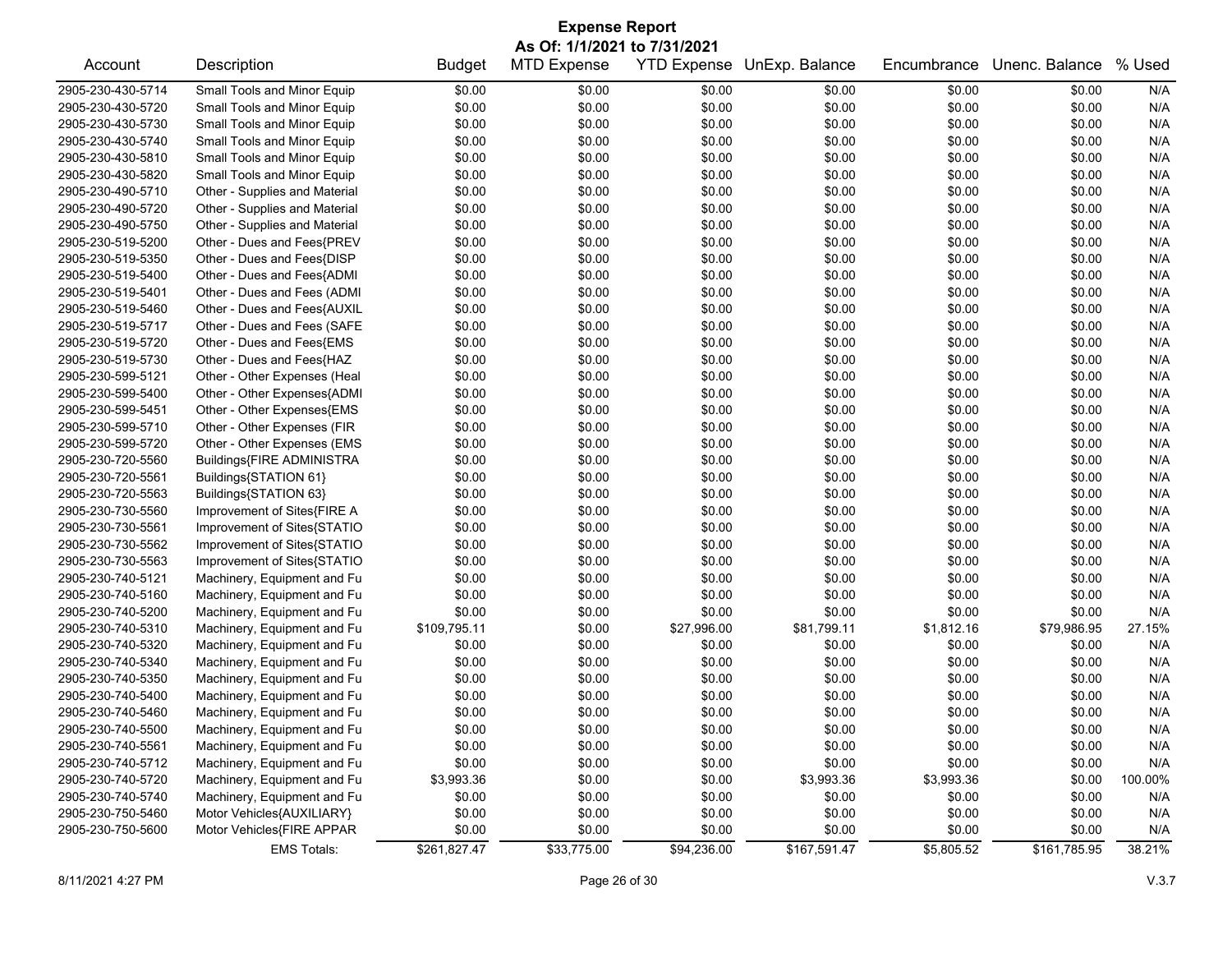|                                                  |                                               |                            | <b>Expense Report</b>        |                  |                            |                  |                       |            |
|--------------------------------------------------|-----------------------------------------------|----------------------------|------------------------------|------------------|----------------------------|------------------|-----------------------|------------|
|                                                  |                                               |                            | As Of: 1/1/2021 to 7/31/2021 |                  | YTD Expense UnExp. Balance | Encumbrance      | Unenc. Balance % Used |            |
| Account                                          | Description                                   | <b>Budget</b>              | <b>MTD Expense</b>           |                  |                            |                  |                       |            |
| <b>Transfers</b><br>2905-910-910-5000            | Transfers - Out                               | \$0.00                     | \$0.00                       | \$0.00           | \$0.00                     | \$0.00           | \$0.00                | N/A        |
| 2905-910-910-5999                                | Transfers - Out (FIRE: COST                   | \$0.00                     | \$0.00                       | \$0.00           | \$0.00                     | \$0.00           | \$0.00                | N/A        |
|                                                  | Transfers Totals:                             | \$0.00                     | \$0.00                       | \$0.00           | \$0.00                     | \$0.00           | \$0.00                | N/A        |
| <b>Contingencies</b>                             |                                               |                            |                              |                  |                            |                  |                       |            |
| 2905-930-930-0000                                | Contingencies                                 | \$706.11                   | \$0.00                       | \$0.00           | \$706.11                   | \$0.00           | \$706.11              | 0.00%      |
| 2905-930-930-5999                                | Contingencies                                 | \$0.00                     | \$0.00                       | \$0.00           | \$0.00                     | \$0.00           | \$0.00                | N/A        |
|                                                  | <b>Contingencies Totals:</b>                  | \$706.11                   | \$0.00                       | \$0.00           | \$706.11                   | \$0.00           | \$706.11              | 0.00%      |
| <b>Other Financing Uses</b><br>2905-990-990-0000 | Other - Other Financing Uses                  | \$0.00                     | \$0.00                       | \$0.00           | \$0.00                     | \$0.00           | \$0.00                | N/A        |
|                                                  | Other Financing Uses Totals:                  | \$0.00                     | \$0.00                       | \$0.00           | \$0.00                     | \$0.00           | \$0.00                | N/A        |
| 2905 Total:                                      |                                               | \$262,533.58               | \$33,775.00                  | \$94,236.00      | \$168,297.58               | \$5,805.52       | \$162,492.06          | 38.11%     |
|                                                  |                                               |                            |                              |                  |                            |                  |                       |            |
| 2906                                             | American Rescue Plan                          |                            |                              |                  |                            | Target Percent:  | 58.33%                |            |
| <b>Contingencies</b>                             |                                               |                            |                              |                  |                            |                  |                       |            |
| 2906-930-930-0000                                | Contingencies                                 | \$0.00                     | \$0.00                       | \$0.00           | \$0.00                     | \$0.00           | \$0.00                | N/A        |
|                                                  | <b>Contingencies Totals:</b>                  | \$0.00                     | \$0.00                       | \$0.00           | \$0.00                     | \$0.00           | \$0.00                | N/A        |
| 2906 Total:                                      |                                               | \$0.00                     | \$0.00                       | \$0.00           | \$0.00                     | \$0.00           | \$0.00                | N/A        |
| 4101                                             | <b>Bond</b>                                   |                            |                              |                  |                            | Target Percent:  | 58.33%                |            |
| Debt Service - Bond Principal Payment            |                                               |                            |                              |                  |                            |                  |                       |            |
| 4101-810-810-0000                                | Principal Payments - Bonds                    | \$0.00                     | \$0.00                       | \$0.00           | \$0.00                     | \$0.00           | \$0.00                | N/A        |
|                                                  | Debt Service - Bond Principal Payment Totals: | \$0.00                     | \$0.00                       | \$0.00           | \$0.00                     | \$0.00           | \$0.00                | N/A        |
| <b>Debt Service - Interest</b>                   |                                               |                            |                              |                  |                            |                  |                       |            |
| 4101-830-830-0000                                | <b>Interest Payments</b>                      | \$0.00                     | \$0.00                       | \$0.00           | \$0.00                     | \$0.00           | \$0.00                | N/A        |
|                                                  | Debt Service - Interest Totals:               | \$0.00                     | \$0.00                       | \$0.00           | \$0.00                     | \$0.00           | \$0.00                | N/A        |
| 4101 Total:                                      |                                               | \$0.00                     | \$0.00                       | \$0.00           | \$0.00                     | \$0.00           | \$0.00                | N/A        |
| 4301                                             | Capital Improvement Fund                      |                            |                              |                  |                            | Target Percent:  | 58.33%                |            |
| <b>Capital Outlay</b>                            |                                               |                            |                              |                  |                            |                  |                       |            |
| 4301-760-790-0000                                | Capital Outlay                                | \$400,000.00               | \$0.00                       | \$0.00           | \$400,000.00               | \$0.00           | \$400,000.00          | 0.00%      |
|                                                  | Capital Outlay Totals:                        | \$400,000.00               | \$0.00                       | \$0.00           | \$400,000.00               | \$0.00           | \$400,000.00          | 0.00%      |
| <b>Contingencies</b>                             |                                               |                            |                              |                  |                            |                  |                       |            |
| 4301-930-930-0000                                | Contengencies                                 | \$0.00<br>$\frac{1}{0000}$ | \$0.00<br>\$0.00             | \$0.00<br>\$0.00 | \$0.00<br>\$0.00           | \$0.00<br>\$0.00 | \$0.00<br>\$0.00      | N/A<br>N/A |
|                                                  | <b>Contingencies Totals:</b>                  |                            |                              |                  |                            |                  |                       | 0.00%      |
| 4301 Total:                                      |                                               | \$400,000.00               | \$0.00                       | \$0.00           | \$400,000.00               | \$0.00           | \$400,000.00          |            |
| 4304                                             | Improvement of Parks                          |                            |                              |                  |                            | Target Percent:  | 58.33%                |            |
| <b>Capital Outlay</b>                            |                                               |                            |                              |                  |                            |                  |                       |            |
| 4304-760-730-0000                                | Improvement of Sites                          | \$0.00                     | \$0.00                       | \$0.00           | \$0.00                     | \$0.00           | \$0.00                | N/A        |
|                                                  | Capital Outlay Totals:                        | \$0.00                     | \$0.00                       | \$0.00           | \$0.00                     | \$0.00           | \$0.00                | N/A        |
| 4304 Total:                                      |                                               | \$0.00                     | \$0.00                       | \$0.00           | \$0.00                     | \$0.00           | \$0.00                | N/A        |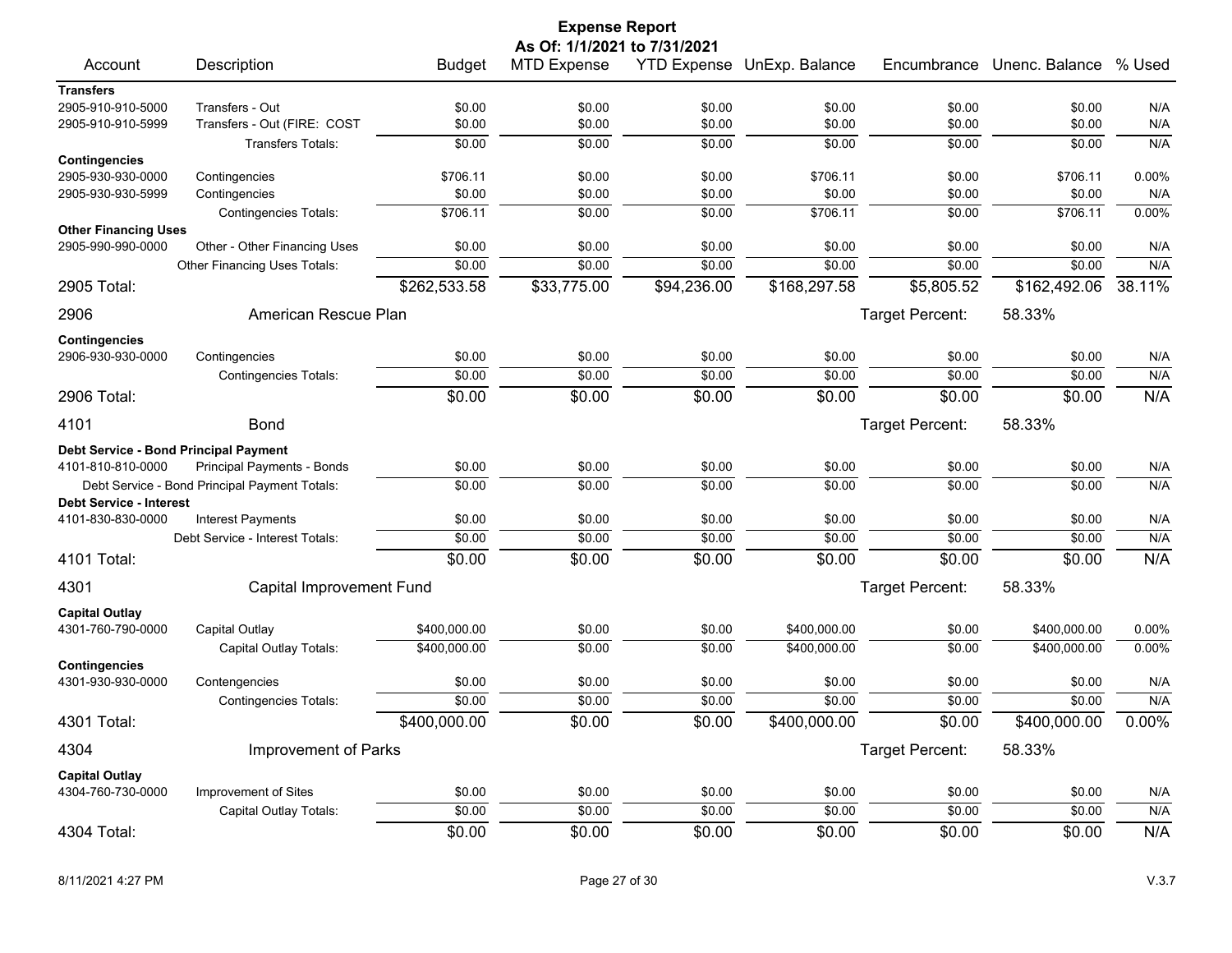| <b>Expense Report</b>                 |                               |               |                              |        |                            |                 |                |         |
|---------------------------------------|-------------------------------|---------------|------------------------------|--------|----------------------------|-----------------|----------------|---------|
|                                       |                               |               | As Of: 1/1/2021 to 7/31/2021 |        |                            |                 |                |         |
| Account                               | Description                   | <b>Budget</b> | <b>MTD Expense</b>           |        | YTD Expense UnExp. Balance | Encumbrance     | Unenc. Balance | % Used  |
| 4901                                  | New Ambulance                 |               |                              |        |                            | Target Percent: | 58.33%         |         |
| Fire                                  |                               |               |                              |        |                            |                 |                |         |
| 4901-220-330-5600                     | Travel and Meeting Expense (  | \$0.00        | \$0.00                       | \$0.00 | \$0.00                     | \$0.00          | \$0.00         | N/A     |
| 4901-220-740-5600                     | Machinery, Equipment and Fu   | \$0.00        | \$0.00                       | \$0.00 | \$0.00                     | \$0.00          | \$0.00         | N/A     |
| 4901-220-750-5600                     | Motor Vehicles{FIRE APPAR     | \$0.00        | \$0.00                       | \$0.00 | \$0.00                     | \$0.00          | \$0.00         | N/A     |
| 4901-220-750-5900                     | Motor Vehicles{CAPITAL}       | \$11,000.00   | \$0.00                       | \$0.00 | \$11,000.00                | \$11,000.00     | \$0.00         | 100.00% |
|                                       | Fire Totals:                  | \$11,000.00   | \$0.00                       | \$0.00 | \$11,000.00                | \$11,000.00     | \$0.00         | 100.00% |
| <b>Transfers</b>                      |                               |               |                              |        |                            |                 |                |         |
| 4901-910-910-0000                     | Transfers - Out               | \$0.00        | \$0.00                       | \$0.00 | \$0.00                     | \$0.00          | \$0.00         | N/A     |
|                                       | <b>Transfers Totals:</b>      | \$0.00        | \$0.00                       | \$0.00 | \$0.00                     | \$0.00          | \$0.00         | N/A     |
| <b>Contingencies</b>                  |                               |               |                              |        |                            |                 |                |         |
| 4901-930-930-5999                     | Contingencies (FIRE: COST     | \$9,596.72    | \$0.00                       | \$0.00 | \$9,596.72                 | \$0.00          | \$9,596.72     | 0.00%   |
|                                       | <b>Contingencies Totals:</b>  | \$9,596.72    | \$0.00                       | \$0.00 | \$9,596.72                 | \$0.00          | \$9,596.72     | 0.00%   |
| 4901 Total:                           |                               | \$20,596.72   | \$0.00                       | \$0.00 | \$20,596.72                | \$11,000.00     | \$9,596.72     | 53.41%  |
| 4902                                  | <b>Land Acquisition</b>       |               |                              |        |                            | Target Percent: | 58.33%         |         |
| Administrative                        |                               |               |                              |        |                            |                 |                |         |
| 4902-110-360-0000                     | <b>Contracted Services</b>    | \$0.00        | \$0.00                       | \$0.00 | \$0.00                     | \$0.00          | \$0.00         | N/A     |
|                                       | <b>Administrative Totals:</b> | \$0.00        | \$0.00                       | \$0.00 | \$0.00                     | \$0.00          | \$0.00         | N/A     |
| <b>Capital Outlay</b>                 |                               |               |                              |        |                            |                 |                |         |
| 4902-760-360-0000                     | <b>Contracted Services</b>    | \$0.00        | \$0.00                       | \$0.00 | \$0.00                     | \$0.00          | \$0.00         | N/A     |
| 4902-760-710-0000                     | Land                          | \$0.00        | \$0.00                       | \$0.00 | \$0.00                     | \$0.00          | \$0.00         | N/A     |
| 4902-760-730-0000                     | Improvement of Sites          | \$0.00        | \$0.00                       | \$0.00 | \$0.00                     | \$0.00          | \$0.00         | N/A     |
|                                       | Capital Outlay Totals:        | \$0.00        | \$0.00                       | \$0.00 | \$0.00                     | \$0.00          | \$0.00         | N/A     |
| <b>Transfers</b>                      |                               |               |                              |        |                            |                 |                |         |
| 4902-910-910-0000                     | Transfers - Out               | \$0.00        | \$0.00                       | \$0.00 | \$0.00                     | \$0.00          | \$0.00         | N/A     |
|                                       | <b>Transfers Totals:</b>      | \$0.00        | \$0.00                       | \$0.00 | \$0.00                     | \$0.00          | \$0.00         | N/A     |
| <b>Contingencies</b>                  |                               |               |                              |        |                            |                 |                |         |
| 4902-930-930-0000                     | Contingencies                 | \$0.00        | \$0.00                       | \$0.00 | \$0.00                     | \$0.00          | \$0.00         | N/A     |
|                                       | <b>Contingencies Totals:</b>  | \$0.00        | \$0.00                       | \$0.00 | \$0.00                     | \$0.00          | \$0.00         | N/A     |
| <b>Other Financing Uses</b>           |                               |               |                              |        |                            |                 |                |         |
| 4902-990-990-0000                     | Other - Other Financing Uses  | \$0.00        | \$0.00                       | \$0.00 | \$0.00                     | \$0.00          | \$0.00         | N/A     |
|                                       | Other Financing Uses Totals:  | \$0.00        | \$0.00                       | \$0.00 | \$0.00                     | \$0.00          | \$0.00         | N/A     |
| 4902 Total:                           |                               | \$0.00        | \$0.00                       | \$0.00 | \$0.00                     | \$0.00          | \$0.00         | N/A     |
| 4903                                  | ALS Engine                    |               |                              |        |                            | Target Percent: | 58.33%         |         |
| Fire                                  |                               |               |                              |        |                            |                 |                |         |
| 4903-220-750-5600                     | Motor Vehicles{FIRE APPAR     | \$7,515.00    | \$0.00                       | \$0.00 | \$7,515.00                 | \$7,515.00      | \$0.00         | 100.00% |
| 4903-220-750-5900                     | Motor Vehicles (CAPITAL)      | \$0.00        | \$0.00                       | \$0.00 | \$0.00                     | \$0.00          | \$0.00         | N/A     |
|                                       | Fire Totals:                  | \$7,515.00    | \$0.00                       | \$0.00 | \$7,515.00                 | \$7,515.00      | \$0.00         | 100.00% |
| <b>Transfers</b><br>4903-910-910-0000 | Transfers - Out               | \$0.00        | \$0.00                       | \$0.00 | \$0.00                     | \$0.00          | \$0.00         | N/A     |
|                                       | Transfers Totals:             | \$0.00        | \$0.00                       | \$0.00 | \$0.00                     | \$0.00          |                |         |
|                                       |                               |               |                              |        |                            |                 | \$0.00         | N/A     |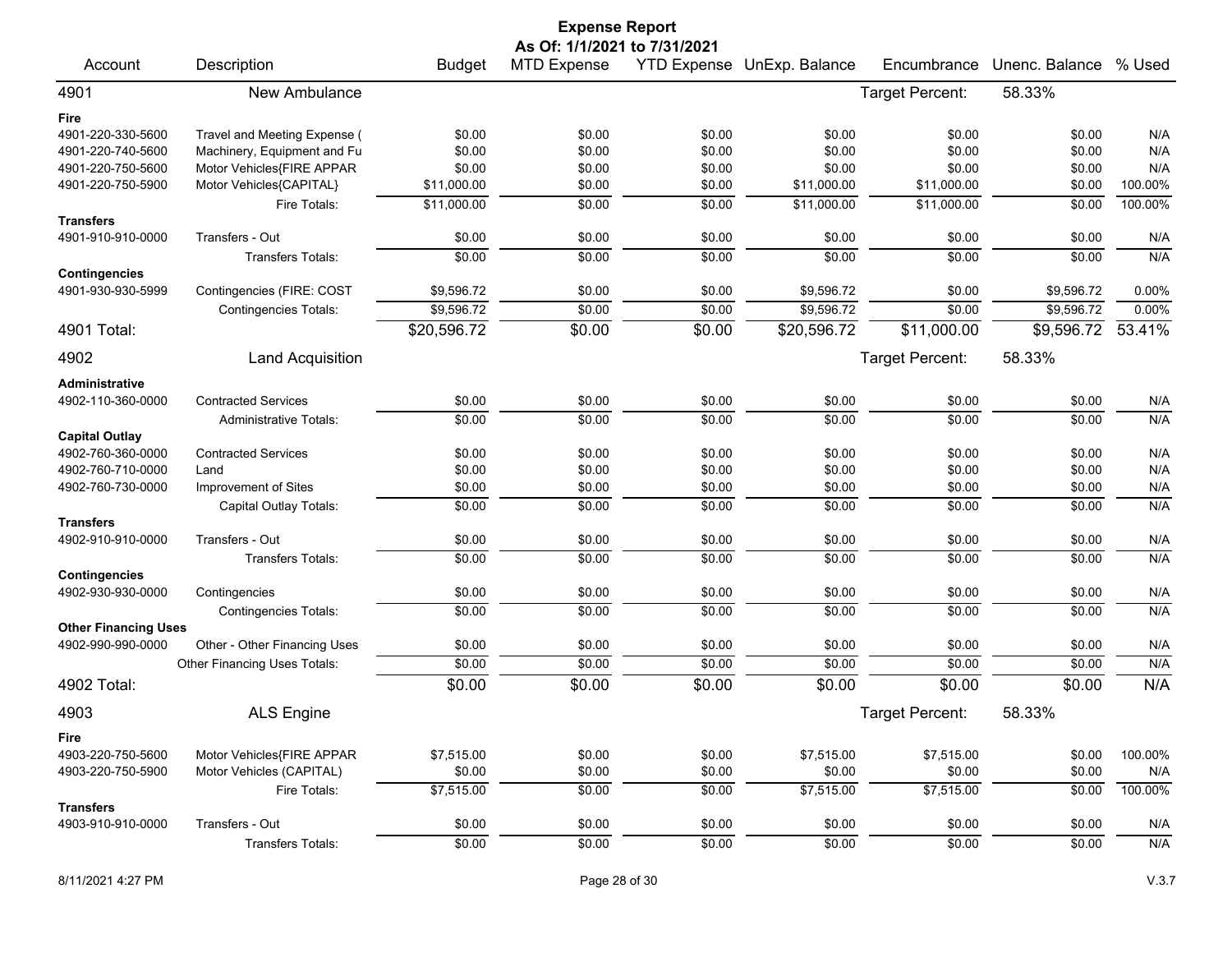| <b>Expense Report</b>        |                              |                |                    |                |                            |                 |                |                |  |
|------------------------------|------------------------------|----------------|--------------------|----------------|----------------------------|-----------------|----------------|----------------|--|
| As Of: 1/1/2021 to 7/31/2021 |                              |                |                    |                |                            |                 |                |                |  |
| Account                      | Description                  | <b>Budget</b>  | <b>MTD Expense</b> |                | YTD Expense UnExp. Balance | Encumbrance     | Unenc. Balance | % Used         |  |
| <b>Contingencies</b>         |                              |                |                    |                |                            |                 |                |                |  |
| 4903-930-930-0000            | Contingencies                | \$0.00         | \$0.00             | \$0.00         | \$0.00                     | \$0.00          | \$0.00         | N/A            |  |
| 4903-930-930-5999            | Contingencies (FIRE: COST    | \$0.00         | \$0.00             | \$0.00         | \$0.00                     | \$0.00          | \$0.00         | N/A            |  |
|                              | <b>Contingencies Totals:</b> | \$0.00         | \$0.00             | \$0.00         | \$0.00                     | \$0.00          | \$0.00         | N/A            |  |
| 4903 Total:                  |                              | \$7,515.00     | \$0.00             | \$0.00         | \$7,515.00                 | \$7,515.00      |                | \$0.00 100.00% |  |
| 4904                         | <b>Fire Stations</b>         |                |                    |                |                            | Target Percent: | 58.33%         |                |  |
| <b>Fire</b>                  |                              |                |                    |                |                            |                 |                |                |  |
| 4904-220-311-5565            | Accounting and Legal Fees{S  | \$12,500.00    | \$0.00             | \$3,981.25     | \$8,518.75                 | \$0.00          | \$8,518.75     | 31.85%         |  |
| 4904-220-311-5566            | Accounting and Legal Fees (S | \$15,000.00    | \$0.00             | \$0.00         | \$15,000.00                | \$0.00          | \$15,000.00    | 0.00%          |  |
| 4904-220-316-5564            | Engineering Services{STATIO  | \$0.00         | \$0.00             | \$0.00         | \$0.00                     | \$0.00          | \$0.00         | N/A            |  |
| 4904-220-321-5600            | Rents and Leases (FIRE APP   | \$0.00         | \$0.00             | \$0.00         | \$0.00                     | \$0.00          | \$0.00         | N/A            |  |
|                              |                              |                |                    |                |                            |                 |                | N/A            |  |
| 4904-220-345-5564            | Advertising (STATION 64)     | \$0.00         | \$0.00             | \$0.00         | \$0.00                     | \$0.00          | \$0.00         |                |  |
| 4904-220-345-5565            | Advertising{STATION 65}      | \$0.00         | \$0.00             | \$0.00         | \$0.00                     | \$0.00          | \$0.00         | N/A            |  |
| 4904-220-345-5566            | Advertising (STATION 66)     | \$500.00       | \$0.00             | \$0.00         | \$500.00                   | \$0.00          | \$500.00       | 0.00%          |  |
| 4904-220-351-5565            | Electricity (STATION 65)     | \$0.00         | \$0.00             | \$0.00         | \$0.00                     | \$0.00          | \$0.00         | N/A            |  |
| 4904-220-360-5564            | Contracted Services (STATIO  | \$0.00         | \$0.00             | \$0.00         | \$0.00                     | \$0.00          | \$0.00         | N/A            |  |
| 4904-220-360-5565            | Contracted Services{STATIO   | \$482,412.16   | \$9,892.93         | \$91,035.14    | \$391,377.02               | \$232,889.22    | \$158,487.80   | 67.15%         |  |
| 4904-220-360-5566            | Contracted Services (STATIO  | \$281,000.00   | \$9,187.33         | \$31,083.94    | \$249,916.06               | \$172,378.56    | \$77,537.50    | 72.41%         |  |
| 4904-220-519-5564            | Other - Dues and Fees (STAT  | \$0.00         | \$0.00             | \$0.00         | \$0.00                     | \$0.00          | \$0.00         | N/A            |  |
| 4904-220-519-5565            | Other - Dues and Fees (STAT  | \$150,000.00   | \$0.00             | \$1,447.80     | \$148,552.20               | \$0.00          | \$148,552.20   | 0.97%          |  |
| 4904-220-720-5564            | Buildings{STATION 64}        | \$0.00         | \$0.00             | \$0.00         | \$0.00                     | \$0.00          | \$0.00         | N/A            |  |
| 4904-220-720-5565            | Buildings (STATION 65)       | \$3,248,052.76 | \$25,200.00        | \$2,373,617.25 | \$874,435.51               | \$858,318.51    | \$16,117.00    | 99.50%         |  |
| 4904-220-720-5566            | Buildings (STATION 66)       | \$0.00         | \$0.00             | \$0.00         | \$0.00                     | \$0.00          | \$0.00         | N/A            |  |
| 4904-220-740-5564            | Machinery, Equipment and Fu  | \$0.00         | \$0.00             | \$0.00         | \$0.00                     | \$0.00          | \$0.00         | N/A            |  |
| 4904-220-740-5565            | Machinery, Equipment and Fu  | \$154,129.41   | \$4,473.02         | \$23,097.94    | \$131,031.47               | \$75,372.33     | \$55,659.14    | 63.89%         |  |
|                              | Fire Totals:                 | \$4,343,594.33 | \$48,753.28        | \$2,524,263.32 | \$1,819,331.01             | \$1,338,958.62  | \$480,372.39   | 88.94%         |  |
| <b>Transfers</b>             |                              |                |                    |                |                            |                 |                |                |  |
| 4904-910-910-0000            | Transfers - Out              | \$0.00         | \$0.00             | \$0.00         | \$0.00                     | \$0.00          | \$0.00         | N/A            |  |
|                              | <b>Transfers Totals:</b>     | \$0.00         | \$0.00             | \$0.00         | \$0.00                     | \$0.00          | \$0.00         | N/A            |  |
| <b>Contingencies</b>         |                              |                |                    |                |                            |                 |                |                |  |
| 4904-930-930-5564            | Contingencies (STATION 64)   | \$0.00         | \$0.00             | \$0.00         | \$0.00                     | \$0.00          | \$0.00         | N/A            |  |
| 4904-930-930-5565            | Contingencies (STATION 65)   | \$0.00         | \$0.00             | \$0.00         | \$0.00                     | \$0.00          | \$0.00         | N/A            |  |
|                              | <b>Contingencies Totals:</b> | \$0.00         | \$0.00             | \$0.00         | \$0.00                     | \$0.00          | \$0.00         | N/A            |  |
| 4904 Total:                  |                              | \$4,343,594.33 | \$48,753.28        | \$2,524,263.32 | \$1,819,331.01             | \$1,338,958.62  | \$480,372.39   | 88.94%         |  |
| 4905                         | <b>Land Mobile Radios</b>    |                |                    |                |                            | Target Percent: | 58.33%         |                |  |
| <b>Capital Outlay</b>        |                              |                |                    |                |                            |                 |                |                |  |
| 4905-760-740-5320            | Machinery, Equipment and Fu  | \$1,920.00     | \$0.00             | \$1,920.00     | \$0.00                     | \$0.00          | \$0.00         | 100.00%        |  |
|                              | Capital Outlay Totals:       | \$1,920.00     | \$0.00             | \$1,920.00     | \$0.00                     | \$0.00          | \$0.00         | 100.00%        |  |
| <b>Transfers</b>             |                              |                |                    |                |                            |                 |                |                |  |
| 4905-910-910-0000            | Transfers - Out              | \$196,883.92   | \$0.00             | \$196,883.92   | \$0.00                     | \$0.00          | \$0.00         | 100.00%        |  |
|                              | Transfers Totals:            | \$196,883.92   | \$0.00             | \$196,883.92   | \$0.00                     | \$0.00          | \$0.00         | 100.00%        |  |
| <b>Contingencies</b>         |                              |                |                    |                |                            |                 |                |                |  |
| 4905-930-930-0000            | Contingencies                | \$0.00         | \$0.00             | \$0.00         | \$0.00                     | \$0.00          | \$0.00         | N/A            |  |
|                              |                              |                |                    |                |                            |                 |                |                |  |
| 8/11/2021 4:27 PM            |                              |                |                    | Page 29 of 30  |                            |                 |                | V.3.7          |  |